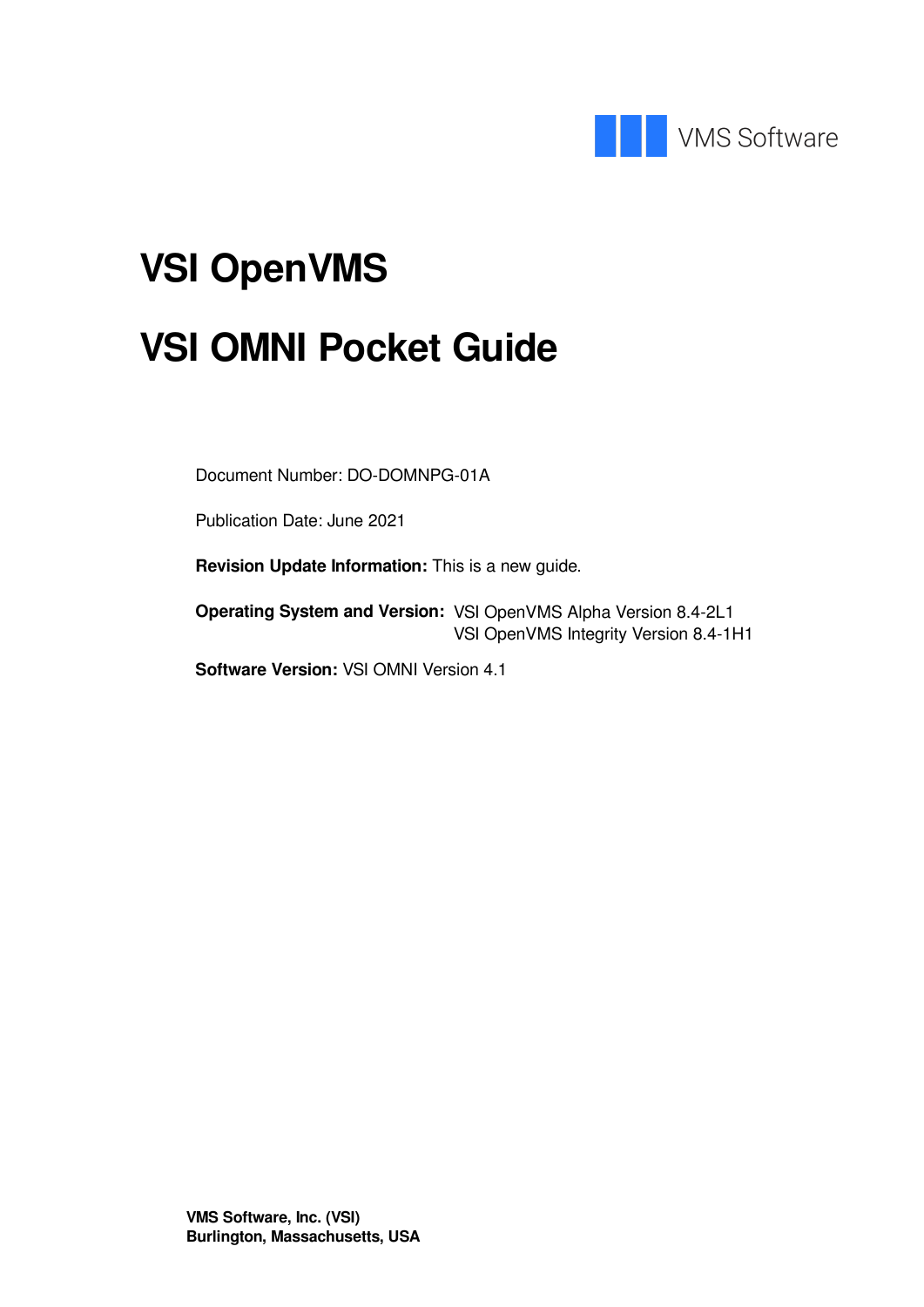### **VSI OMNI Pocket Guide VMS Software**

Copyright © 2022 VMS Software, Inc. (VSI), Burlington, Massachusetts, USA

### **Legal Notice**

Confidential computer software. Valid license from VSI required for possession, use or copying. Consistent with FAR 12.211 and 12.212, Commercial Computer Software, Computer Software Documentation, and Technical Data for Commercial Items are licensed to the U.S. Government under vendor's standard commercial license.

The information contained herein is subject to change without notice. The only warranties for VSI products and services are set forth in the express warranty statements accompanying such products and services. Nothing herein should be construed as constituting an additional warranty. VSI shall not be liable for technical or editorial errors or omissions contained herein.

HPE, HPE Integrity, HPE Alpha, and HPE Proliant are trademarks or registered trademarks of Hewlett Packard Enterprise.

Intel, Itanium and IA64 are trademarks or registered trademarks of Intel Corporation or its subsidiaries in the United States and other countries.

Java, the coffee cup logo, and all Java based marks are trademarks or registered trademarks of Oracle Corporation in the United States or other countries.

Kerberos is a trademark of the Massachusetts Institute of Technology.

Microsoft, Windows, Windows-NT and Microsoft XP are U.S. registered trademarks of Microsoft Corporation. Microsoft Vista is either a registered trademark or trademark of Microsoft Corporation in the United States and/or other countries.

Motif is a registered trademark of The Open Group

UNIX is a registered trademark of The Open Group.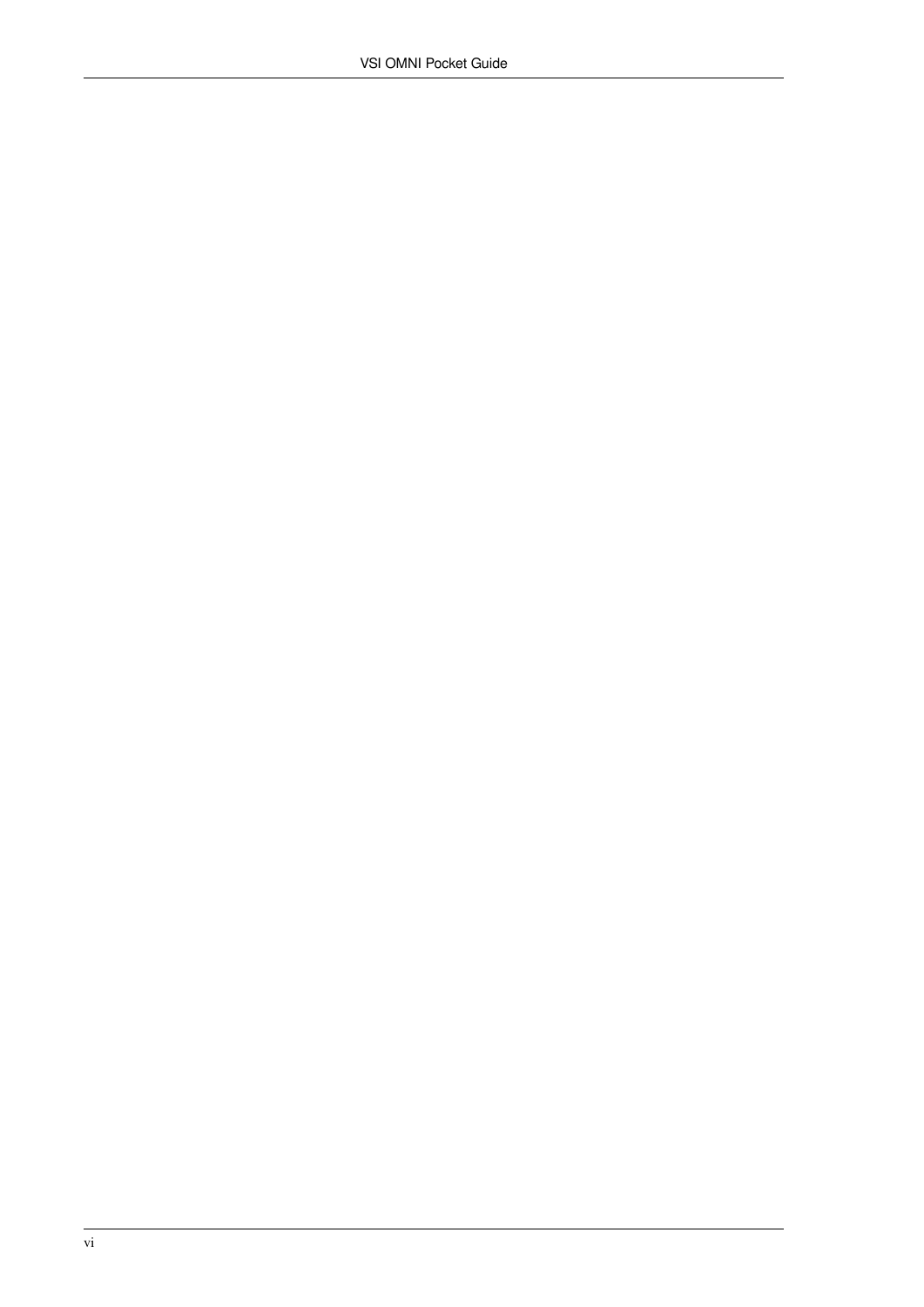# <span id="page-6-0"></span>**Preface**

# <span id="page-6-1"></span>**1. About VSI**

VMS Software, Inc. (VSI) is an independent software company licensed by Hewlett Packard Enterprise to develop and support the OpenVMS operating system.

VSI seeks to continue the legendary development prowess and customer-first priorities that are so closely associated with the OpenVMS operating system and its original author, Digital Equipment Corporation.

# <span id="page-6-2"></span>**2. Intended Audience**

This guide is intended for VSI OMNI users with experience in OpenVMS programming for distributed systems applications and knowledge of manufacturing applications and the Manufacturing Message Specification.

## <span id="page-6-3"></span>**3. Document Structure**

This guide consists of four chapters:

[Chapter](#page-8-0) 1 summarizes API commands.

[Chapter](#page-30-0) 2 describes ODF concepts.

[Chapter](#page-42-0) 3 summarizes ODF commands.

[Chapter](#page-48-0) 4 describes OMNICL concepts and commands.

## <span id="page-6-4"></span>**4. Associated Documents**

This guide is intended to complement the online VSI OMNI documentation set that provides more detailed information about API, ODF, and OMNICL.

The online documentation set includes:

*VSI OMNI Application Programmer's Guide*

*VSI OMNI Guide to Using OmniView*

*VSI OMNI Software Installation Guide*

*VSI OMNI Network Manager's Guide*

The online documentation can be found under the following VSI OMNI V1.1 file names:

- OMNI\$APPL\_PROG\_GUIDE
- OMNI\$NETWORK\_MNGR\_GUIDE
- OMNI\$INSTALLATION\_GUIDE
- OMNI\$GUIDE\_TO\_OMNIVIEW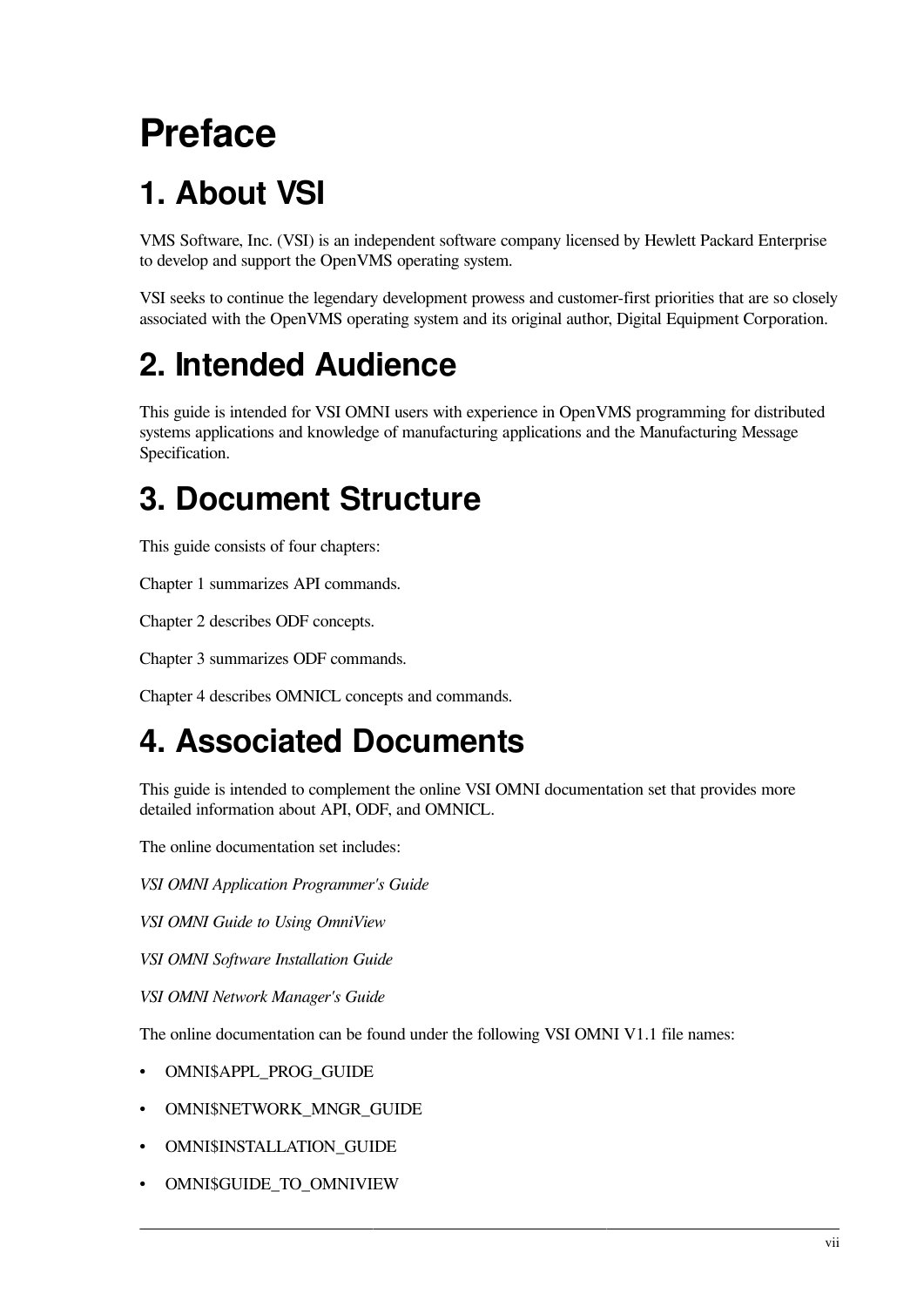# <span id="page-7-0"></span>**5. VSI Encourages Your Comments**

You may send comments or suggestions regarding this manual or any VSI document by sending electronic mail to the following Internet address: <docinfo@vmssoftware.com>. Users who have OpenVMS support contracts through VSI can contact <support@vmssoftware.com> for help with this product.

## <span id="page-7-1"></span>**6. OpenVMS Documentation**

The full VSI OpenVMS documentation set can be found on the VMS Software Documentation webpage at <https://docs.vmssoftware.com>

# <span id="page-7-2"></span>**7. Typographical Conventions**

The conventions found in the following table are used in this document.

| <b>Convention   Meaning</b>                                                                                                                                                                                                                                                               |                                                                                                                                                                                                                                           |  |
|-------------------------------------------------------------------------------------------------------------------------------------------------------------------------------------------------------------------------------------------------------------------------------------------|-------------------------------------------------------------------------------------------------------------------------------------------------------------------------------------------------------------------------------------------|--|
| Return                                                                                                                                                                                                                                                                                    | Press the Return key.                                                                                                                                                                                                                     |  |
| UPPERCASEAII uppercase letters in a command line indicate keywords that must be entered. You<br><b>TYPE</b><br>can enter them in either uppercase or lowercase. You can use the first three characters to<br>abbreviate command keywords, or you can use the minimum unique abbreviation. |                                                                                                                                                                                                                                           |  |
| lowercase<br><i>ital-ics</i>                                                                                                                                                                                                                                                              | Lowercase italics in command syntax or examples indicate variables for which either you<br>or the system supplies a value.                                                                                                                |  |
| $\lceil$                                                                                                                                                                                                                                                                                  | In examples showing VMS directory specifications, square brackets are a necessary part<br>of the specification, [ <i>directory-name</i> ].<br>In a procedure, square brackets in an inquiry enclose the default response for the inquiry. |  |
| key                                                                                                                                                                                                                                                                                       | Press the specified key.                                                                                                                                                                                                                  |  |
| CTRL/x                                                                                                                                                                                                                                                                                    | While holding down the Ctrl key, press the key specified by $x$ .                                                                                                                                                                         |  |
|                                                                                                                                                                                                                                                                                           | Vertical ellipses (dots) in examples represent data that has been omitted.                                                                                                                                                                |  |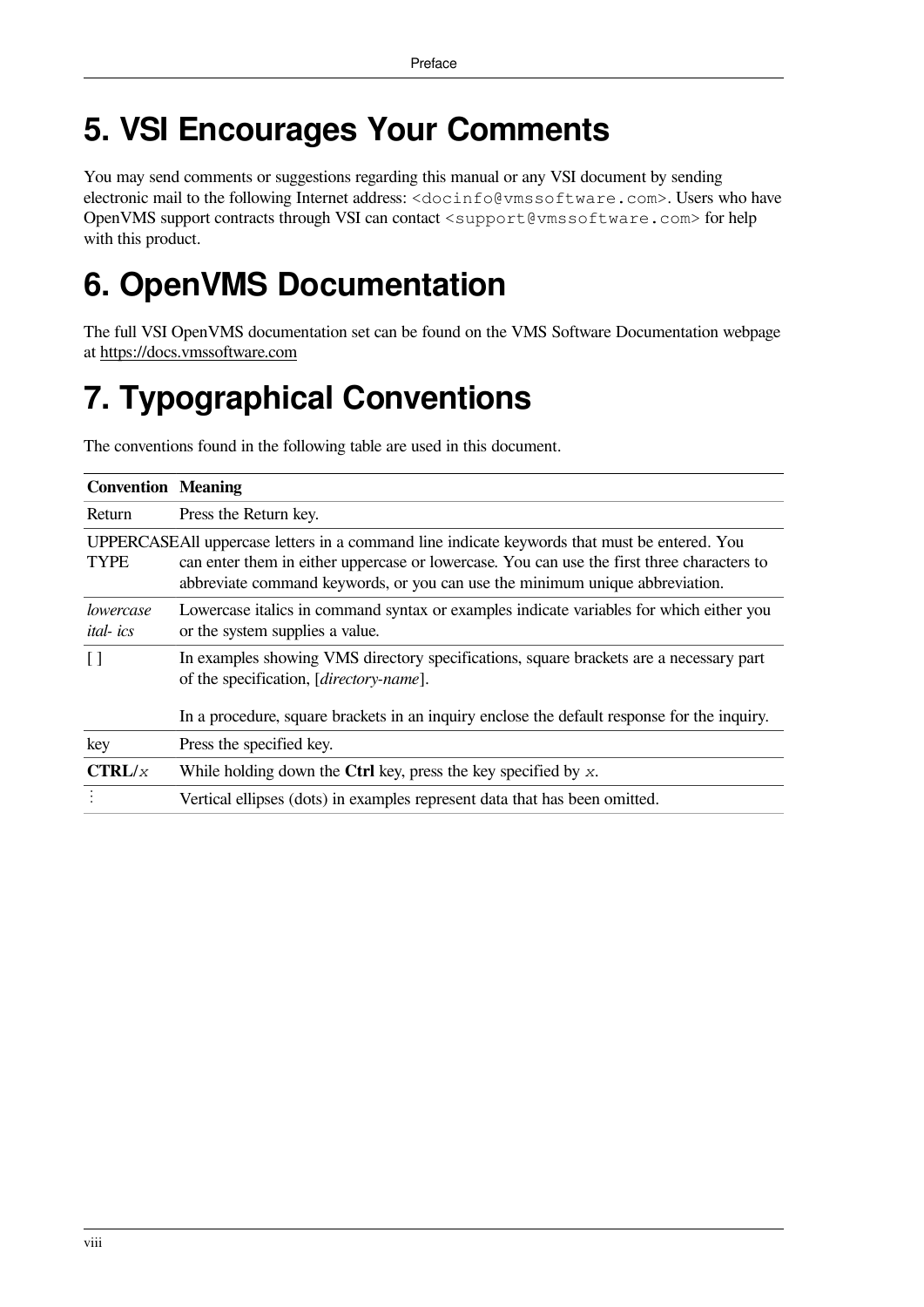# <span id="page-8-0"></span>**Chapter 1. Programming with VSI OMNI**

An application can use the VSI OMNI programming interface to perform the following operations:

- Initialize VSI OMNI.
- Load VMD object definitions and obtain a VMD definition handle.
- Obtain handles for object definitions associated with a VMD.
- Establish associations with remote applications and request other MMS environment and general management services.
- Request VMD support services.
- Request domain services and receive client requests for domain services.
- Request program invocation services.
- Request variable access services and receive client requests to read and write local variables.
- Request file management services.
- Create, modify, and retrieve definitions using the VSI OMNI run-time facility.

See the online *VSI OMNI Application Programmer's Guide* for details about these operations.

### **VSI OMNI Procedure Call Format**

The format section describes the syntax of the procedure call – that is, the call elements in their proper sequence. The general format for a call with multiple arguments is:

status=OMNI\$ procedure [\_A] arg1, [arg2] . . ., [argn]

<span id="page-8-1"></span>The elements are defined in [Table](#page-8-1) 1.1

#### **Table 1.1. Elements**

| <b>Element</b>                                                  | <b>Meaning</b>                                                                                                                                           |
|-----------------------------------------------------------------|----------------------------------------------------------------------------------------------------------------------------------------------------------|
| status                                                          | A location to receive a longword condition value that the procedure<br>returns to the caller.                                                            |
| procedure                                                       | A VSI OMNI procedure.                                                                                                                                    |
| A                                                               | A suffix to specify asynchronous operation of the requested service.                                                                                     |
| $\lfloor arg1, \lfloor arg2 \rfloor \dots \lfloor argn \rfloor$ | A list of required and optional arguments.                                                                                                               |
| $\lfloor \ldots \rfloor$                                        | Square brackets, used to indicate that the enclosed element is<br>optional. In the general format example, <i>arg</i> 2 and <i>argn</i> are<br>optional. |
|                                                                 | A comma, used to separate arguments in an argument list. Omitted<br>arguments must be indicated by 0.                                                    |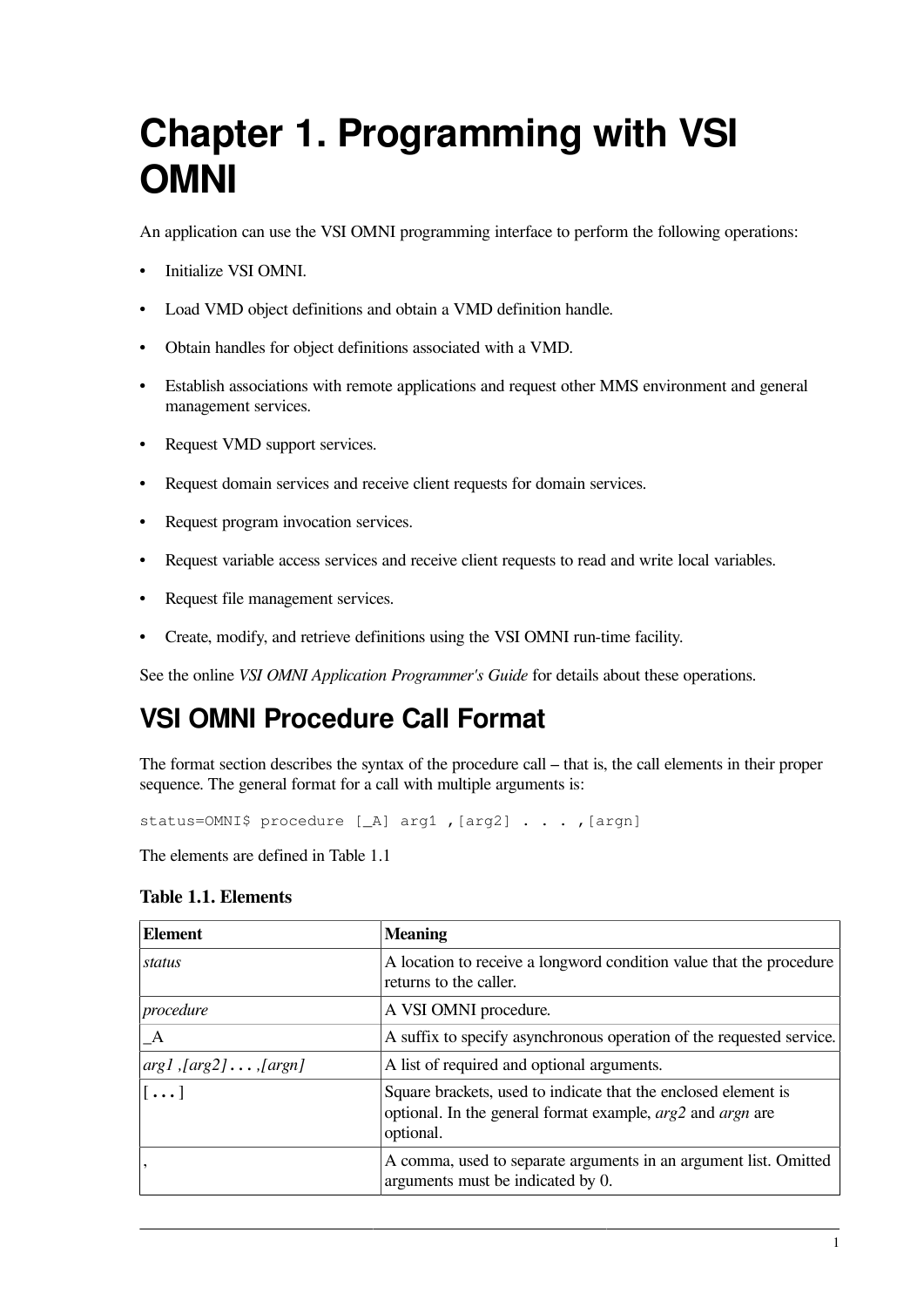### **Note**

All omitted arguments must be indicated by 0. Omitted arguments include both optional arguments and placeholder arguments reserved for use in future versions of VSI OMNI.

### **VSI OMNI Return Values**

<span id="page-9-0"></span>The VSI OMNI procedure calls return the information listed in [Table](#page-9-0) 1.2

#### **Table 1.2. Return Values**

| <b>VMS</b> Usage: | cond_value          |
|-------------------|---------------------|
| type:             | longword (unsigned) |
| access:           | write only          |
| mechanism:        | by value in R0      |

See the online *VSI OMNI Application Programmer's Guide* for information about specific, procedure call return values.

### **VSI OMNI Procedure Calls**

The following section defines each VSI OMNI procedure call and provides the command line format of each procedure. See the section called "VSI OMNI Procedure Call Argument [Definitions"](#page-9-1) for information about procedure call argument definitions.

### <span id="page-9-1"></span>**VSI OMNI Procedure Call Argument Definitions**

The following section defines arguments used by VSI OMNI procedure calls.

#### **attraddress**

type: OMNI\$L\_ENUMERATION\_CONST

access: read only

mechanism: by reference

*Attraddress* specifies the address of a variable whose value is the attribute to retrieve.

#### **called\_vmd\_handle**

type: OMNI\$L\_HANDLE

access: read only

mechanism: see the *VSI OMNI Application Programmer's Guide*

The handle of the VMD that the called application will make available to the remote peer. (On an OMNI \$LISTEN, the called application is the local application that has issued the OMNI\$LISTEN request.)

#### **calling\_vmd\_handle**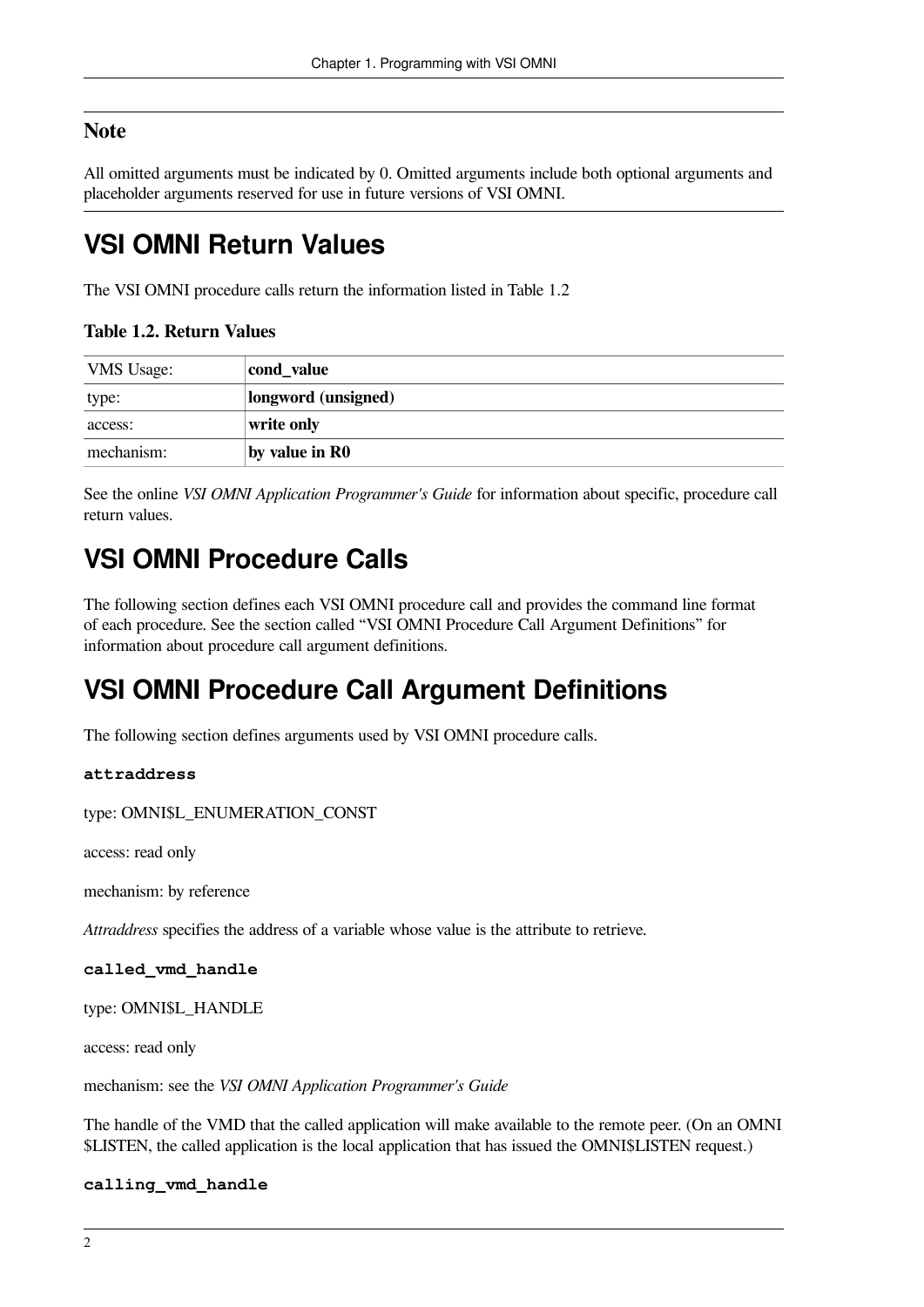#### type: OMNI\$L\_HANDLE

access: read only

mechanism: see the *VSI OMNI Application Programmer's Guide* The handle of a VMD that the application wants to make available during the association. If the *calling\_vmd\_handle* is included, the application can receive client requests from the remote peer to operate on the VMD. In addition, the handle also enables VSI OMNI to service network objects – such as variables – for the user.

#### **class**

type: OMNI\$L\_ENUMERATION\_CONST

access: read only

mechanism: see the *VSI OMNI Application Programmer's Guide Class* identifies the class of definition to create.

<span id="page-10-0"></span>The value of the class parameter is one of the values listed in [Table](#page-10-0) 1.3

#### **Table 1.3. Class Constants**

| <b>Constant</b>                    | <b>Meaning</b>                         |
|------------------------------------|----------------------------------------|
| OMNI\$K_CLS_VMD                    | VMD                                    |
| OMNI\$K_CLS_DOM                    | Domain                                 |
| OMNI\$K_CLS_PI                     | Program Invocation                     |
| OMNI\$K_CLS_NAMED_VAR              | Named Variable                         |
| OMNI\$K_CLS_UNNAMED_VAR            | <b>Unnamed Variable</b>                |
| OMNI\$K_CLS_MSG                    | Message                                |
| OMNI\$K_CLS_MMS_NAMED_TYPE         | <b>MMS</b> Named Type                  |
| OMNI\$K_CLS_MMS_TYPE_SPECIFICATION | <b>MMS</b> Type Specification          |
| OMNI\$K_CLS_APP_NAMED_TYPE         | <b>Application Named Type</b>          |
| OMNI\$K_CLS_APP_TYPE_SPECIFICATION | Application Type Specification         |
| OMNI\$K_CLS_MMS_STRUCT_COMP        | <b>MMS</b> Structure Component         |
| OMNI\$K_CLS_APP_STRUCT_COMP        | <b>Application Structure Component</b> |

#### **conclude\_flag**

type: longword

access: read only

mechanism: see the *VSI OMNI Application Programmer's Guide*

<span id="page-10-1"></span>Takes one of the values listed in [Table](#page-10-1) 1.4

#### **Table 1.4. Conclude Values**

| <b>Value</b> | <b>Meaning</b>                                                            |
|--------------|---------------------------------------------------------------------------|
| non 0        | VSI OMNI delivers all conclude indications to the calling application for |
|              | processing.                                                               |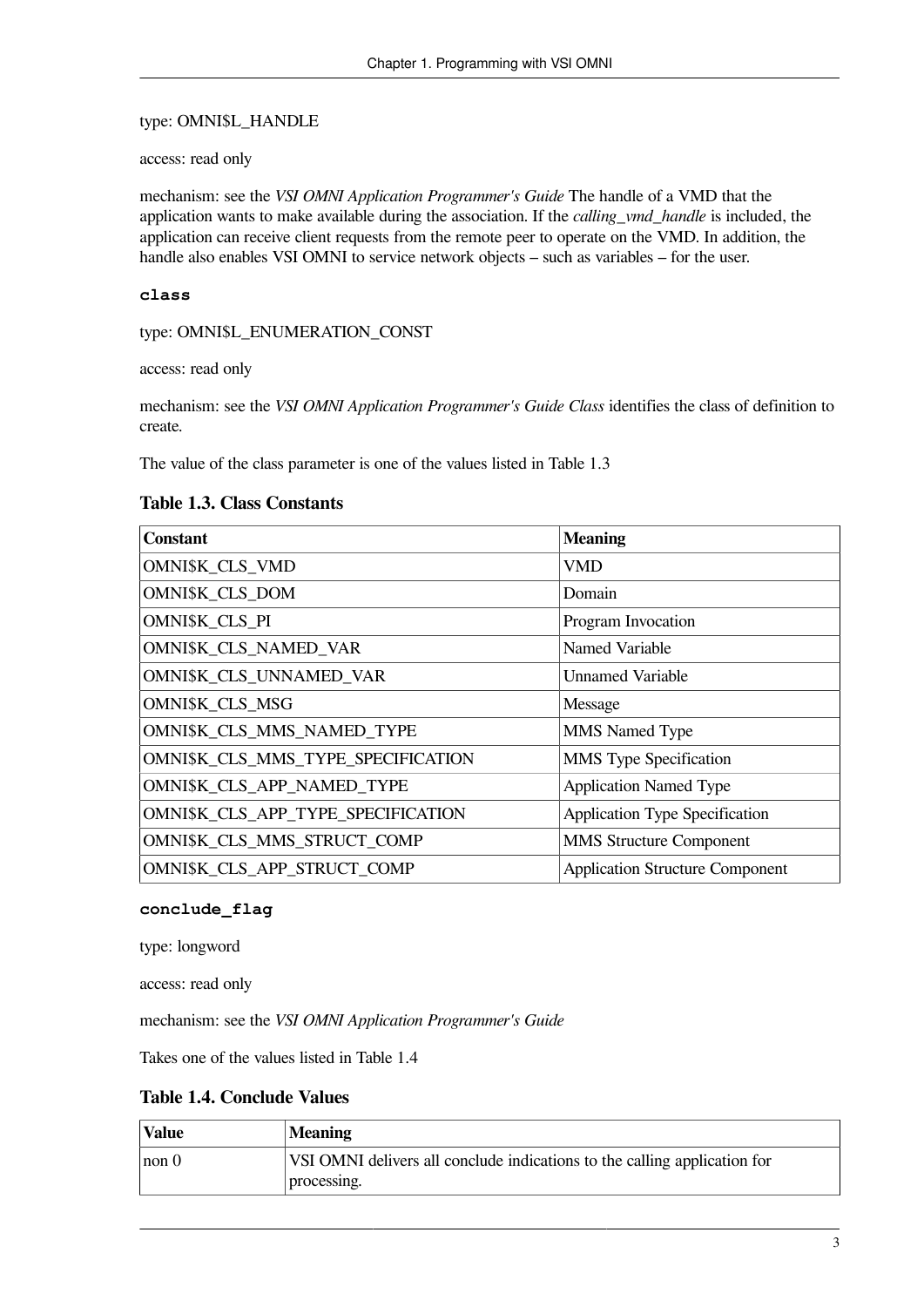| 'Value | <b>Meaning</b>                                    |
|--------|---------------------------------------------------|
|        | VSI OMNI automatically accepts conclude requests. |

#### **context**

type: OMNI\$R\_CONTEXT

access: read only

mechanism: see the *VSI OMNI Application Programmer's Guide*

A location for use by VSI OMNI. The *context* is the same value that was returned by OMNI \$\_GET\_REMOTE\_ ATTRIBUTES.

#### **contextaddress**

type: OMNI\$L\_CONTEXT

access: modify

mechanism: by reference

*Contextaddress* is the address of a variable. This parameter is used only if you modify a multivalued attribute.

The value of contextaddress should be initialized to NULL. If a multivalued attribute is modified, reset the value of the context to zero before another multivalued attribute is modified.

After you specify values for the attribute, call OMNI\$END\_ LIST. Do not modify the value of the context until OMNI\$END\_LIST has been called.

#### **ctrl\_struc**

type: OMNI\$R\_CTRL

access: read only

mechanism: by reference

A control structure to handle an event flag, AST routine, and AST parameter.

The *ctrl\_struc* parameter is the address of the control structure.

#### **domain\_file**

type: OMNI\$T\_FILE\_NAME

access: read only

mechanism: see the *VSI OMNI Application Programmer's Guide*

The file specification for a VMS file containing the domain contents. If you omit this parameter, OMNI uses the domain contents file name associated with the ODF definition of the domain.

#### **domain\_handle**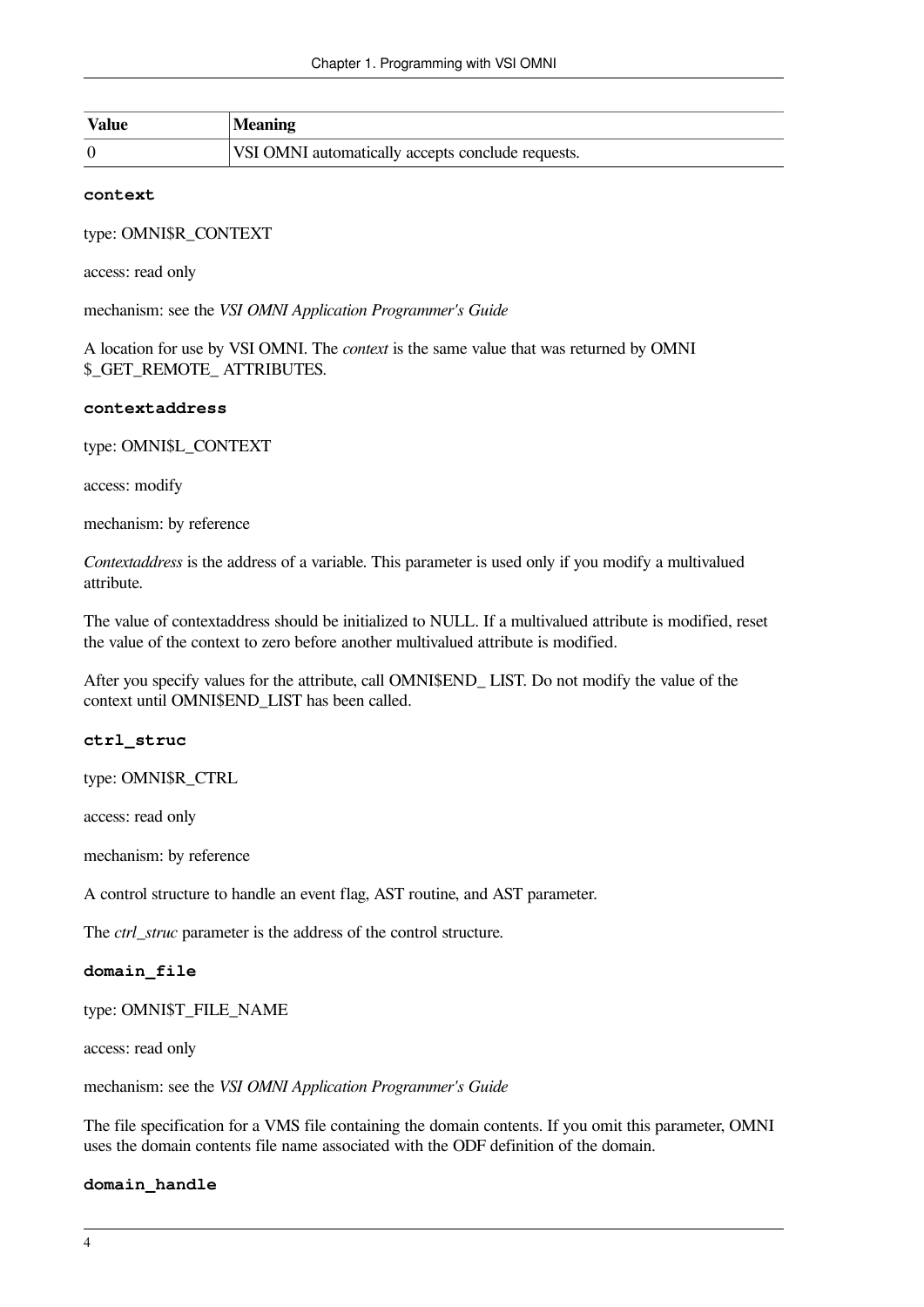#### type: OMNI\$L\_HANDLE

access: read only

mechanism: see the *VSI OMNI Application Programmer's Guide*

The identifier of a loaded domain definition.

#### **defhandle**

type: OMNI\$L\_HANDLE

access: read only

mechanism: by value

*Defhandle* specifies the handle of the definition to modify. The value of this parameter is one of the following:

- VMD Handle
- Domain Handle
- PI Handle
- Named Variable Handle
- Unnamed Variable Handle
- MMS Named Type Handle
- Application Named Type Handle
- MMS Type Specification Handle
- Application Type Specification Handle
- MMS Structure Component
- Application Structure Component
- Message Handle

#### **def\_name**

type: character-coded text string

access: read only

mechanism: see the *VSI OMNI Application Programmer's Guide*

The name of the definition to search for.

#### **domain\_file**

type: OMNI\$T\_FILE\_NAME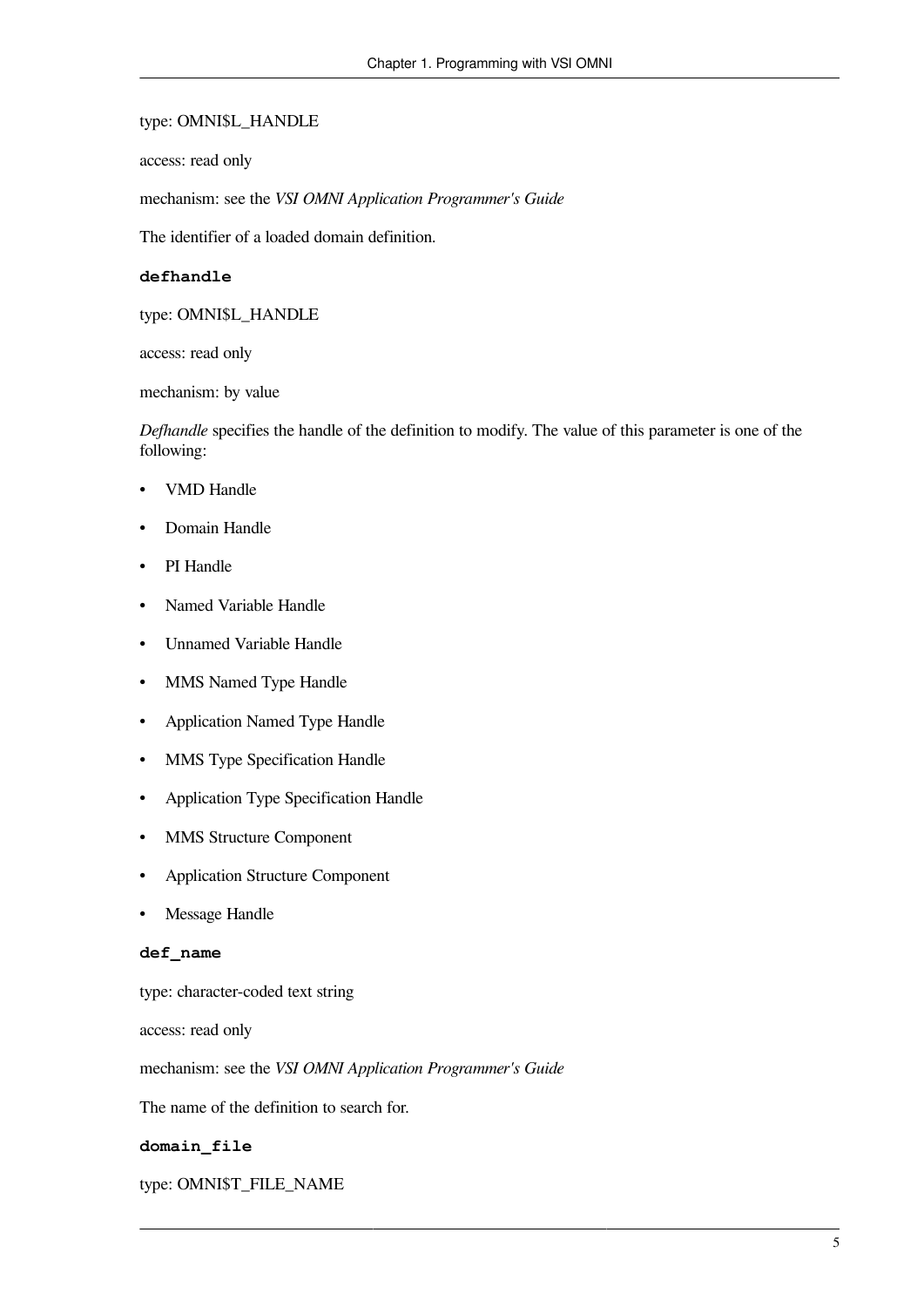access: read only

mechanism: see the *VSI OMNI Application Programmer's Guide*

The file specification for a VMS file to receive the domain. If you omit this parameter, OMNI uses the file name associated with the domain.

#### **execution\_argument**

type: OMNI\$T\_EXEC\_ARG\_STR

access: read only

mechanism: see the *VSI OMNI Application Programmer's Guide*

A character string appropriate to the execution of the program invocation. This field overrides the ODF execution argument definition.

#### **handle**

#### type: OMNI\$L\_HANDLE

access: write only

mechanism: see the *VSI OMNI Application Programmer's Guide*

A location to receive the definition handle.

#### **handleaddress**

type: OMNI\$L\_HANDLE

access: write only

mechanism: see the *VSI OMNI Application Programmer's Guide*

*Handleaddress* specifies the return address of the definition handle.

#### **incoming\_vmd\_struc**

type: OMNI\$R\_VMD\_DEF

access: write only

mechanism: see the *VSI OMNI Application Programmer's Guide*

Service parameters proposed by the calling (remote) application.

#### **invoke\_id**

type: longword

access: read only

mechanism: see the *VSI OMNI Application Programmer's Guide*

The identifier assigned by VSI OMNI to the service the application wants to cancel.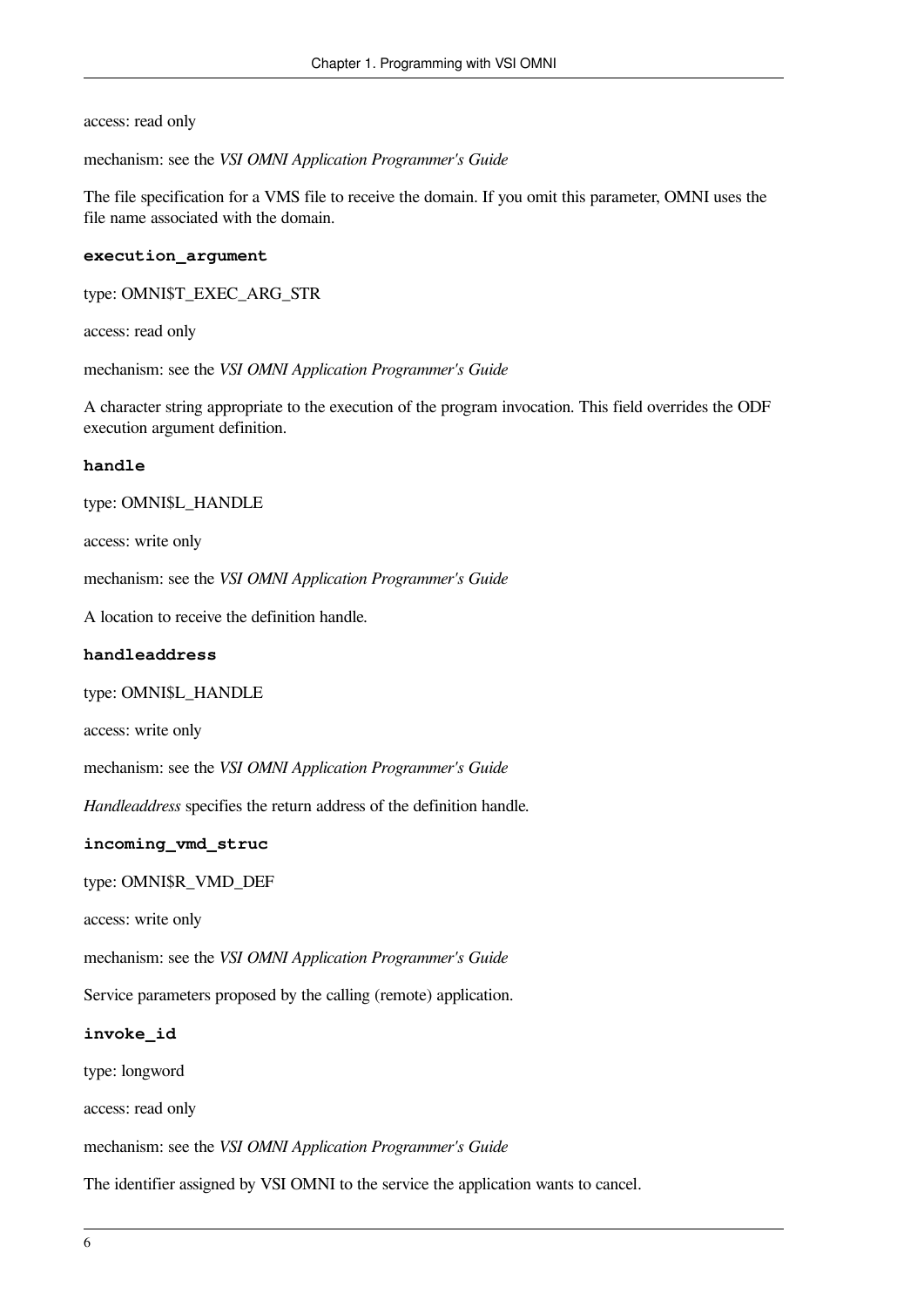#### **last\_modified**

type: OMNI\$L\_LAST\_MOD\_DATE

access: write only

mechanism: see the *VSI OMNI Application Programmer's Guide*

The date on which the file was last modified on the remote system. Last modified dates before January 1, 1970 are not supported.

#### **local\_file\_name**

type: OMNI\$T\_FILE\_NAME

access: read only

mechanism: see the *VSI OMNI Application Programmer's Guide*

The file specification for the local file to receive the copy.

#### **method\_handle**

type: OMNI\$HANDLE

access: read only

mechanism: sse the *VSI OMNI Application Programmer's Guide*

Method\_handle modifies the default presentation of a variable.

#### **model**

type: character-coded text string

access: read only

mechanism: see the *VSI OMNI Application Programmer's Guide*

The name of the MMS software service provider. VSI OMNI uses the name when replying to an Identify Request. The default name is OMNI.

#### **modifier\_object**

type: OMNI\$L\_HANDLE

access: read only

mechanism: see the *VSI OMNI Application Programmer's Guide*

Reserved for future use.

#### **negotiated\_vmd\_struc**

type: OMNI\$R\_VMD\_DEF

access: write only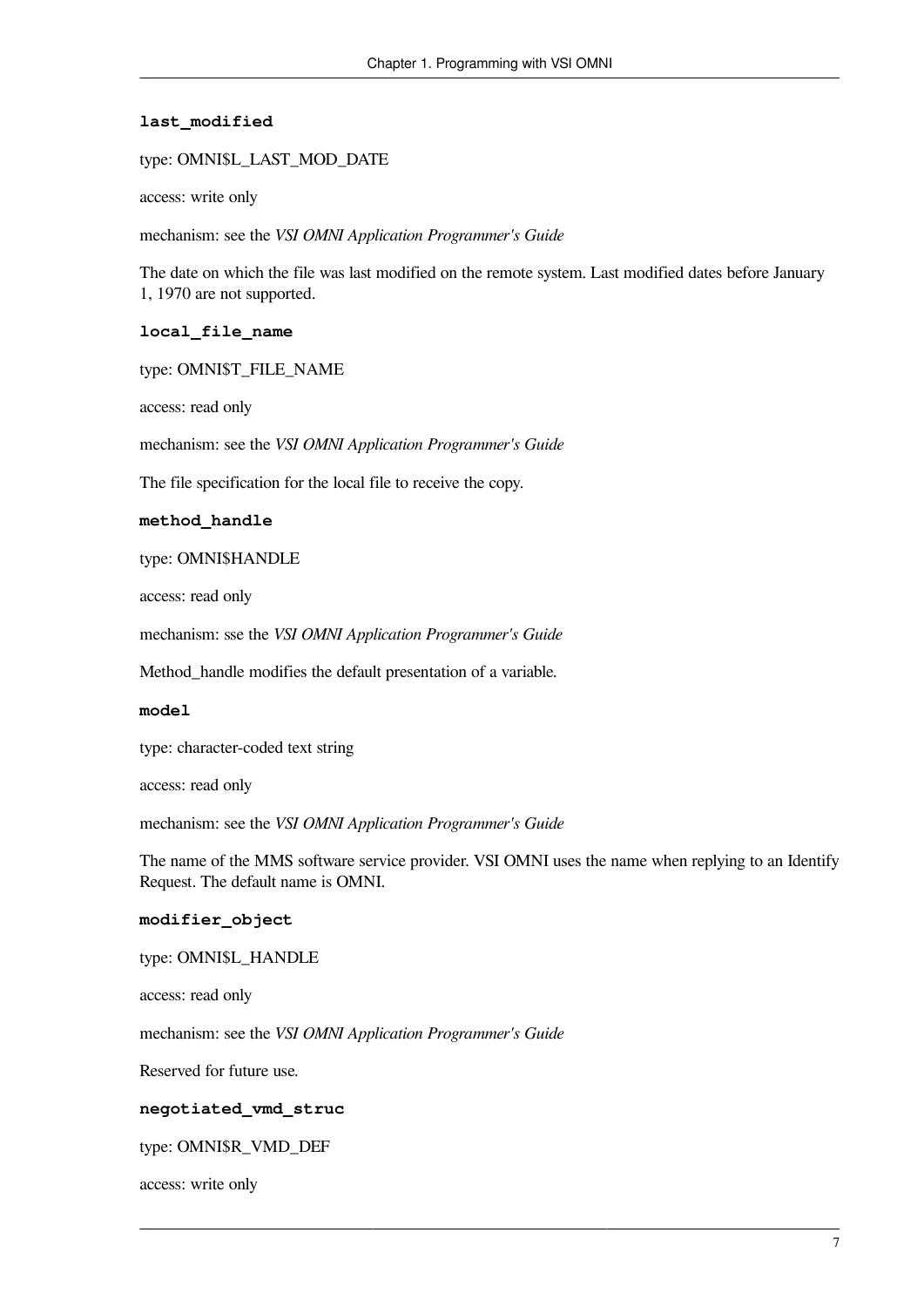mechanism: see the *VSI OMNI Application Programmer's Guide*

A VMD data structure to receive negotiated service parameters.

#### **new\_remote\_file\_name**

type: OMNI\$T\_FILE\_NAME

access: read only

mechanism: see the *VSI OMNI Application Programmer's Guide*

The file specification (in native format) for the new name.

#### **object\_attribute**

type: longword (unsigned)

access: read only

mechanism: see the *VSI OMNI Application Programmer's Guide*

#### **object\_handle**

type: OMNI\$L\_HANDLE

access: read only

mechanism: see the *VSI OMNI Application Programmer's Guide*

The identifier of a loaded definition for the object to be created.

#### **omni\_iosb**

type: OMNI\$R\_IOSB

access: write only

mechanism: by reference

The VSI OMNI I/O status block. For a description of the codes that VSI OMNI returns to the IOSB, see the *VSI OMNI Application Programmer's Guide* .

The *omni\_iosb* parameter is the address of the status block.

#### **original\_remote\_file\_name**

#### type: OMNI\$T\_FILE\_NAME

access: read only

mechanism: see the *VSI OMNI Application Programmer's Guide*

The file specification (in native format) for the remote file to rename.

#### **pdata**

type: depends on value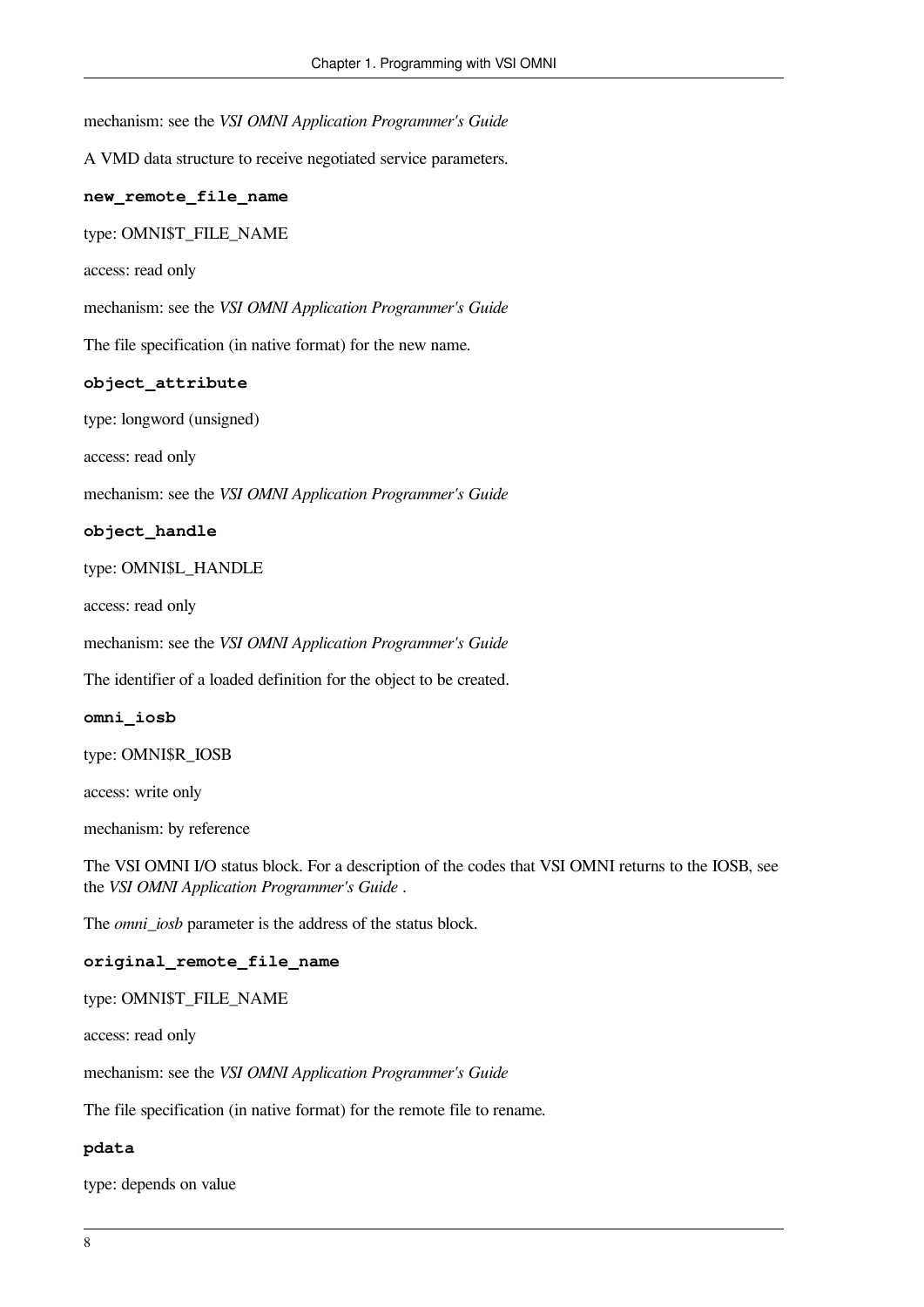access: read only

mechanism: see the *VSI OMNI Application Programmer's Guide*

*Pdata* is a pointer to a data structure that receives the value of the object or to a data structure that contains the value of the object.

#### **pi\_handle**

type: OMNI\$L\_HANDLE

access: read only

mechanism: see the *VSI OMNI Application Programmer's Guide*

The identifier of a loaded program definition.

#### **reason**

type: condition value

access: read only

mechanism: see the *VSI OMNI Application Programmer's Guide*

The reason the conclude request is being rejected. Reserved for future use.

#### **receive\_struct**

type: depends on attribute specified

access: write only

mechanism: see the *VSI OMNI Application Programmer's Guide*

VSI OMNI uses the code to construct a location to contain the returned attribute value.

#### **remote\_file\_name**

type: OMNI\$T\_FILE\_NAME

access: read only

mechanism: see the *VSI OMNI Application Programmer's Guide*

The file specification (in native format) for the remote file to receive the copy.

#### **req\_method\_handle**

type: OMNI\$L\_HANDLE

access: read only

mechanism: by reference

Identifier of a defined and loaded access method. If present, this method overrides the method associated with the Response Data object in ODF.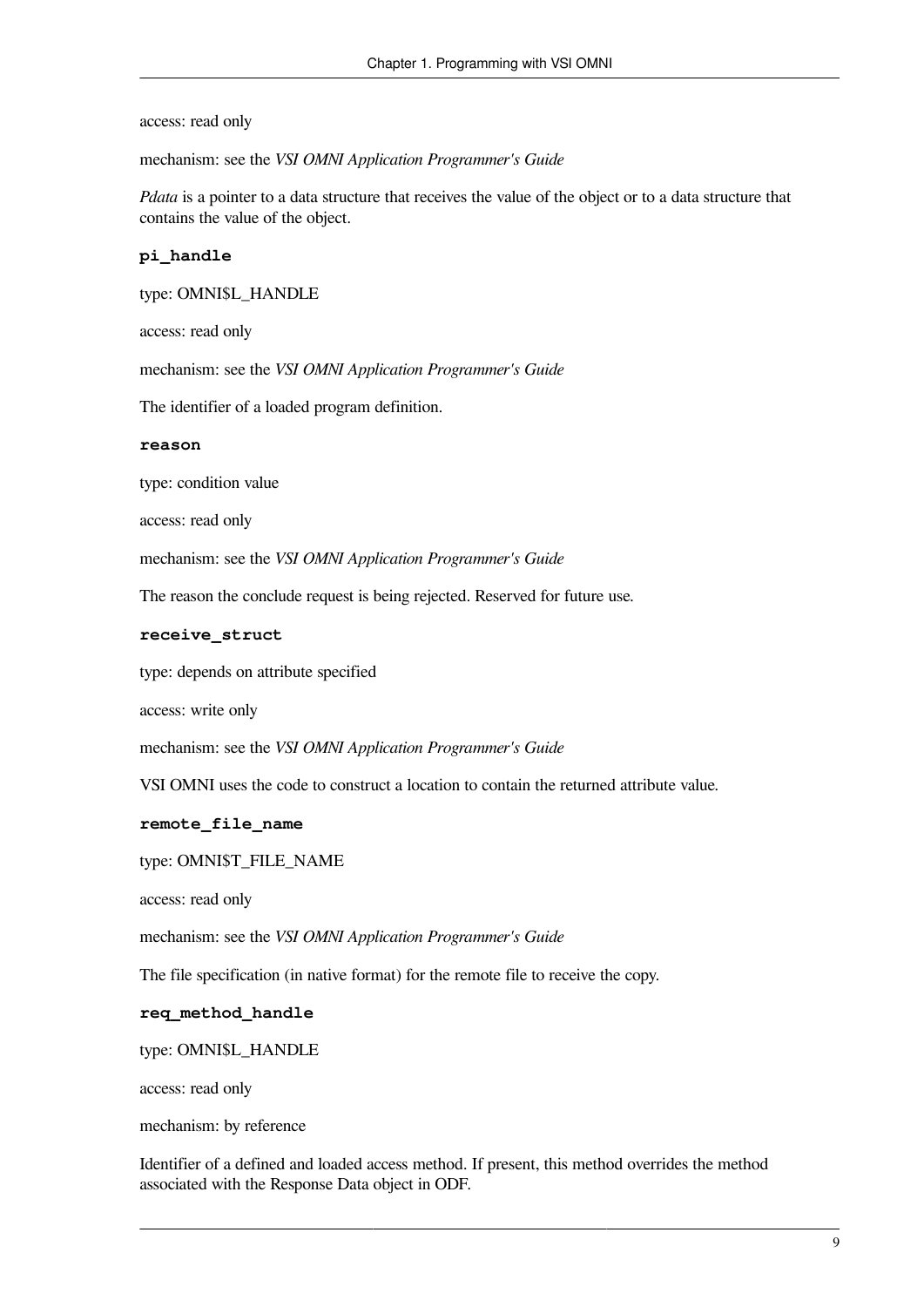The *req\_method\_handle* parameter is the address of the handle.

#### **revision**

type: character-coded text string

access: read only

mechanism: see the *VSI OMNI Application Programmer's Guide*

The version number of OMNI software. The default version is V1.0.

#### **scope**

type: OMNI\$L\_HANDLE

access: read only

mechanism: see the *VSI OMNI Application Programmer's Guide*

A handle indicating the scope of the search. The *scope* parameter is typically the handle of a VMD or a domain. VSI OMNI limits its search to the specified VMD or domain.

The *scope* parameter is the handle of a VMD (obtained using OMNI\$LOAD\_DEFINITIONS) or a domain (obtained by a previous call to OMNI\$GET\_HANDLE\_BY\_NAME).

#### **size**

type: OMNI\$L\_SIZE\_OF\_FILE

access: write only

mechanism: see the *VSI OMNI Application Programmer's Guide*

Size of the file on the remote device.

#### **translate\_flag**

type: longword

access: read only

mechanism: see the *VSI OMNI Application Programmer's Guide*

One of the values in [Table](#page-17-0) 1.5 to specify the way VSI OMNI handles initation indications received from a remote VMD.

| <b>Value</b>    | <b>Meaning</b>                                                                                                                                                                                                        |
|-----------------|-----------------------------------------------------------------------------------------------------------------------------------------------------------------------------------------------------------------------|
| $\vert 0 \vert$ | VSI OMNI rejects the initiation if the calling application specifies a VMD whose<br>definition is not currently loaded.                                                                                               |
| non 0           | If the calling application specifies a VMD that is not currently loaded, VSI OMNI<br>returns the initiation indication, creates a dummy VMD definition, and passes the<br>handle of the dummy definition to the user. |

#### <span id="page-17-0"></span>**Table 1.5. Values**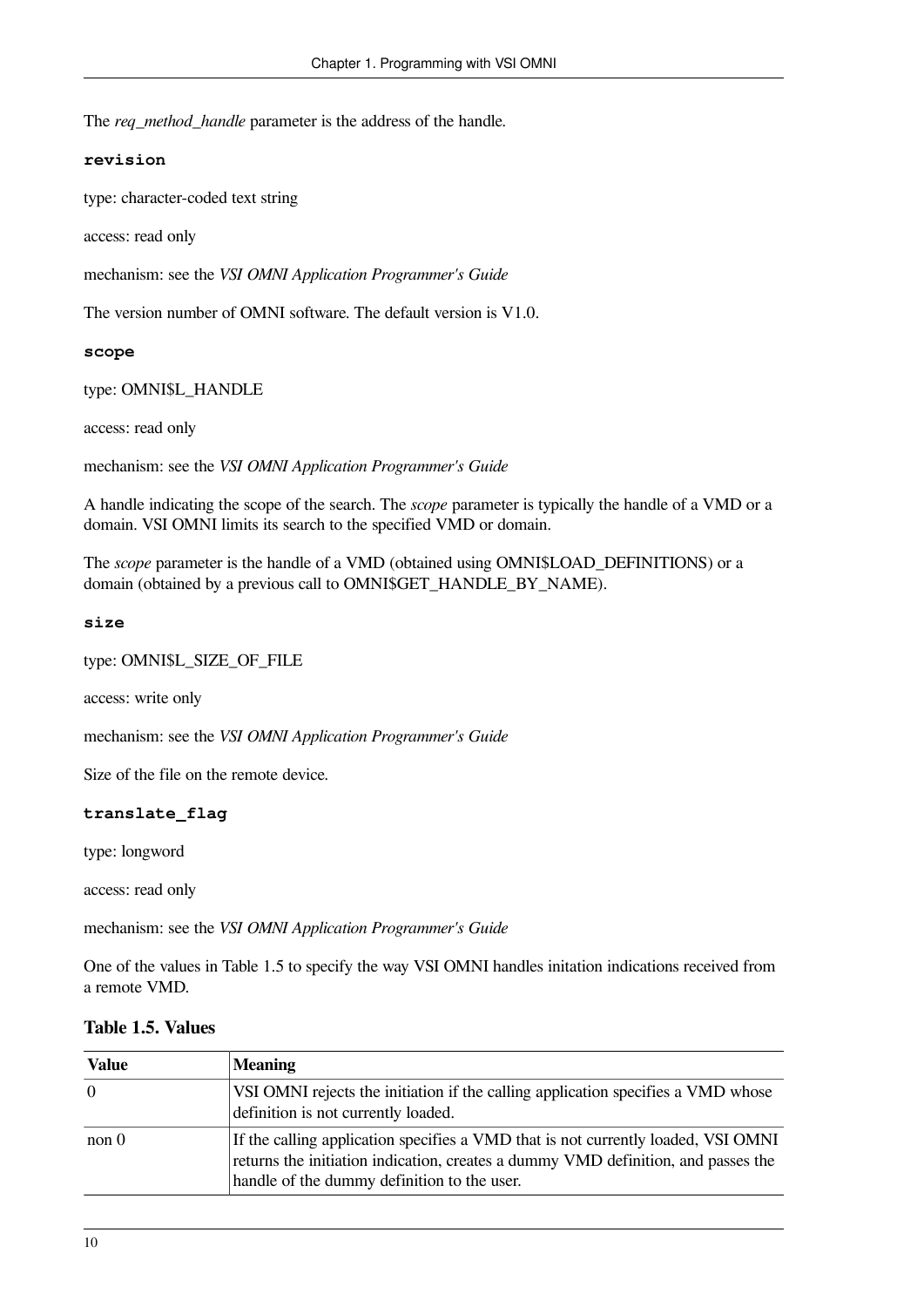#### **value**

type: see table

access: write only

mechanism: by reference

*Value* is the address of a buffer in which the attribute value is returned.

#### **value\_structure**

type: depends on value

access: read only

mechanism: see the *VSI OMNI Application Programmer's Guide*

A data structure containing the value of the object.

#### **vmd\_handle**

type: OMNI\$L\_HANDLE

access: read only

mechanism: see the *VSI OMNI Application Programmer's Guide*

The longword identifier of a loaded VMD definition. The *vmd\_handle* is returned by the OMNI \$LOAD\_ DEFINITIONS procedure.

#### **vmd\_name**

type: character-coded text string

access: read only

mechanism: see the *VSI OMNI Application Programmer's Guide*

The name of the VMD whose local definitions you want to load.

#### **vendor**

type: character-coded text string

access: read only

mechanism: by reference

The name of the system vendor. VSI OMNI uses the *vendor* name when replying to an Identify-Request. The default name is VSI.

## <span id="page-18-0"></span>**OMNI\$ABORT**

OMNI\$ABORT — Immediately terminates an association with a remote VMD. All pending requests return with status OMNI\$ABORT.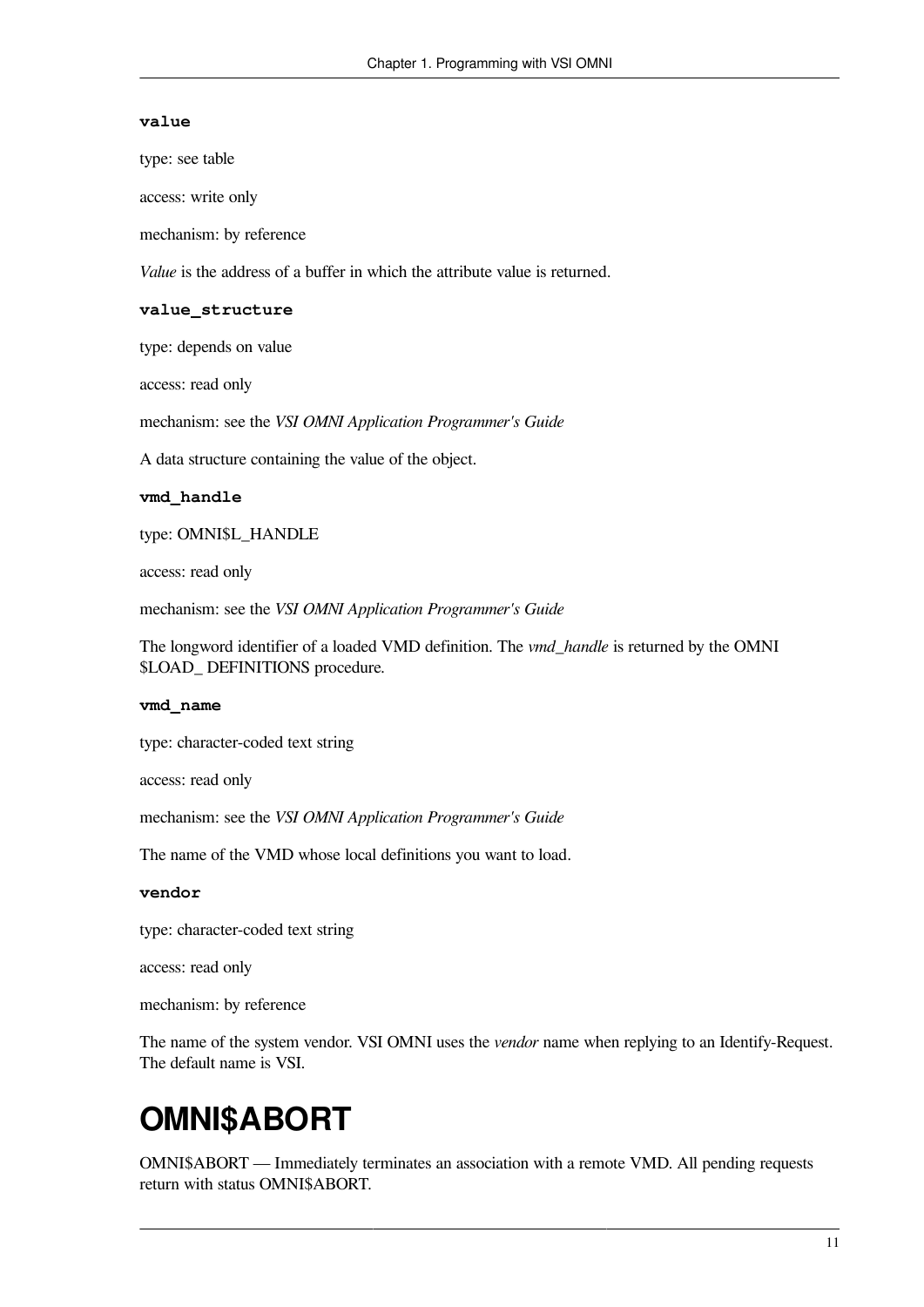<span id="page-19-0"></span>status=OMNI\$ABORT[\_A] vmd\_handle, [omni\_iosb], [ctrl\_str]

# **OMNI\$ACCEPT\_CONCLUDE**

OMNI\$ACCEPT\_CONCLUDE — Accepts an association conclude request from a remote application.

### **Format**

<span id="page-19-1"></span>status=OMNI\$ACCEPT\_CONCLUDE[\_A] vmd\_handle, [omni\_iosb], [ctrl\_str]

# **OMNI\$ACCEPT\_CONNECT**

OMNI\$ACCEPT\_CONNECT — Accepts an association request from a remote VMD.

### **Format**

```
status=OMNI$ACCEPT_CONNECT[_A] vmd_handle, reserved,
[conclude_flag], [omni_iosb], [ctrl_struc]
```
## <span id="page-19-2"></span>**OMNI\$CANCEL**

OMNI\$CANCEL — Cancels a request previously issued but not yet completed.

### **Format**

<span id="page-19-3"></span>status=OMNI\$CANCEL[\_A]invoke\_id, [omni\_isob], [ctrl\_struc]

# **OMNI\$CONCLUDE**

OMNI\$CONCLUDE — Brings an association with a remote VMD to an orderly conclusion. It is valid to conclude an association only when all requests have been satisfied. If there are pending operations on the association, VSI OMNI does not accept an OMNI\$CONCLUDE request.

## **Format**

<span id="page-19-4"></span>status=OMNI\$CONCLUDE[\_A] vmd\_handle, [omni\_iosb], [ctrl\_str]

# **OMNI\$CONNECT**

OMNI\$CONNECT — Initiates an association with a remote VMD. The calling VMD specifies network objects.

## **Format**

```
status=OMNI$CONNECT[_A] vmd_handle, reserved, [calling_vmd_handle],
[negotiated_vmd_struc], [conclude_flag], [omni_iosb], [ctrl_struc]
```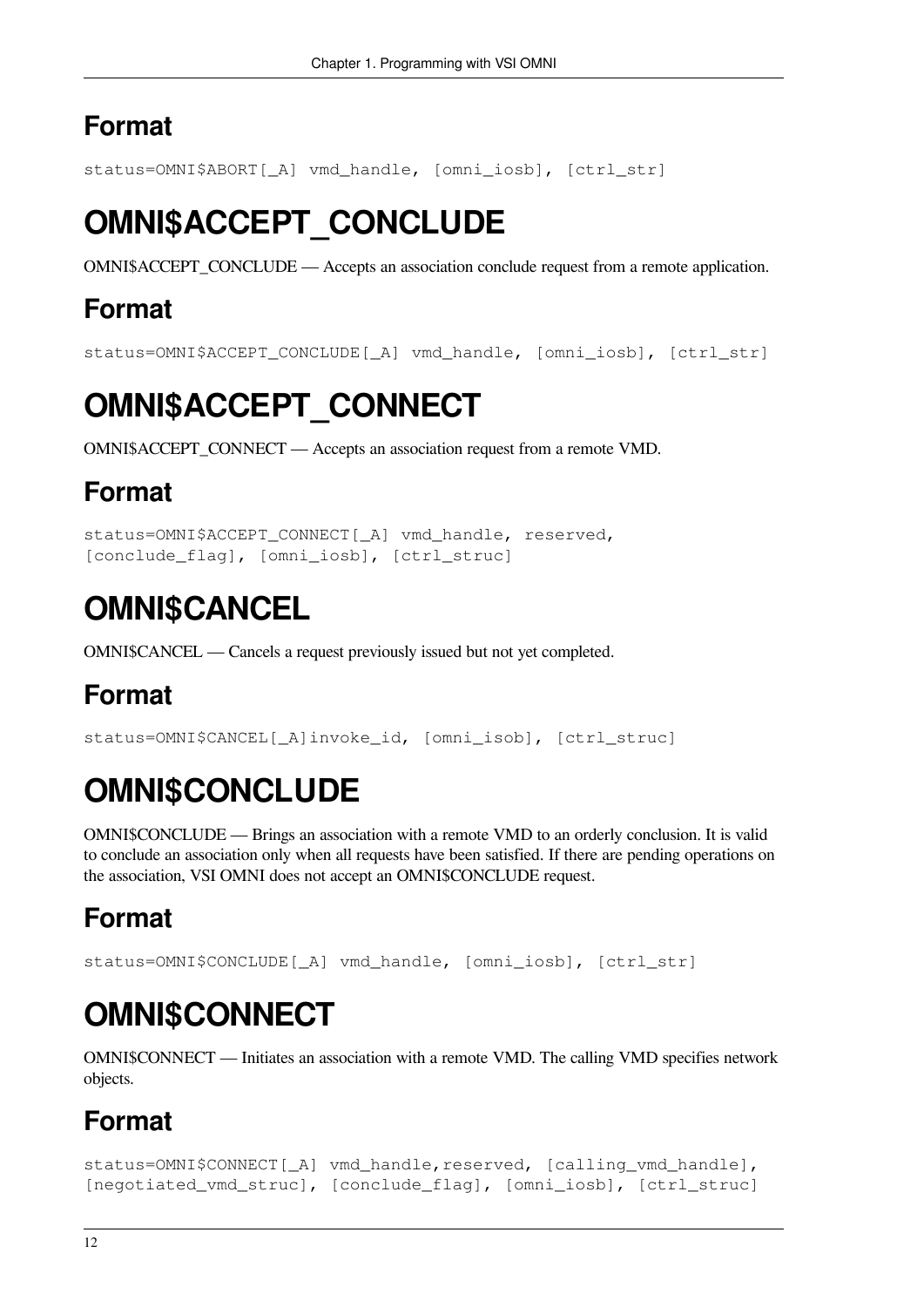# <span id="page-20-0"></span>**OMNI\$CREATE**

OMNI\$CREATE — Creates an object on a VMD.

## **Format**

```
status=OMNI$CREATE[ A] [invoke_id], object_handle,
[modifier_object], [omni_iosb], [ctrl_struc]
```
# <span id="page-20-1"></span>**OMNI\$DELETE**

OMNI\$DELETE — Deletes a specific object on a VMD. Only objects with no dependencies can be deleted. For example, a domain with an associated program invocation cannot be deleted until the program invocation is deleted.

## **Format**

```
status=OMNI$DELETE[_A] [invoke_id], object_handle,
[modifier_object], [omni_iosb], [ctrl_struc]
```
## **Description**

OMNI\$DELETE does not delete the definition obtained by OMNI\$LOAD\_DEFINITIONS. The only way to delete an object definition is through the use of ODF.

# <span id="page-20-2"></span>**OMNI\$DOWNLOAD**

OMNI\$DOWNLOAD — Initiates the downloading of a domain to a remote VMD.

## **Format**

```
status=OMNI$DOWNLOAD[_A] [invoke_id],domain_handle, [domain_file],
[modifier_object], [omni_iosb], [ctrl_struc]
```
## **Description**

- You cannot download a domain that already exists on the VMD.
- If a domain file specification is not included in the OMNI\$DOWNLOAD call or in the ODF definition, VSI OMNI returns an error code.
- If, on completion of the download service, the domain has been discarded by the remote application, the user is notified in the IOSB.
- <span id="page-20-3"></span>• VSI OMNI supports only one download to a domain at a time.

# **OMNI\$END\_LIST**

MNI\$END\_LIST — Terminates the use of a list context. OMNI\$GET\_REMOTE\_ATTRIBUTES allocates memory. OMNI\$END\_LIST frees that same memory. Failure to call OMNI\$END\_LIST results in an increase of memory usage.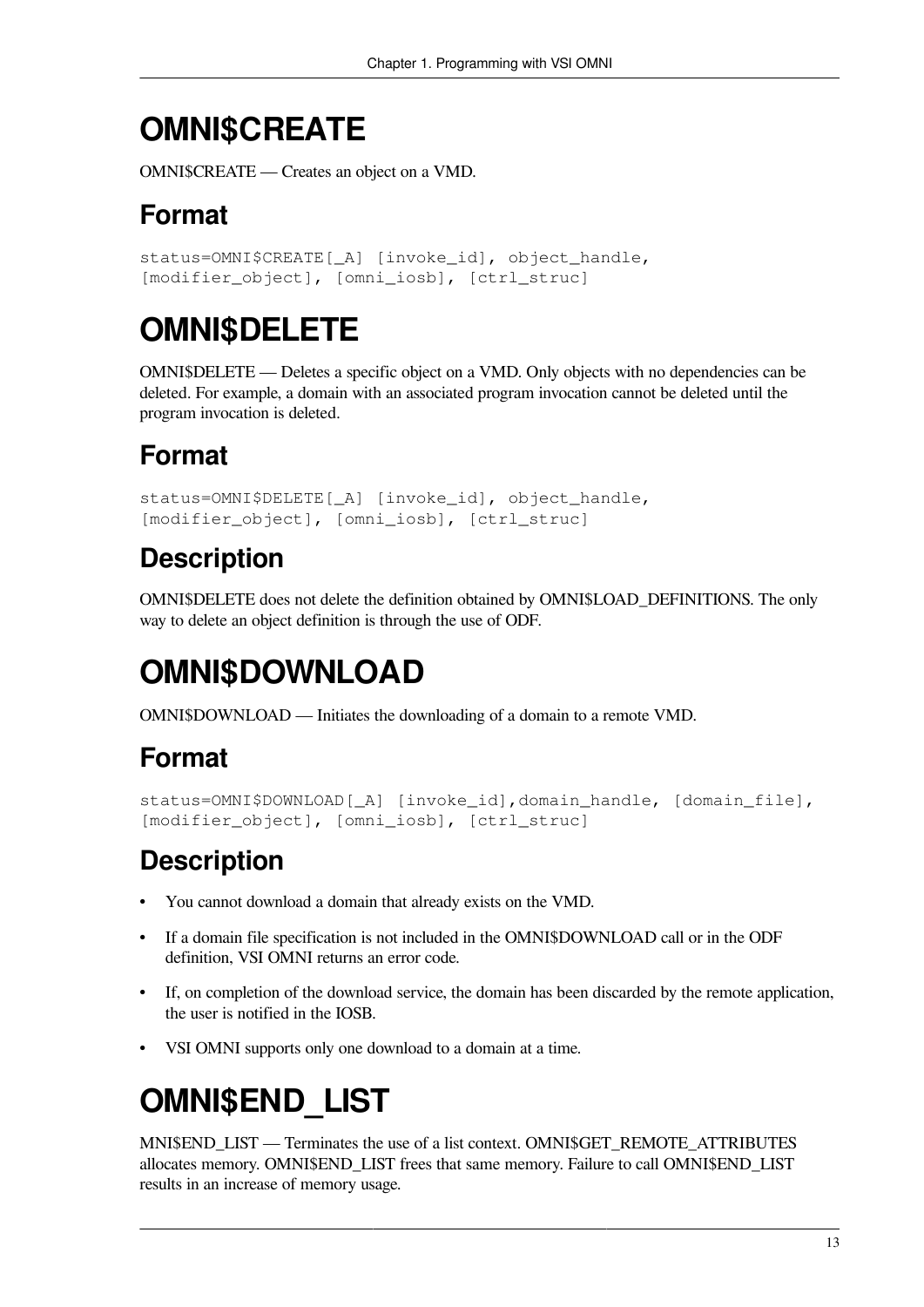```
status=OMNI$END_LISTcontext
```
# **OMNI\$FDELETE**

OMNI\$FDELETE — Deletes a file from a remote system. Wildcards are delivered to the remote device as specified. See PIC for remote device specification.

### **Format**

```
status=OMNI$FDELETE[_A] [invoke_id], vmd_handle, remote_file_name,
[modifier_object], [omni_iosb], [ctrl_struc]
```
## <span id="page-21-1"></span>**OMNI\$FDIR**

OMNI\$FDIR — Obtains a list of file specifications from a remote directory. To get the file specifications in the directory, call the OMNI\$GET ATTRIBUTE procedure for each filespec. OMNI\$FDIR allocates space for a buffer to contain the directory. To release the buffer, call OMNI \$END\_LIST.

## **Format**

```
status=OMNI$FDIR[_A] [invoke_id], vmd_handle, remote_directory,
context, [modifier_object], [omni_iosb], [ctrl_struc]
```
# <span id="page-21-2"></span>**OMNI\$FGET**

OMNI\$FGET — Copies a file from the remote system to the local system.

## **Format**

```
status=OMNI$FGET[_A] [invoke_id], vmd_handle, remote_file_name,
local_file_name, [size], [last_modified], [modifier_object],
[omni_iosb], [ctrl_struc]
```
## **Description**

- If an error occurs while writing the file, the file is deleted.
- Wildcards must reduce to one file name.
- If the local file already exists, the record attributes are inherited from the previous version.
- If the local file does not exist, the file created is compatible with an FTAM-3 document type. OMNI \$FGET creates a file with RMS record format undefined and RMS record attributes of none.

# <span id="page-21-3"></span>**OMNI\$FRENAME**

OMNI\$FRENAME — Renames a file on the remote system.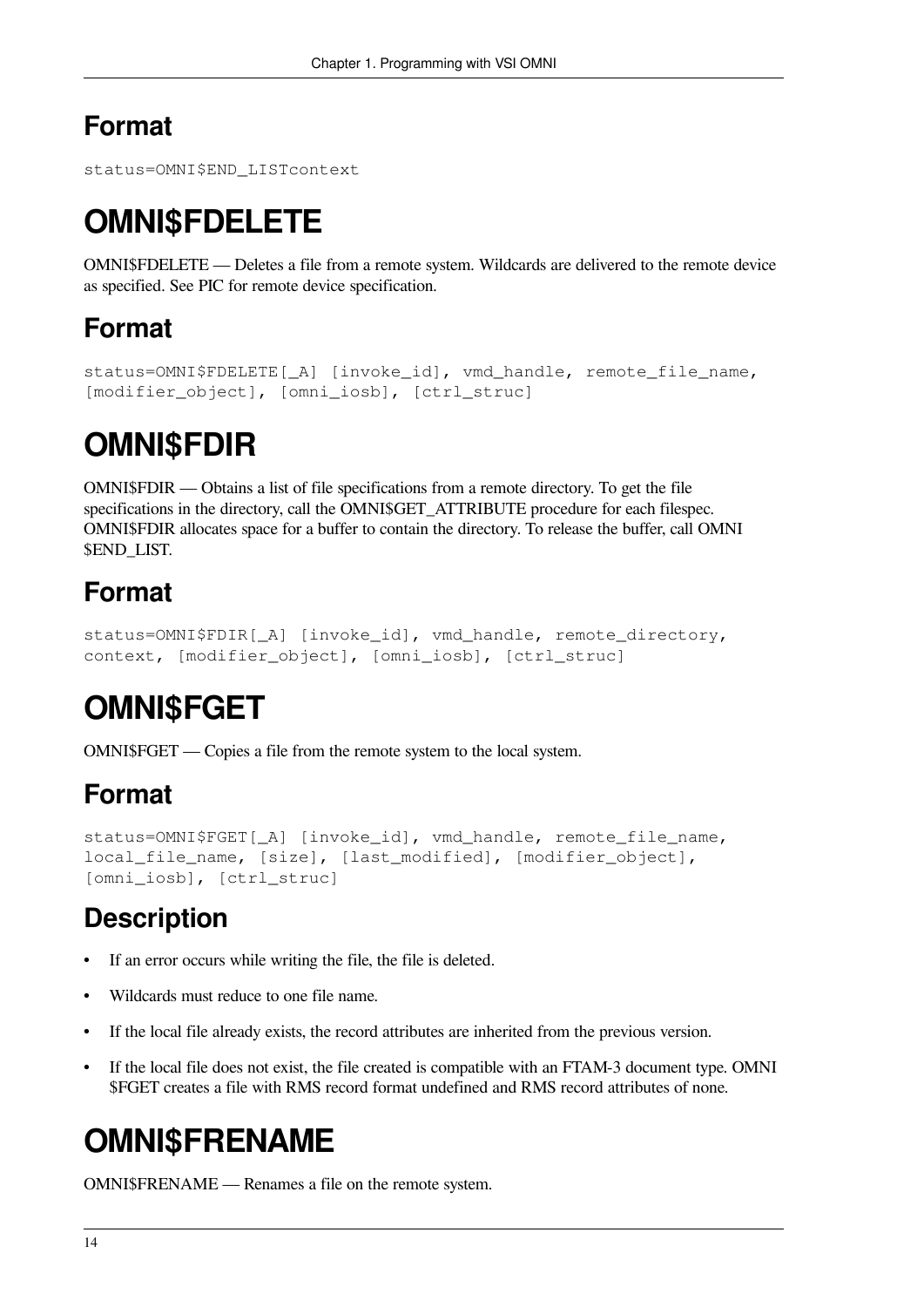```
status=OMNI$FRENAME[_A] [invoke_id], vmd_handle,
original_remote_file_name, new_remote_file_name, [modifier_object],
[omni_iosb], [ctrl_struc]
```
# <span id="page-22-0"></span>**OMNI\$GET\_ATTRIBUTE**

OMNI\$GET\_ATTRIBUTE — Obtains: 1. A specific object attribute from a list of attributes obtained by the OMNI\$GET\_REMOTE\_ATTRIBUTE procedure. 2. A file specification from a remote directory obtained by the OMNI\$FDIR procedure.

## **Format**

status=OMNI\$GET\_ATTRIBUTE context, object\_attribute, receive\_struc

## **Description**

The receive structure is based on the type of attribute. The OMNI\$GET\_ATTRIBUTE procedure reads the first value of the specified type. To read the next value of the same type, call OMNI \$GET\_ATTRIBUTE with a NULL attribute.

## <span id="page-22-1"></span>**OMNI\$GET\_DEFINITION**

OMNI\$GET\_DEFINITION — Retrieves the value of a specified attribute of a specified definition and inserts the value in an address specified by the caller.

### **Format**

```
tatus=OMNI$GET_DEFINITION (defhandle,attraddress, contextaddress,
value)
```
## **Description**

OMNI\$GET\_DEFINITION retrieves the values of both single-valued and multivalued attributes.

In the case of multivalued attributes, OMNI\$GET\_ DEFINITION acts similar to OMNI \$GET\_HANDLE\_LIST. Each call to either of the routines, returns one value.

The value of the ATTRIBUTE parameter should specify the address of the attribute on the first call, and should be NULL thereafter. A value of NULL for the ATTRIBUTE parameter indicates that the next value should be specified or retrieved. In the case of OMNI\$GET\_DEFINITION, when the last value has been retrieved, OMNI\$\_ENDOFLIST is returned as the status value. The OMNI\$END\_LIST routine should be called after a list of values has been retrieved.

# <span id="page-22-2"></span>**OMNI\$GET\_HANDLE\_BY\_NAME**

OMNI\$GET\_HANDLE\_BY\_NAME — Locates the handle of a specified object definition. The name used when the definition was created with ODF is supplied to identify the definition.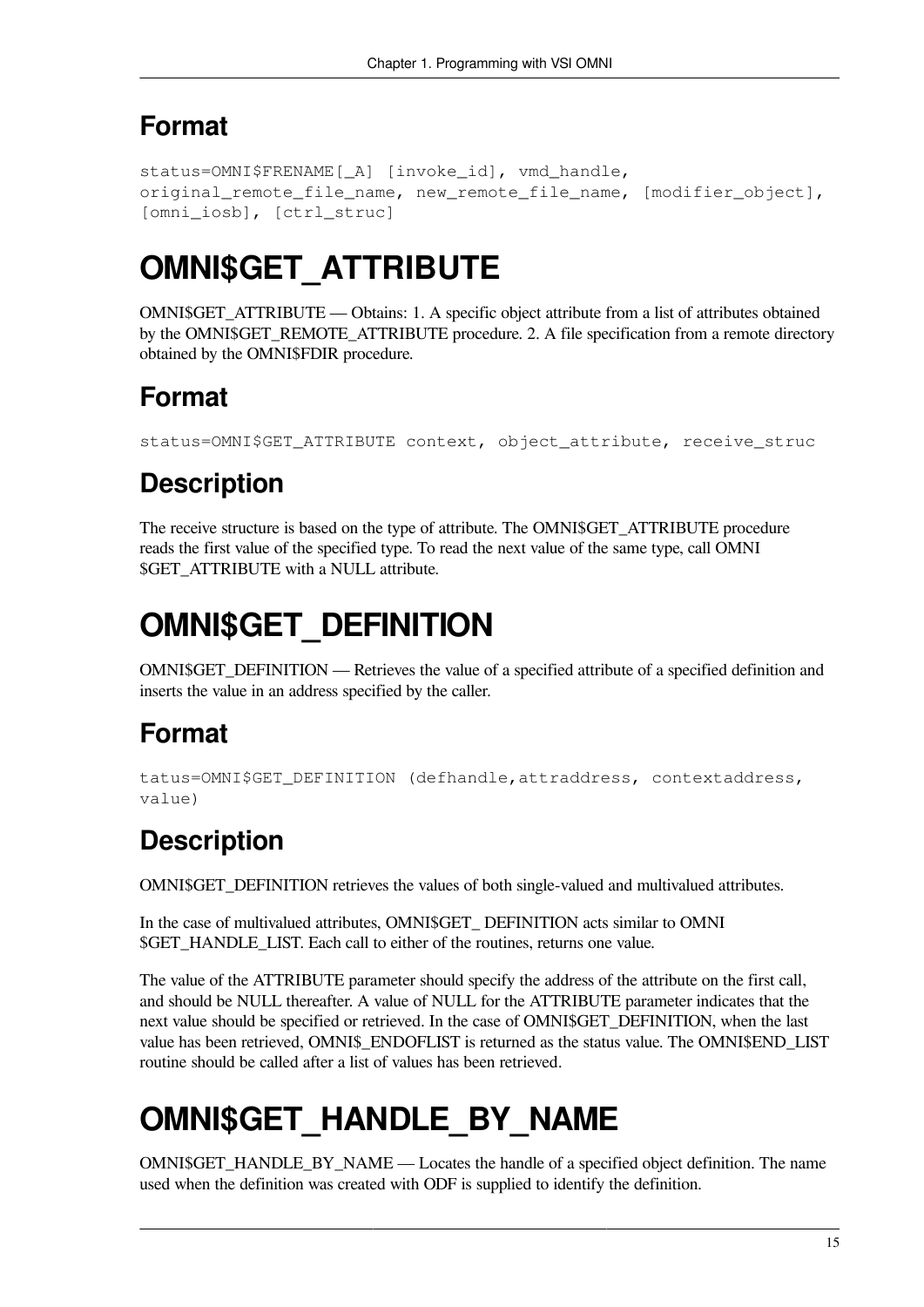<span id="page-23-0"></span>status=OMNI\$GET\_HANDLE\_BY\_NAME scope, class, def\_name, handle

# **OMNI\$GET\_HANDLE\_LIST**

OMNI\$GET\_HANDLE\_LIST — Returns a definition handle of the specified class for the specified scope.

### **Format**

status=OMNI\$GET\_HANDLE\_LIST scope, class, context, handle

## **Description**

When used as part of a loop, OMNI\$GET\_HANDLE\_LIST can retrieve all of the handles of a specified class for the specified scope. OMNI\$GET\_HANDLE\_LIST sets the value pointed to by the receiving handle to NULL before assigning it a valid value. Even if OMNI\$GET HANDLE LIST returns an error, the value pointed to by the receiving handle can still be zero.

# <span id="page-23-1"></span>**OMNI\$GET\_INDICATIONS**

OMNI\$GET\_INDICATIONS — Receives the following indications from a remote application:Read/ write indications, Unsolicited status, Conclude indications, Abort indications, Information reports.

## **Format**

```
status=OMNI$GET_INDICATIONS[_A] vmd_handle, def_handle, context,
indication_type, reserved, [omni_iosb], [ctrl_struc]
```
## **Description**

<span id="page-23-2"></span>Issue one OMNI\$GET\_INDICATIONS call per remote VMD.

# **OMNI\$GET\_REMOTE\_ATTRIBUTES**

OMNI\$GET\_REMOTE\_ATTRIBUTES — Obtains a list of current attribute values for an object on a remote MMS system.

## **Format**

```
status=OMNI$GET_REMOTE_ATTRIBUTES[_A][invoke_id], def_handle, class,
context, [modifier_object], [omni_iosb], [ctrl_struc]
```
# <span id="page-23-3"></span>**OMNI\$GET\_VALUE**

OMNI\$GET\_VALUE — As a client procedure, obtains the value of a variable on a remote VMD. As a server procedure, OMNI\$GET\_VALUE obtains the value referred to by a write indication.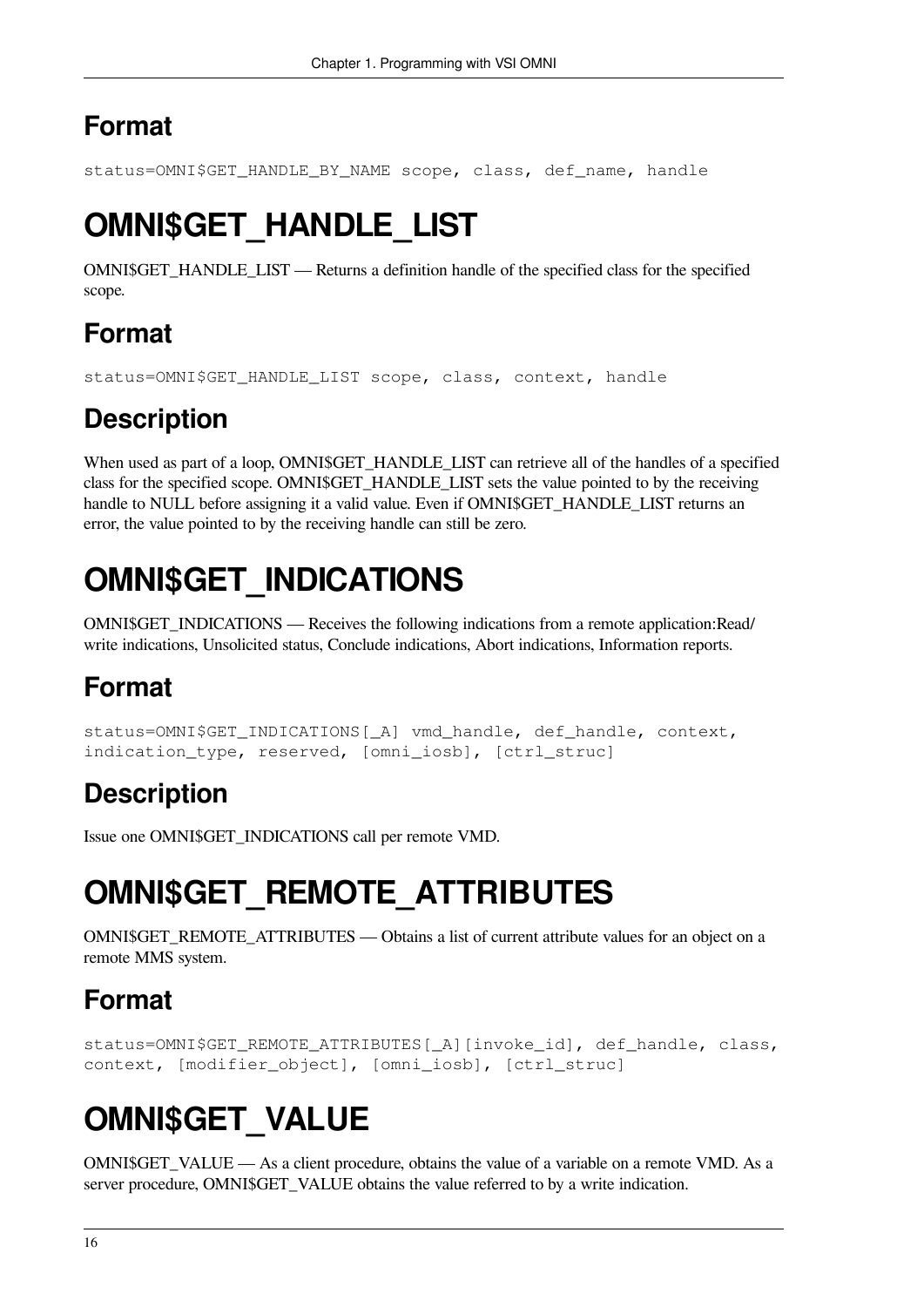```
status=OMNI$GET_VALUE[_A] [invoke_id], object_handle,
[method handle], receiving struc, [modifier object], [omni iosb],
[ctrl_struc]
```
## <span id="page-24-0"></span>**OMNI\$GROUP\_VARIABLES**

OMNI\$GROUP\_VARIABLES — Allows to read or write multiple variables.

### **Format**

```
status=OMNI$GROUP_VARIABLES(contextaddress, object_handle,
method handle, pdata, modifier object, omni iosb);
```
## **Description**

You can use this procedure by following these steps:

- 1. Set the context variable to be used to zero.
- 2. Call the OMNI\$GROUP VARIABLES with the pointer to the context, variable handle, alternate access handle, pointer to data, modifier handle, and pointer to ISOB for one variable.
- 3. Repeat step 2 as many times as necessary for different variables, using the same context.
- 4. Call the OMNI\$GET\_VALUE[\_A] or OMNI\$PUT\_VALUE[\_A], substituting the context value for the variable handle, and omitting the object handle, method handle, pointer to data, and modifier handles.
- 5. The group context is in effect until an OMNI\$END\_LIST with the context specified is done.

The IOSB that is passed in each time to the OMNI\$GROUP\_VARIABLES function indicates whether the transaction was successful on the variable.

If variables are grouped together and the user passes to OMNI\$GET\_VALUE[\_A] or OMNI \$PUT\_VALUE[A] a pointer to an IOSB, that IOSB represents the general transaction completion.

## <span id="page-24-1"></span>**OMNI\$INITIALIZE**

OMNI\$INITIALIZE — Sets up VSI OMNI data structures and specifies values for the following operating parameters: 1. Vendor name (the default is VSI). 2. Model name (the default is VSI OMNI). 3. Revision name.(the default is V1.0).

## **Format**

<span id="page-24-2"></span>tatus=OMNI\$INITIALIZE [vendor], [model], [revision]

# **OMNI\$KILL**

OMNI\$KILL — Ends a program invocation on a VMD by causing it to transition to the unrunnable state.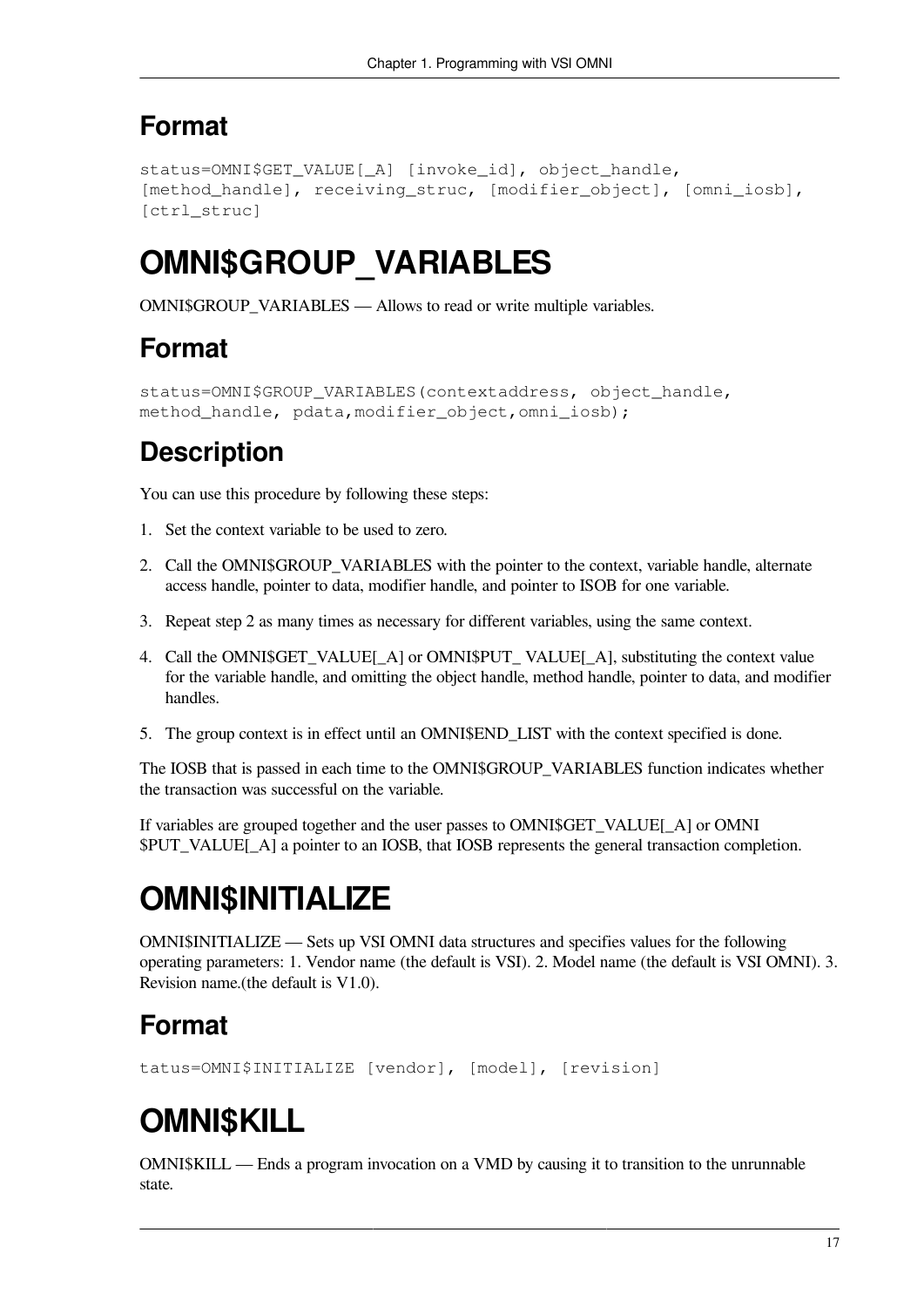```
status=OMNI$KILL[_A] [invoke_id], pi_handle, [modifier_object],
[omni_iosb], [ctrl_struc]
```
# <span id="page-25-0"></span>**OMNI\$LISTEN**

OMNI\$LISTEN — Receives an association request from a remote application.

### **Format**

```
status=OMNI$LISTEN[_A] called_vmd_handle, translate_flag,
calling_vmd_handle, [incoming_vmd_struc], [omni_iosb], [ctrl_str]
```
# <span id="page-25-1"></span>**OMNI\$LOAD\_DEFINITIONS**

OMNI\$LOAD\_DEFINITIONS — Loads the definitions that have been created by ODF for one VMD object and related objects.

### **Format**

```
status=OMNI$LOAD_DEFINITIONS vmd_name, vmd_handle
```
# **OMNI\$MODIFY\_DEFINITION**

OMNI\$MODIFY DEFINITION — Modifies the value of a specified attribute of a specified definition. The address of the new attribute value is passed as a parameter to the routine.

### **Format**

```
status=OMNI$MODIFY_DEFINITION(defhandle, attraddress,
contextaddress, value)
```
## **Description**

OMNI\$MODIFY\_DEFINITION modifies the values of both single-valued and multivalued attributes. In the case of multivalued attributes, OMNI\$MODIFY\_DEFINITION is used much like OMNI \$GET\_HANDLE\_LIST. Each call to OMNI\$MODIFY\_DEFINITION specifies one value. The value of the ATTRIBUTE parameter should specify the address of the attribute on the first call, and should be NULL thereafter. A value of NULL for the ATTRIBUTE parameter indicates that the next value should be specified.

OMNI\$END\_LIST should be called after modifying a list to free space allocated for bookkeeping by VSI OMNI.

A definition is not usable until the value of its SCOPE attribute has been modified. The scope of a definition can be modified only once, and each class of definition must have a particular set of attributes modified before its scope can be modified. Modification of the value of a definition's scope is equivalent to the committal of that definition in ODF.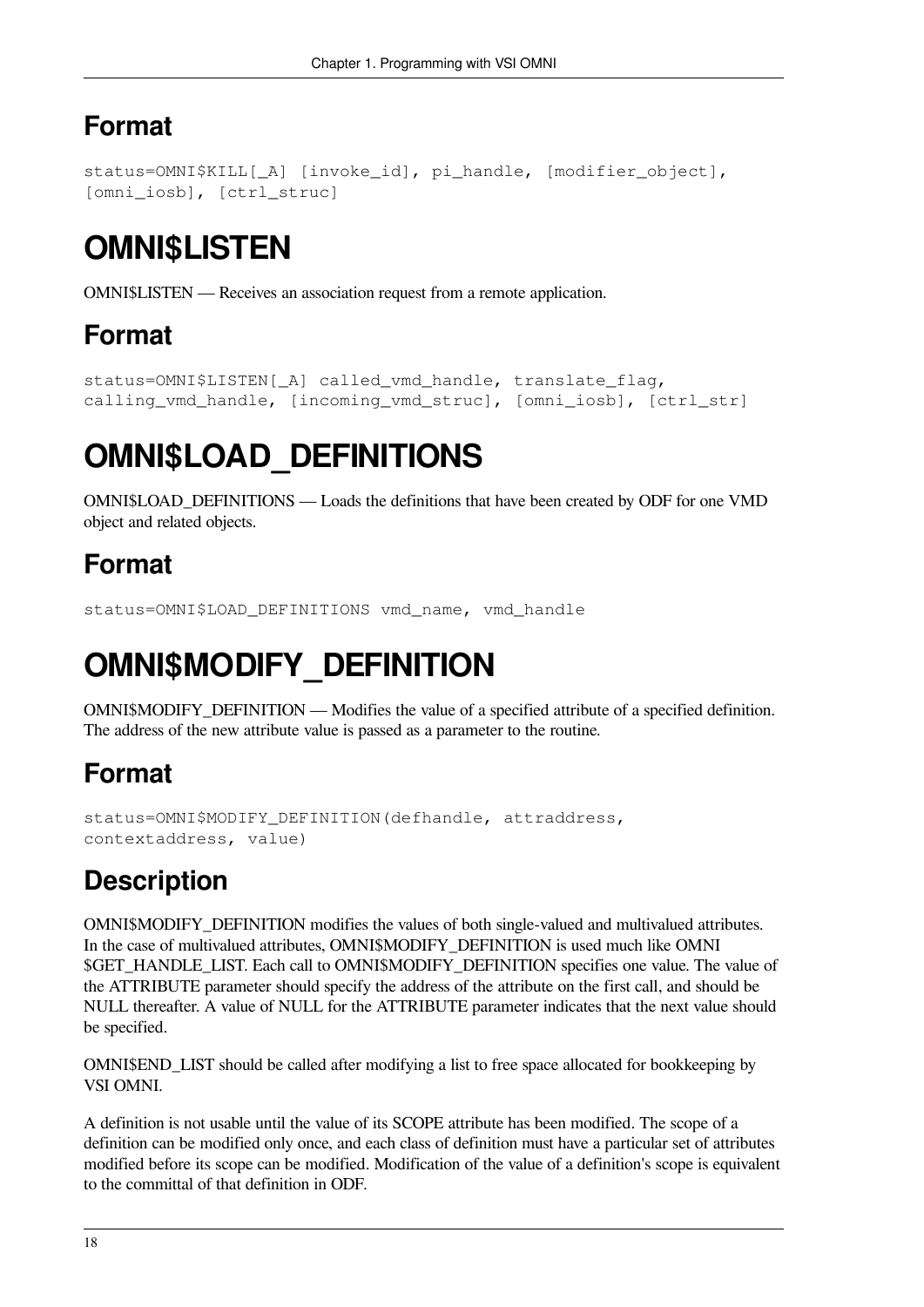## <span id="page-26-0"></span>**OMNI\$PUT\_VALUE**

OMNI\$PUT\_VALUE — As a client procedure, modifies the value of a variable on a remote VMD. As a server procedure, OMNI\$PUT\_VALUE transmits the value of the variable specified by a read indication.

### **Format**

```
status=OMNI$PUT_VALUE[_A] [invoke_id], object handle,
[method_handle], value_struc, [modifier_object], [omni_iosb],
[ctrl_struc]
```
## <span id="page-26-1"></span>**OMNI\$REJECT**

OMNI\$REJECT — Rejects an indication you do not want.

### **Format**

```
status=OMNI$REJECT[_A] context,[reason], [omni_iosb], [ctrl_struc]
```
# **OMNI\$REJECT\_CONCLUDE**

OMNI\$REJECT\_CONCLUDE — Rejects an association conclude request from a remote application. Call the OMNI\$REJECT\_CONCLUDE procedure in response to an indication returned by OMNI \$GET\_INDICATIONS.

### **Format**

```
status=OMNI$REJECT_CONCLUDE[_A] vmd_handle, [reason], [omni_iosb],
[ctrl_struc]
```
# <span id="page-26-3"></span>**OMNI\$REJECT\_CONNECT**

OMNI\$REJECT\_CONNECT — Rejects an association request from a remote VMD. Call the OMNI \$REJECT\_CONNECT procedure in response to an association request returned by OMNI\$LISTEN.

### **Format**

```
status=OMNI$REJECT_CONNECT[_A] vmd_handle, [reason], [omni_iosb],
[ctrl_struc]
```
# <span id="page-26-4"></span>**OMNI\$RESET**

OMNI\$RESET — Resumes execution of a stopped program on the VMD. It causes a program invocation that is in the stopped state to transition to either the idle or unrunnable state. If the PI is reusable, it transitions to the idle state; otherwise, it transitions to the unrunnable state.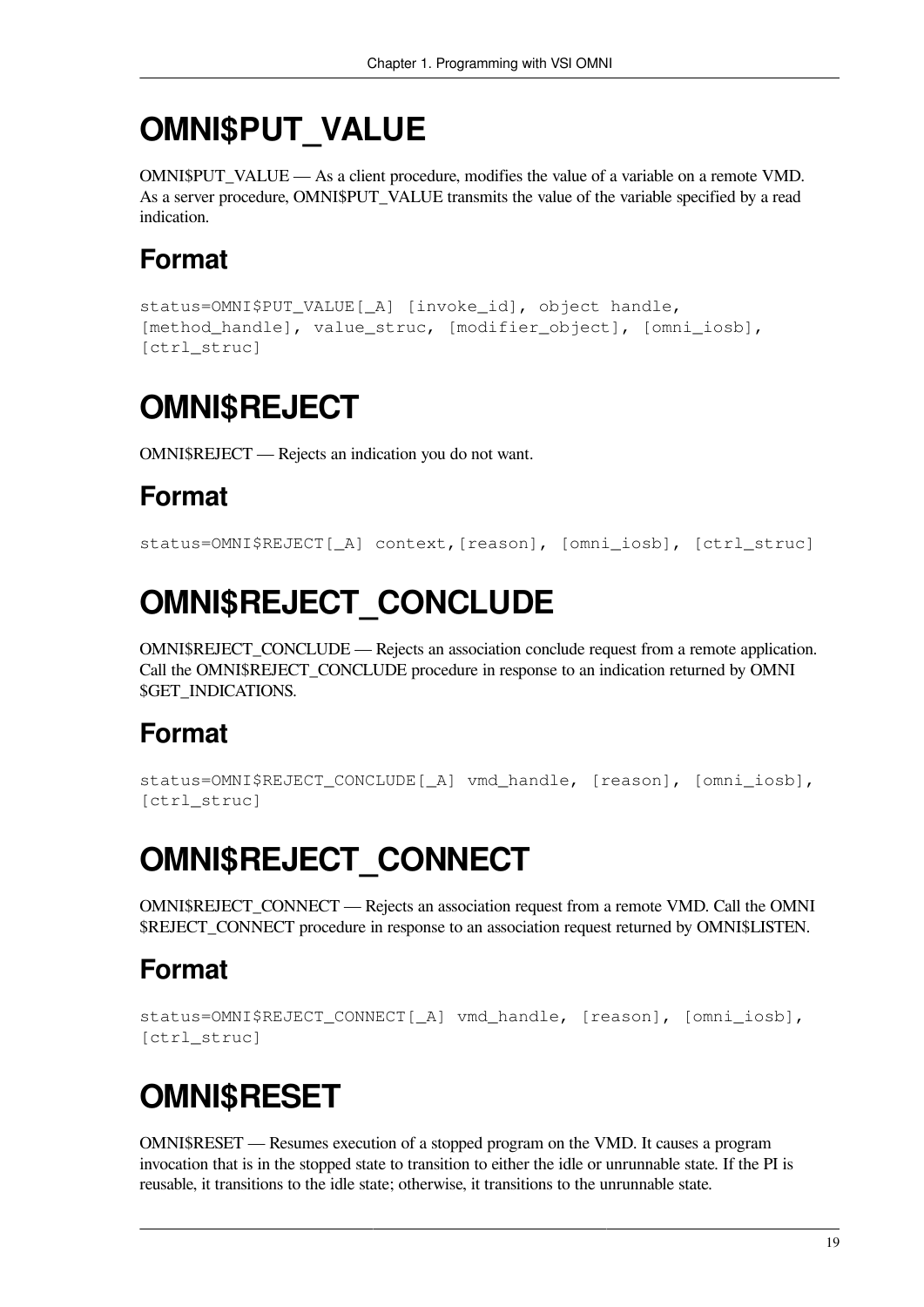```
status=OMNI$RESET[_A] [invoke_id], pi_handle, [modifier_object],
[omni_iosb], [ctrl_struc]
```
## <span id="page-27-0"></span>**OMNI\$RESUME**

OMNI\$RESUME — Causes a program invocation to transition from the stopped state to the running state.

## **Format**

```
status=OMNI$RESUME[_A] [invoke_id], pi_handle, [execution_arg],
[modifier_object], [omni_iosb], [ctrl_struc]
```
# <span id="page-27-1"></span>**OMNI\$START**

MNI\$START — Causes a program invocation to transition from the idle to the running state.

## **Format**

```
status=OMNI$START[_A] [invoke_id], pi_handle, [execution_arg],
[modifier_object], [omni_iosb], [ctrl_struc]
```
# <span id="page-27-2"></span>**OMNI\$STOP**

OMNI\$STOP — Causes a program invocation to transition from the running state to the stopped state.

### **Format**

```
status=OMNI$STOP[_A] [invoke_id], pi_handle, [modifier_object],
[omni_iosb], [ctrl_struc]
```
# <span id="page-27-3"></span>**OMNI\$OMNI\_TO\_VMS\_TIME**

OMNI\$OMNI\_TO\_VMS\_TIME — Converts an OMNI time to a VMS time.

## **Format**

<span id="page-27-4"></span>status=OMNI\$OMNI\_TO\_VMS\_TIME[\_A] OMNI\_Time, VMS\_Time

# **OMNI\$UPLOAD**

OMNI\$UPLOAD — Preforms the uploading of a domain from a remote VMD. Two files are created, one with the list of capabilities and one with the domain contents. The list of capabilities file name is a mandatory field in ODF and is the name that is used for the upload. If an error occurs during the upload process, the files are deleted.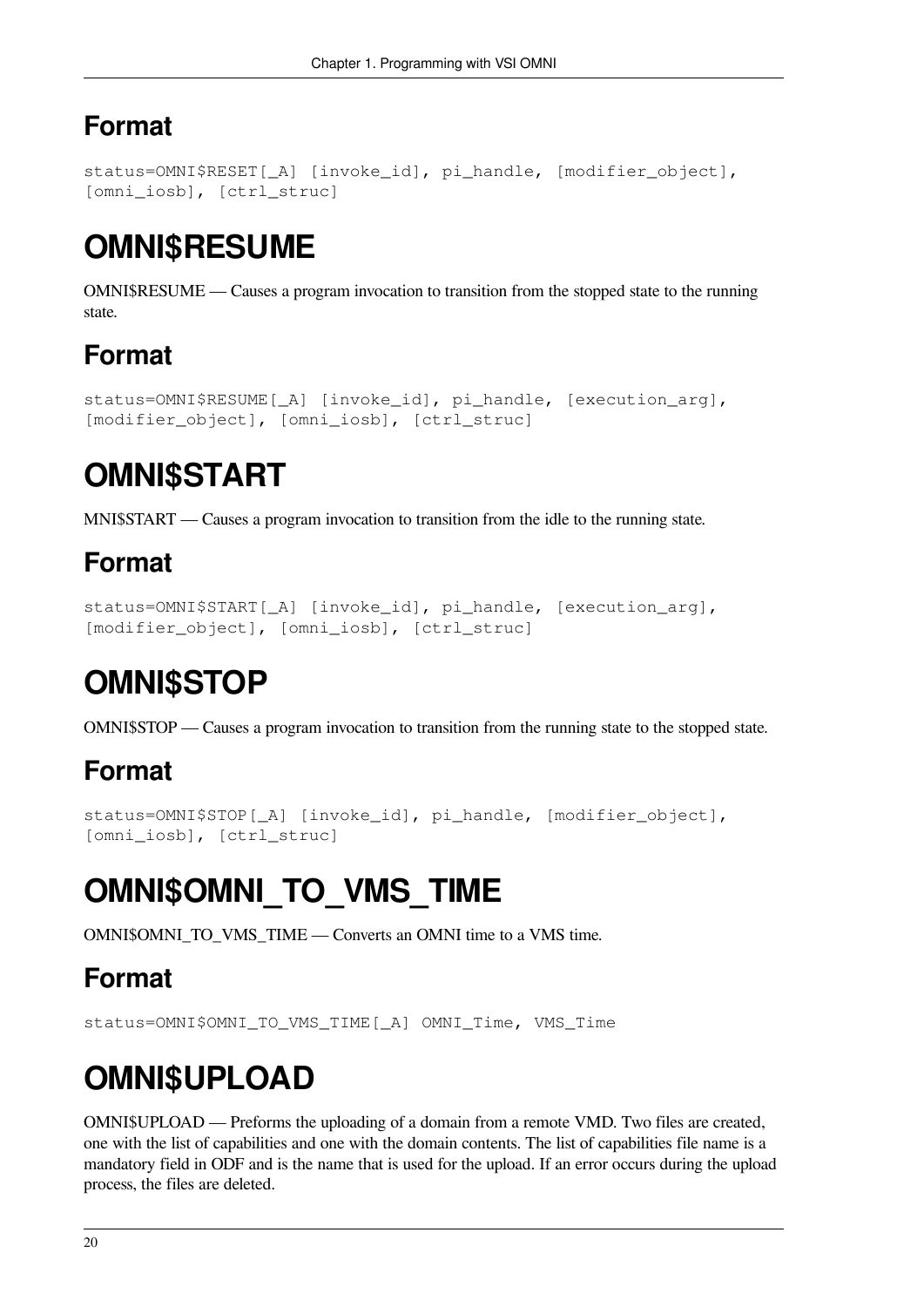```
status=OMNI$UPLOAD[_A] [invoke_id], domain_handle, [domain_file],
[modifier_object], [omni_iosb], [ctrl_struc]
```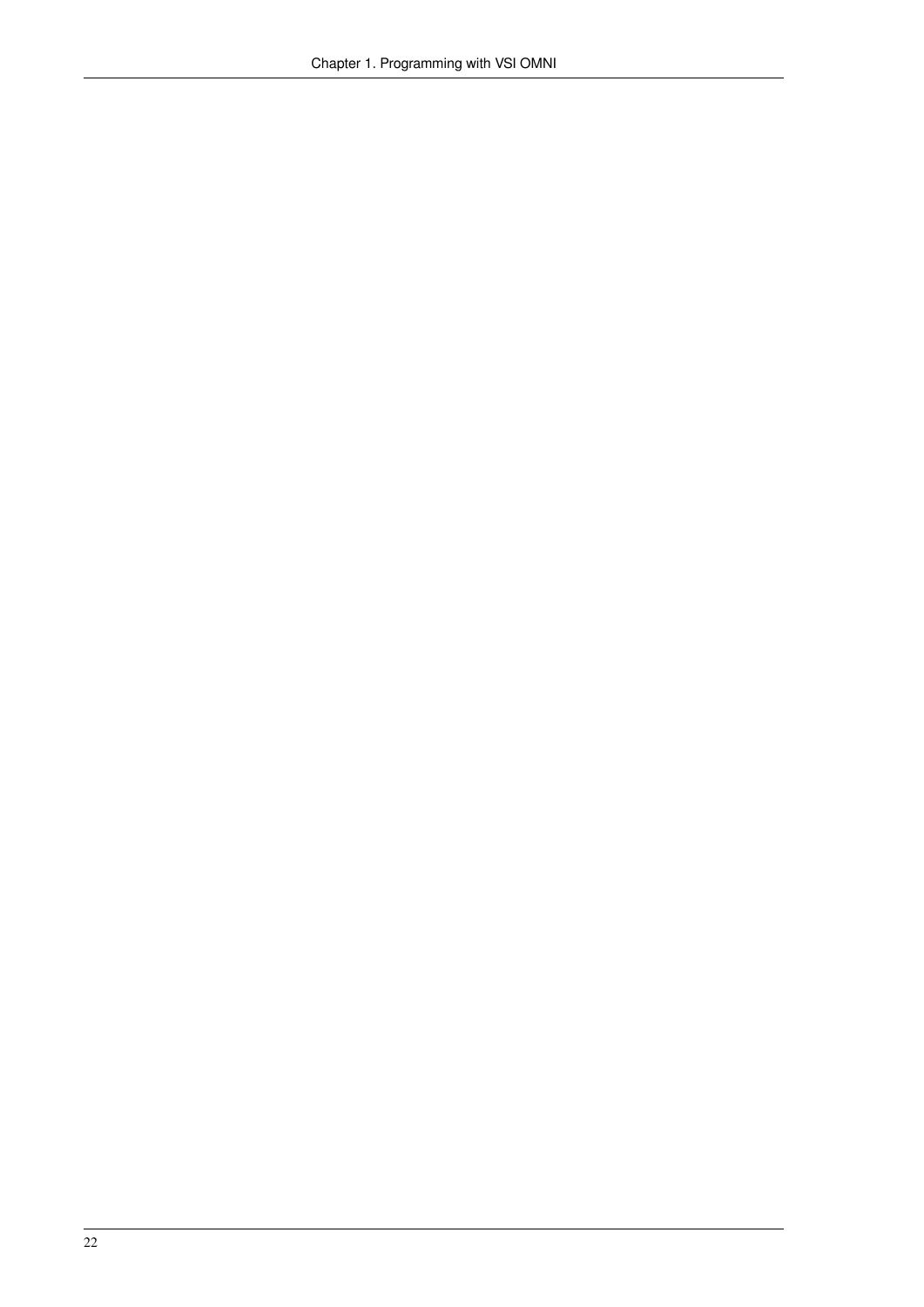# <span id="page-30-0"></span>**Chapter 2. OMNI Definition Facility**

The OMNI Definition Facility (ODF) enables you to create and manage locally stored definitions of MMS objects. Specifically, ODF provides a set of commands that perform the following operations:

- Create definitions of VMDs.
- Create definitions of MMS domains and associate the definitions with a locally defined VMD.
- Create definitions of MMS program invocations and associate the definitions with a locally defined VMD.
- Create definitions of variables and associate the definitions with a locally defined domain or VMD.
- Create data type definitions.
- Display the local definitions of an MMS object.
- Delete a locally created definition or set of definitions.
- Log the current ODF session to a file for later use.
- Write (export) definition commands for backup or convenience.
- Execute a series of stored commands for example, commands saved in a log file.
- Set and display the defaults for an ODF session.

#### **Note**

The definitions you create with ODF are local to VSI OMNI but are not necessarily local to the system running ODF or using the definitions.

## <span id="page-30-1"></span>**2.1. ODF and Companion Standards**

A Companion Standard (CS) can function as an integral part of VSI OMNI and can be defined by using ODF.

Note that if a CS exists with VSI OMNI, it can affect the behavior of the VSI OMNI procedure calls, since a CS can support objects and attributes that are different from those supported by VSI OMNI.

See your applicable companion standard's guide for details about the objects and attributes supported by that companion standard.

## <span id="page-30-2"></span>**2.2. ODF Command Language Interface**

The Command Language Interface (CLI) guides you through the correct syntax of each ODF command by supplying prompts and a list of options.

For example, suppose you want to use the SET command, but you cannot remember the exact syntax or choices of the command. Simply type in the SET command followed by a carriage return, as shown: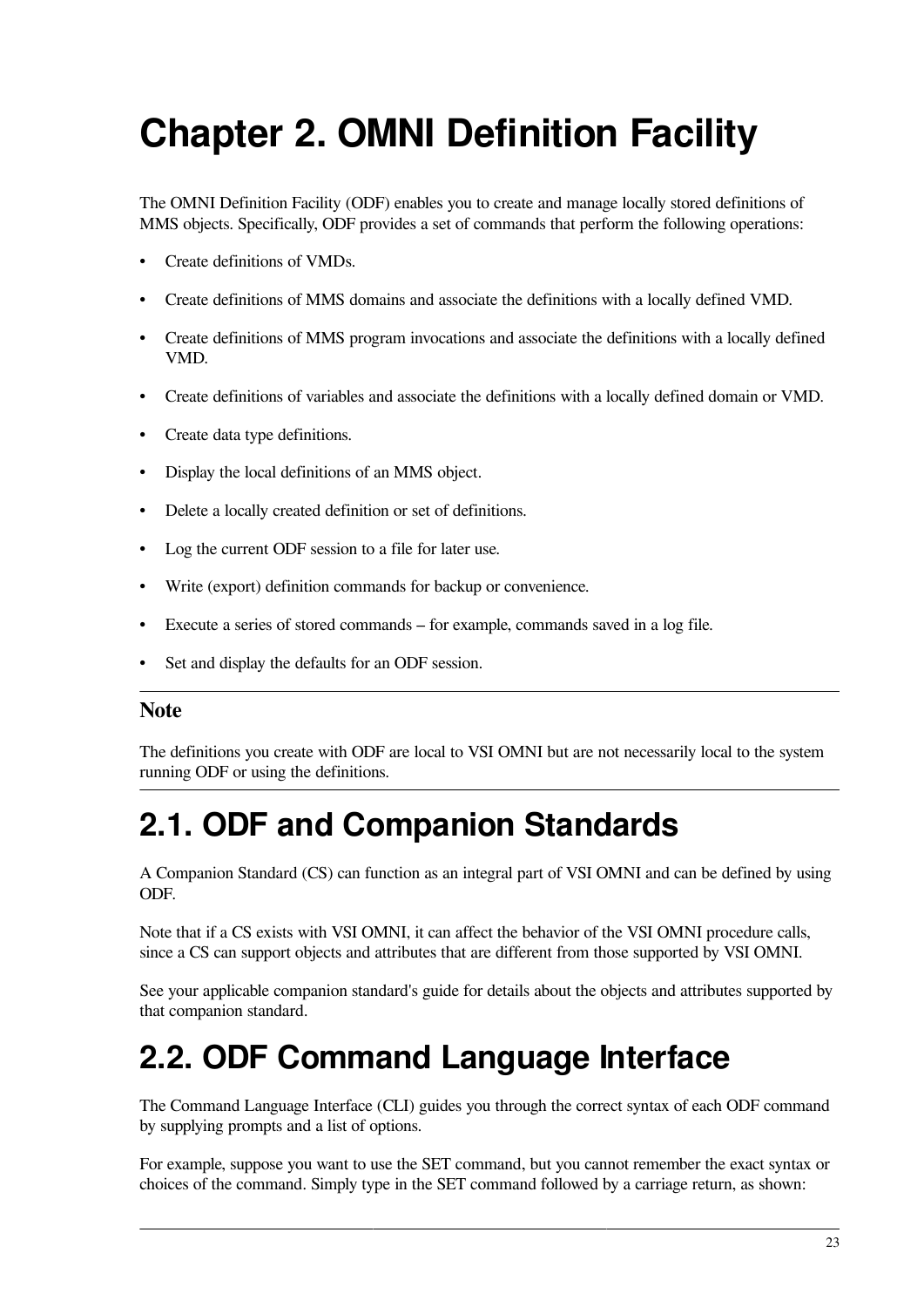#### ODF>**SET Return**

Because the command has been entered in incomplete form, CLI automatically prompts for the next word in the command. Only those that support the SET command are listed as options. All options are enclosed within parentheses, as follows: (COMPANION STANDARD, ODF LOGFILE, SCOPE) \_ODF>

### <span id="page-31-0"></span>**2.2.1. Level-by-Level Prompting**

You can specify the entire command without using CLI, or you can specify part of the command and have CLI prompt only for those words that you miss.

Because CLI displays only supported options, prompting for options is a good way to check the syntax of a command after receiving a parser error. Any attribute or keyword you specify that is not in the CLI list of options is not supported for that command.

### <span id="page-31-1"></span>**2.2.2. Short Lines and Abbreviations**

You can shorten the command line by shortening the number of letters in each word. You can abbreviate any word to three characters or the number of characters that makes it unique.

## <span id="page-31-2"></span>**2.3. Invoking and Exiting ODF**

You can issue ODF commands one at a time using Digital Command Language (DCL), or you can invoke ODF and issue as many commands as you want before returning to the DCL prompt ( \$ ).

To use ODF for single line commands, first define ODF as follows:

```
$ ODF :== $OMNI$ODF
```
ODF executes the command and returns you to the DCL system prompt. To invoke ODF through DCL for an interactive session, type:

\$ **ODF** ODF>

Once invoked, the ODF prompt is displayed on the screen. Issue the first command next to the prompt. If you leave out required component-ids or attributes, ODF prompts for them.

To invoke ODF for an interactive session without using DCL, use the RUN command as follows:

```
$ RUN SYS$SYSTEM:OMNI$ODF
ODF>
```
To exit ODF and return to the DCL system prompt, either issue the EXIT command or press **Ctrl/z**.

## <span id="page-31-3"></span>**2.4. Getting Help Through ODF**

After you invoke ODF, you can use the HELP command to display quick reference information about individual commands. Type HELP and the name of the command you want information about as shown in the following example, or type HELP followed by a carriage return to receive a menu of options. For example: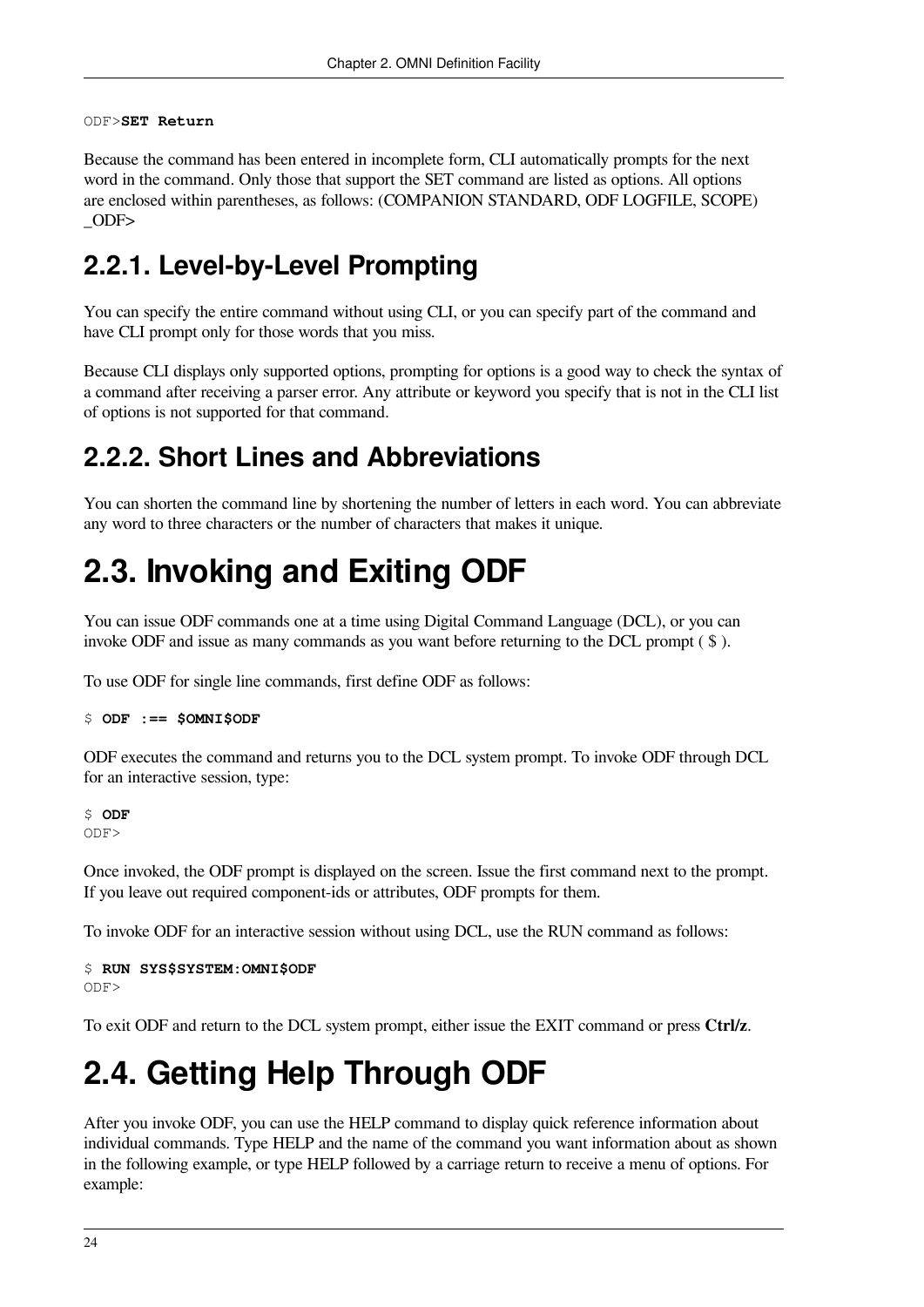```
ODF> HELP SET SCOPE
```
A display of HELP information about the SET SCOPE command is returned when this command executes.

## <span id="page-32-0"></span>**2.5. Creating a Definition of a VMD**

A complete VSI OMNI definition of a VMD consists of the items in [Table](#page-32-2) 2.1

| <b>Item</b>                     | <b>Description</b>                                                                                                                |
|---------------------------------|-----------------------------------------------------------------------------------------------------------------------------------|
| vmd_name                        | The local name of the VMD definition. This name<br>is used to reference the definition; it is not used in<br>communications.      |
| <b>APPLICATION SIMPLE NAME</b>  | The name used to look up the application in<br>Directory Services.                                                                |
| <b>VERSION</b>                  | The version of the MMS protocol to use.                                                                                           |
| <b>NESTING LEVEL</b>            | The maximum number of levels of nesting that can<br>occur within any data element over an association<br>with the VMD.            |
| <b>MAXIMUM SERVICES CALLED</b>  | The proposed maximum number of transaction<br>object instances that can be created at the called<br>MMS-user on the association.  |
| <b>MAXIMUM SERVICES CALLING</b> | The proposed maximum number of transaction<br>object instances that can be created at the calling<br>MMS-user on the association. |
| <b>MAXIMUM SEGMENT SIZE</b>     | The proposed maximum size of an MMS message<br>to exchange with the VMD.                                                          |
| <b>PARAMETER CBB</b>            | A list specifying the set of conformance building<br>blocks (CBBs) supported by the VMD.                                          |
| <b>SUPPORTED SERVICES</b>       | A list of services supported by the VMD for the<br>association.                                                                   |
| <b>VENDOR</b>                   | The vendor of the system supporting the VMD.                                                                                      |
| <b>MODEL</b>                    | The model of the system supporting the VMD.                                                                                       |
| <b>REVISION</b>                 | A string describing the software, firmware, or<br>hardware revision level of the VMD.                                             |
| <b>DESCRIPTION</b>              | Information describing the defined VMD. This is<br>not used in communication.                                                     |

<span id="page-32-2"></span>**Table 2.1. VMD Definitions**

To create a VSI OMNI definition of a VMD, enter the DEFINE VMD COMMAND, specify the name of the VMD, and supply the values that describe the VMD. To add the definition to the permanent ODF database, enter the COMMIT command. COMMIT is described in the *VSI OMNI Network Manager's Guide* .

# <span id="page-32-1"></span>**2.6. Creating a Definition of a Domain**

A complete VSI OMNI definition for a domain consists of the elements in [Table](#page-33-1) 2.2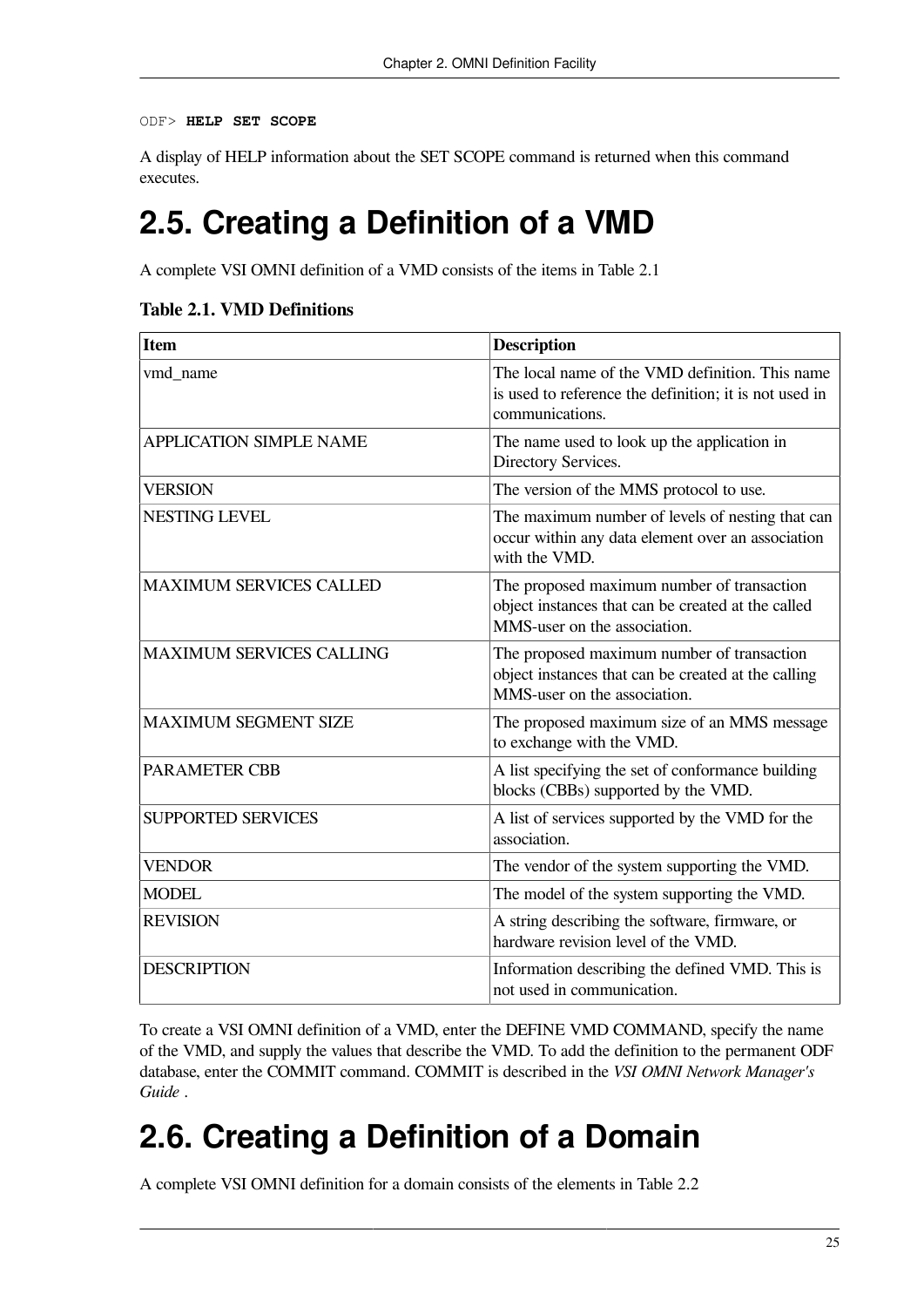<span id="page-33-1"></span>

| <b>Item</b>            | <b>Definition</b>                                                                       |
|------------------------|-----------------------------------------------------------------------------------------|
| vmd name:domain name   | The name of the remote domain object and its<br>associated VMD.                         |
| [NO] DELETABLE         | A value indicating whether the domain can be<br>deleted from the VMD.                   |
| [NO] SHARABLE          | A value indicating whether the domain can be<br>shared by multiple program invocations. |
| <b>CONTENT FILE</b>    | A VMS file containing the domain.                                                       |
| <b>CAPABILITY FILE</b> | A VMS file specifying the capabilities of the<br>domain.                                |
| <b>DESCRIPTION</b>     | Information describing the defined domain.                                              |

A domain definition must include the name of the VMD to which the domain belongs. ODF will reject any domain definition that does not specify an existing VMD and a capabilities file.

To create a VSI OMNI definition of a domain, enter the DEFINE DOMAIN command in response to the ODF prompt and supply the information you need to describe the domain. To add the definition to the permanent ODF database, enter the COMMIT command.

## <span id="page-33-0"></span>**2.7. Creating a Definition of a Program Invocation**

A complete VSI OMNI definition of a Program Invocation (PI) contains the information listed in [Table](#page-33-2) 2.3

| <b>Item</b>                      | <b>Description</b>                                                                                                                                                                                                                                                                                                                                               |
|----------------------------------|------------------------------------------------------------------------------------------------------------------------------------------------------------------------------------------------------------------------------------------------------------------------------------------------------------------------------------------------------------------|
| vmd_name:pi_name                 | The name of the program invocation and its<br>associated VMD.                                                                                                                                                                                                                                                                                                    |
| [NO] DELETABLE                   | A value indicating whether the PI can be deleted<br>from the VMD.                                                                                                                                                                                                                                                                                                |
| [NO] REUSABLE                    | A value indicating whether the PI can be reused.                                                                                                                                                                                                                                                                                                                 |
| <b>EXECUTION ARGUMENT STRING</b> | An execution argument that becomes the default<br>for START and RESUME requests for the PI.                                                                                                                                                                                                                                                                      |
| monitor_type                     | One of three values. NO MONITOR indicates<br>that the PI has no monitoring event condition.<br><b>MONITOR PERMANENT</b> indicates that the<br>PI has a monitoring event condition that exists<br>throughout program execution. MONITOR<br>CURRENT indicates that the PI has a monitoring<br>event condition that exists only for the life of the<br>association. |
| <b>DOMAIN LIST</b>               | A list of references to the domains that make up<br>this program invocation.                                                                                                                                                                                                                                                                                     |

#### <span id="page-33-2"></span>**Table 2.3. PI Definition**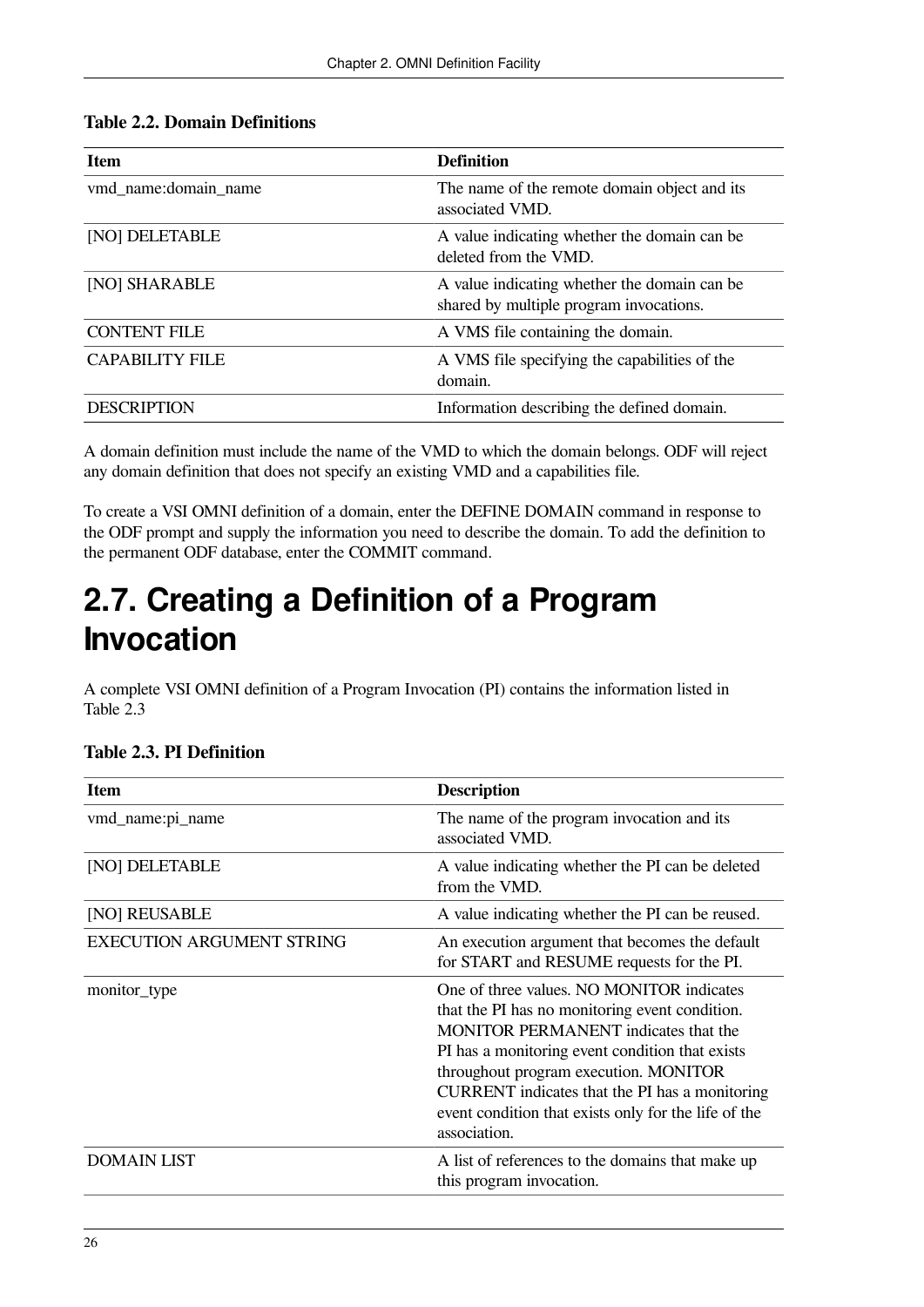| <b>Item</b>        | <b>Description</b>                         |
|--------------------|--------------------------------------------|
| <b>DESCRIPTION</b> | Information describing the defined Program |
|                    | Invocation.                                |

A PI definition must include the name of the VMD to which the domain belongs. ODF will reject any PI definition that does not specify an existing VMD.

Each PI definition must also specify a domain list with at least one domain. ODF will reject the definition if the listed domains are not defined.

To create a VSI OMNI definition of a program invocation, enter the DEFINE PROGRAM INVOCATION command in response to the ODF prompt and supply the values that describe the PI. To add the definition to the permanent ODF database, enter the COMMIT command.

## <span id="page-34-0"></span>**2.8. Creating a Definition of a Variable**

ODF enables you to create VSI OMNI definitions for the following types of variables:

- Named variables
- <span id="page-34-1"></span>Unnamed variables

### **2.8.1. Named Variables**

<span id="page-34-3"></span>A complete VSI OMNI definition of a Named Variable contains the items listed in [Table](#page-34-3) 2.4

**Table 2.4. Named Variable Definition**

| <b>Item</b>                        | <b>Description</b>                                                                              |
|------------------------------------|-------------------------------------------------------------------------------------------------|
| vmd name:domain name.variable name | The name of the remote named variable object and<br>its associated VMD and (optionally) domain. |
| type                               | A reference to a predefined application type.                                                   |
| [NO] DELETABLE                     | A value that indicates whether the named variable<br>can be deleted from the VMD.               |
| <b>DESCRIPTION</b>                 | Information that describes the named variable.                                                  |

A variable definition must include the name of the VMD to which the variable belongs. ODF will reject any definition that does not specify an existing VMD. If a variable is defined as being on a domain, you must also define the domain.

You must specify the type of the variable.

To create a VSI OMNI definition for a named variable, enter the DEFINE NAMED VARIABLE command in response to the prompt and supply the required information. To add the definition to the permanent ODF database, enter the COMMIT command.

### <span id="page-34-2"></span>**2.8.2. Unnamed Variables**

A complete VSI OMNI definition of an Unnamed Variable contains the items listed in [Table](#page-35-2) 2.5.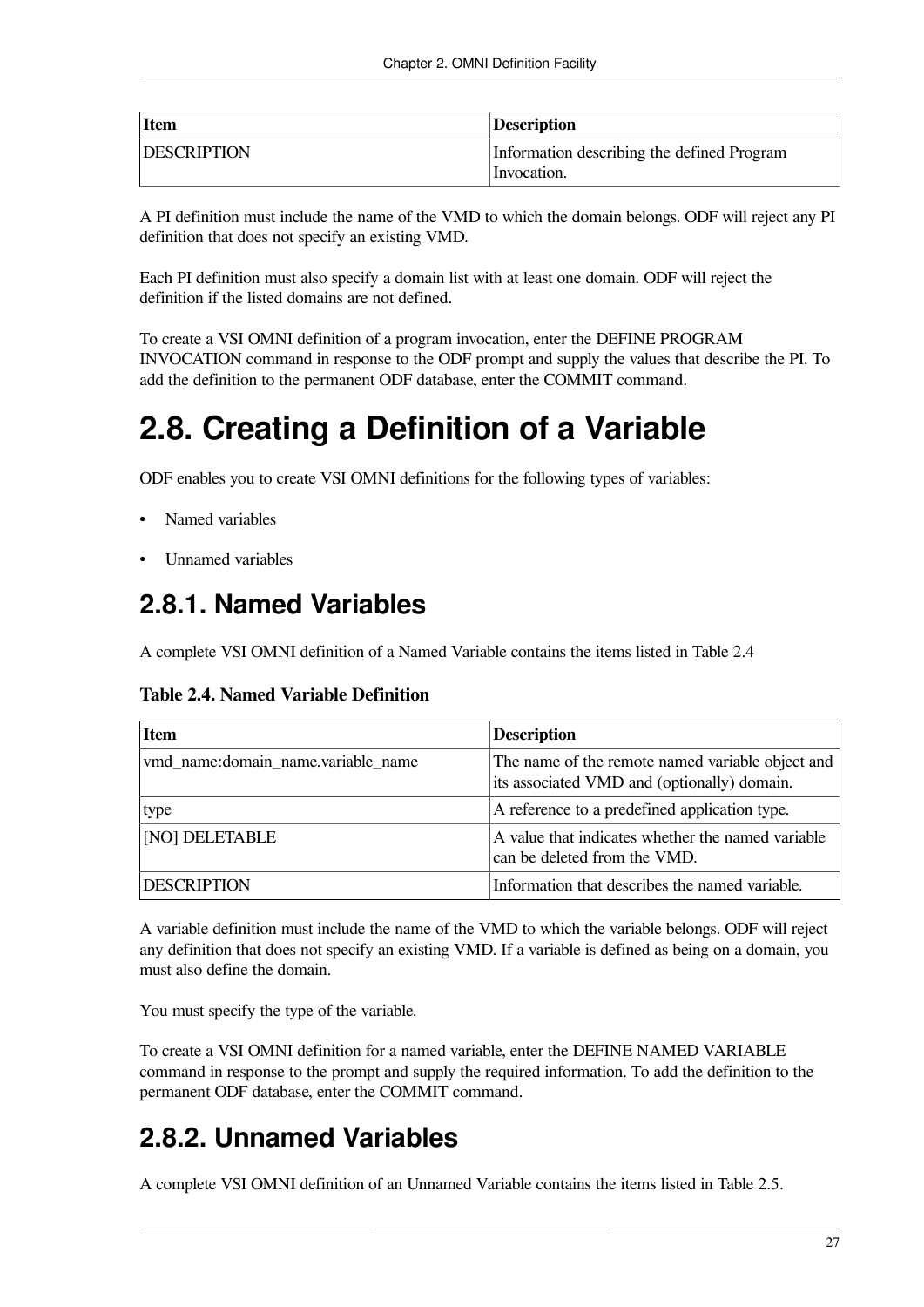<span id="page-35-2"></span>

| <b>Table 2.5. Unnamed Variable Definition</b> |  |  |
|-----------------------------------------------|--|--|
|-----------------------------------------------|--|--|

| <b>Item</b>                        | <b>Description</b>                                                                                                             |
|------------------------------------|--------------------------------------------------------------------------------------------------------------------------------|
| vmd_name:domain_name.variable_name | The name of the remote unnamed variable and its<br>associated VMD (and, optionally, its domain).                               |
| type                               | A reference to a predefined application type.                                                                                  |
| <address></address>                | The address of the unnamed variable.                                                                                           |
| [NO] Supply Type Spec              | A value that indicates whether the variable's type<br>specification is to be sent to the remote VMD to<br>access the variable. |
| <b>DESCRIPTION</b>                 | Information describing the unnamed variable.                                                                                   |

A variable definition must include the name of the VMD to which the variable belongs, the variable type, and the address. ODF will reject any definition that does not specify an existing VMD, the variable type, and the address.

The variable address may be specified as a NUMERIC ADDRESS or a SYMBOLIC ADDRESS. A numeric address value is entered as a decimal number by default or as a hexadecimal number using the %X prefix. A symbolic address value is entered as a quoted string.

To create a VSI OMNI definition for an unnamed variable, enter the DEFINE UNNAMED VARIABLE command in response to the prompt and supply the required information. To add the definition to the permanent ODF database, enter the COMMIT command.

# <span id="page-35-0"></span>**2.9. Defining Variable Types**

An ODF variable definition includes two variable type definitions: an MMS type definition and an application type definition.

- The MMS type definition provides information about the variable that is communicated through the MMS protocol when the variable is read or written.
- The application type definition provides information about the way the application views the variable. Application type information cannot be communicated through the MMS protocol – it is specific to the local programming environment.

ODF provides two commands that you can use to create variable type definitions:

- DEFINE MMS NAMED TYPE. Creates an MMS type definition.
- DEFINE APPLICATION TYPE. Creates an application type definition and associates the definition with a corresponding MMS type definition that you have created.

The DEFINE TYPE commands are useful for creating commonly-used type definitions that many variables will reference. When a number of variables refer to the same type definition, all of the variables can be changed by changing the one type definition.

### <span id="page-35-1"></span>**2.9.1. Creating an MMS Named Type Definition**

A complete VSI OMNI definition of an MMS Named Type contains the items listed in [Table](#page-36-1) 2.6.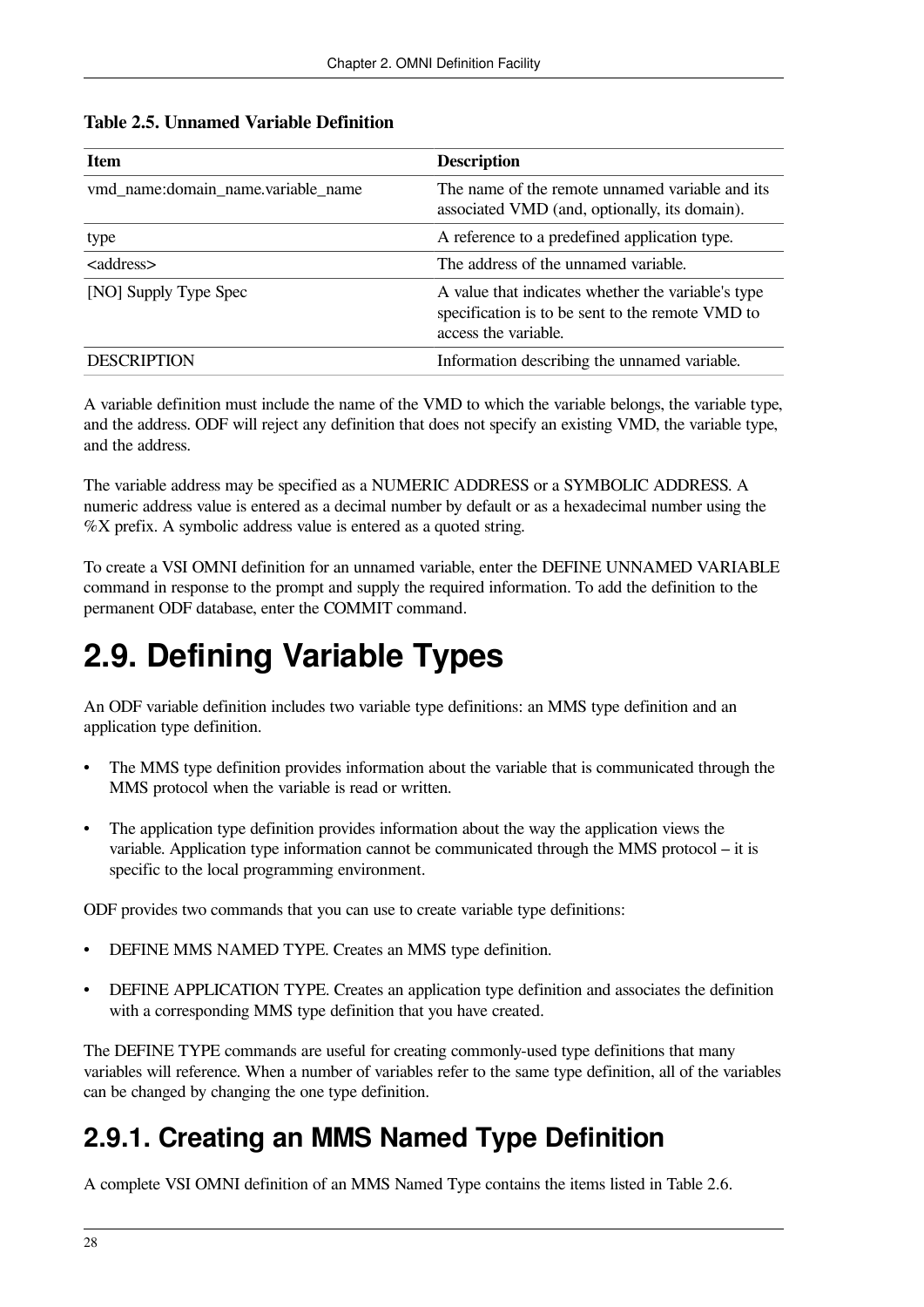| <b>Item</b>                        | <b>Description</b>                                                                                       |
|------------------------------------|----------------------------------------------------------------------------------------------------------|
| vmd_name:domain_name.mms_type_name | The name of the MMS Named Type specification<br>and its associated VMD (and, optionally, its<br>domain). |
| mms_type_specification             | A structure, array or simple type specification or a<br>reference to another MMS Named Type.             |
| [[NO]DELETABLE]                    | Indicates whether or not the MT can be deleted<br>from the VMD.                                          |
| <b>DESCRIPTION</b>                 | Information describing the defined MMS Named<br>Type.                                                    |

#### <span id="page-36-1"></span>**Table 2.6. MMS Named Type Definition**

An MMS Named Type definition must include the name of the VMD to which the named type belongs. ODF rejects any definition that does not specify an existing VMD. If a named type is defined as being on a domain, you must also specify the domain.

You must specify the MMS type specification.

To create a VSI OMNI definition for an MMS Named Type, enter the DEFINE MMS Named Type command in response to the prompt and supply the required information. To add the definition to the permanent database, enter the COMMIT command. COMMIT is described in [Section](#page-37-1) 2.10

## <span id="page-36-0"></span>**2.9.2. Creating an Application Named Type Definition**

<span id="page-36-2"></span>A complete VSI OMNI definition of an Application Named Type contains the items listed in [Table](#page-36-2) 2.7.

| <b>Item</b>                                | <b>Description</b>                                                                                                                               |
|--------------------------------------------|--------------------------------------------------------------------------------------------------------------------------------------------------|
| vmd_name:domain_name.application_type_name | The name of the Application Named Type<br>specification and its associated VMD (and,<br>optionally, its domain).                                 |
| <b>FROM MMS NAME TYPE</b>                  | The name of the MMS Named Type associated<br>with the application named type. The default is the<br>same name and scope as the application type. |
| application_type_specification             | A structure, array or simple type specification or a<br>reference to another Application Named Type.                                             |
| <b>DESCRIPTION</b>                         | Information describing the defined Application<br>Named Type                                                                                     |

**Table 2.7. Application Named Type Definition**

An Application Named Type definition must include the name of the VMD to which the named type belongs. ODF will reject any definition that does not specify an existing VMD. The named type may also be defined on a domain.

You must specify the application type specification.

To create a DECOmni definition for an Application Named Type, enter the DEFINE Application Named Type command in response to the prompt and supply the required information. To add the definition to the permanent database, enter the COMMIT command. COMMIT is described in [Section](#page-37-1) 2.10.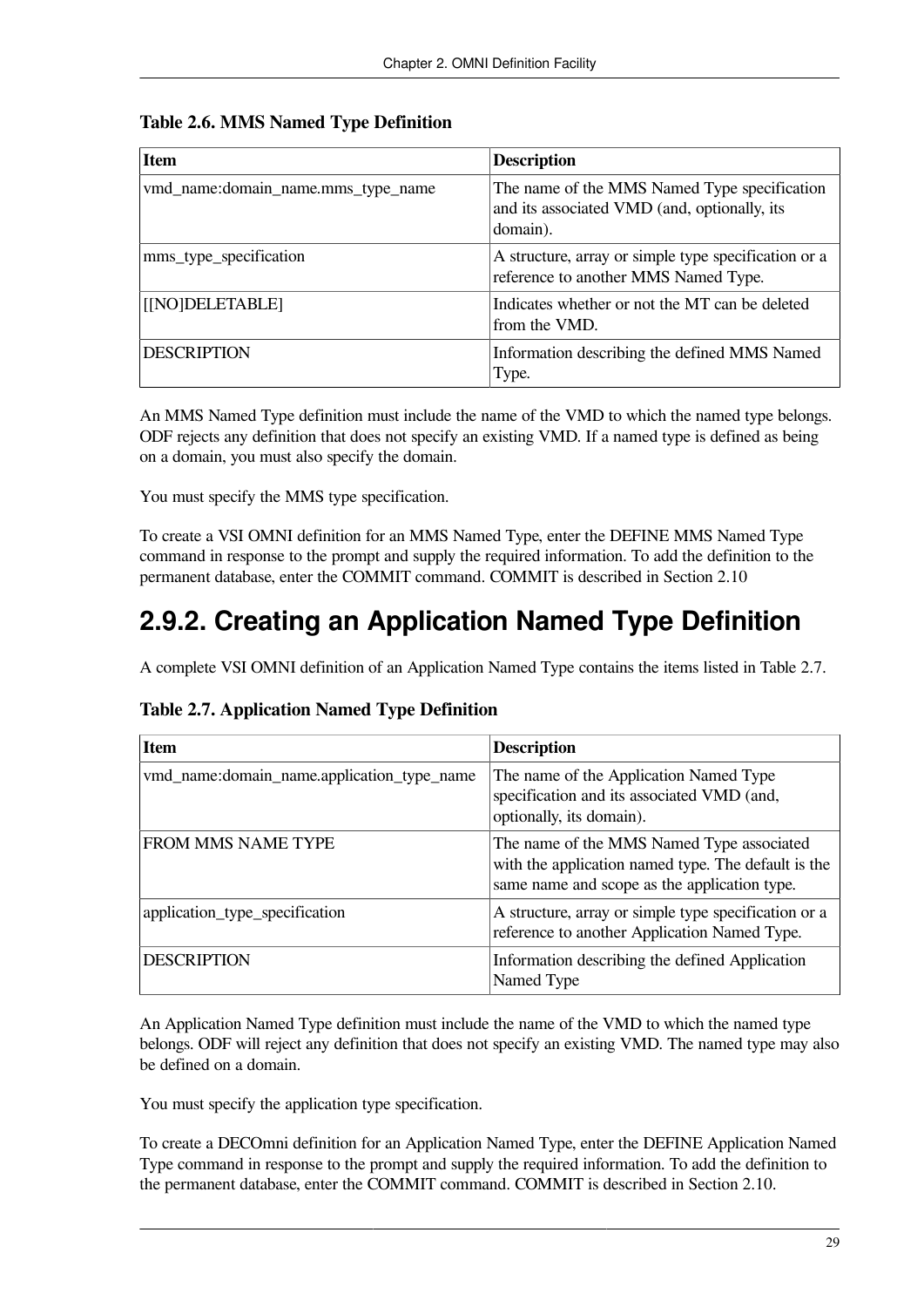### <span id="page-37-0"></span>**2.9.3. Creating Application Type Definitions for Alternate Access**

Every VSI OMNI variable definition specifies a default Application Type Definition, which in turn refers to an MMS Type Definition.

Simple applications would generally access the variable's data using the default Application Type. Other applications may need to perform alternate access by referring to the variable using some other Application or MMS Type Definition or both.

One reason for alternate access would be to support applications which store internal data differently. For example, suppose two applications access a variable whose MMS Type Definition is a Visible String. One application may need to store this visible string internally as a null terminated string while another application type may need to store it internally as a word counted string. In both cases, since all elements of the array would be accessed, there is a 1:1 correspondence between array components of the MMS Type Definition and the Application Type Definition.

Another reason for alternate access is to support applications that may not need to access all of the data in a variable. This type of alternate access is called partial access. For example, a device can define a portion of its memory as a large array.

An application can read the portion of the memory it is interested in by creating an Application Type Definition that specifies a subrange of the array to be read into an application buffer which is only large enough to hold the data in that subrange.

In both examples of alternate access (full and partial), an application accomplishes alternate access on a variable by providing a method handle in calls to the variable access procedures, OMNI\$GET\_VALUE and OMNI\$PUT\_ VALUE. A method handle is an object identifier handle of an Application Named type. For information on method handles see the online *VSI OMNI Application Programmer's Guide*.

You can also define the default application type as an alternate access type. In this case, it is not necessary to supply a method handle to perform alternate access. Instead, alternate access is by default whenever the variable is accessed.

## <span id="page-37-1"></span>**2.10. Committing Definitions to the ODF Database**

An ODF session consists of the following steps:

- 1. Enter a series of DEFINE or DELETE commands, or both to describe the objects in the MMS environment. ODF saves these definitions in a special area allocated for the ODF session.
- 2. Enter the COMMIT command. ODF examines the batched definitions (that is, all the definitions entered since the last COMMIT command or since the beginning of the session), writes all valid definitions into the permanent database, and reports on any errors. If committing the changes will produce inconsistencies in the database, ODF reports an error and does not make any of the modifications.

For example, if you enter a variable definition that includes a reference to a nonexistant VMD, ODF will reject the definition and return an error code.

ODF does not discard the batch of definitions if the COMMIT operation fails. Thus, you can correct the error and COMMIT again.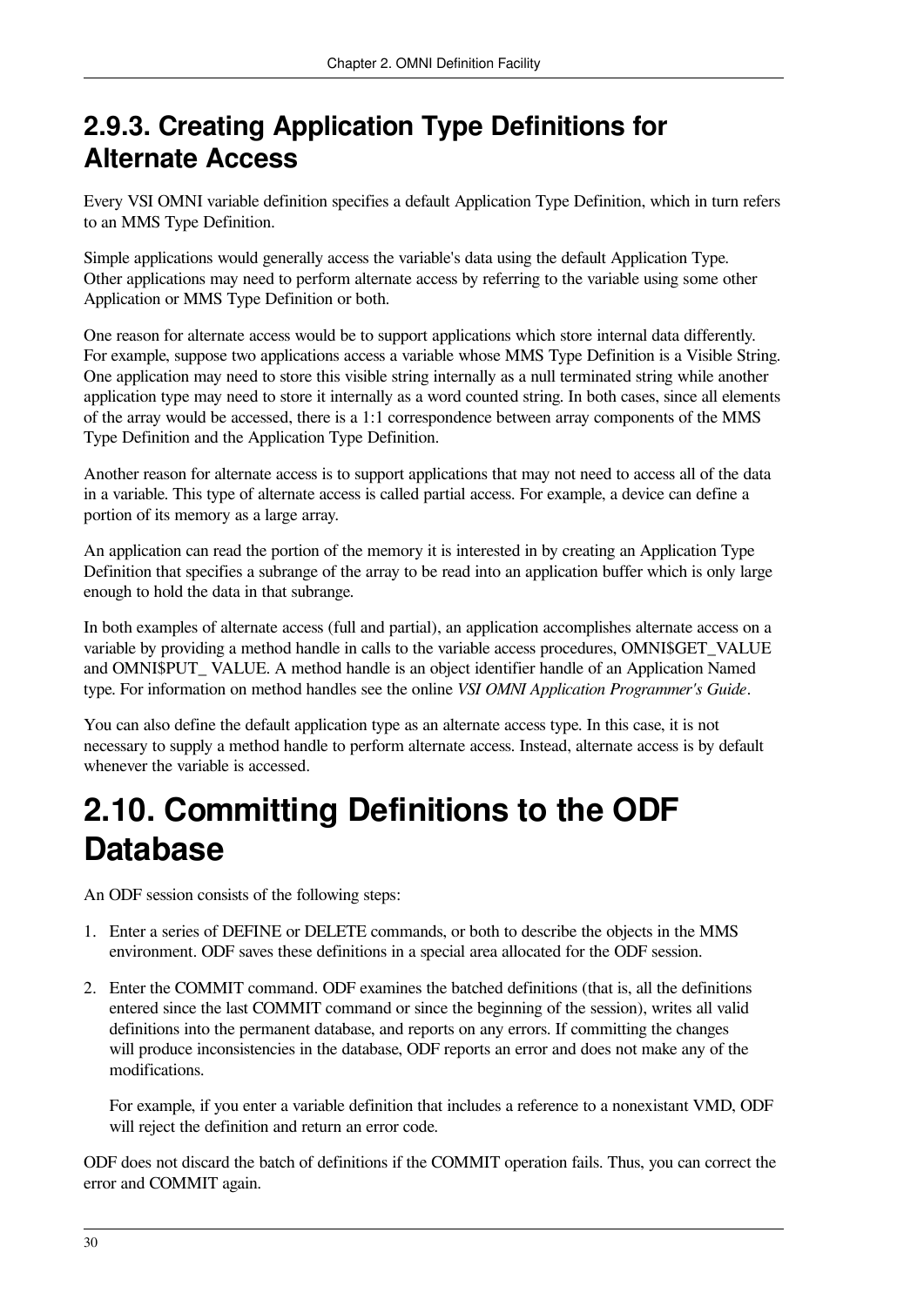To erase a batch of modifications from the temporary storage area, type the ROLLBACK command. ODF discards all the definitions that you have created since your last COMMIT command. (Note how ROLLBACK differs from DELETE. The DELETE command removes a definition that has been committed to the permanent ODF database and/or exists in temporary storage; the ROLLBACK COMMAND simply discards actions from temporary storage.)

In addition to batching DEFINE commands, ODF batches all commands that modify the database (for example, the DELETE command) until you enter a COMMIT command.

#### **Note**

The EXIT command causes ODF to attempt a COMMIT before exiting. The QUIT command causes ODF to attempt a ROLLBACK before exiting.

You should try to arrange your transactions so that a COMMIT can be issued after each DEFINE command, which should reduce the ambiguity of constraint error messages.

## <span id="page-38-0"></span>**2.11. Setting the Default Scope**

ODF enables you to set the default VMD and domain for dependent objects that you want to define. To specify a default VMD and domain, enter the SET SCOPE command and the name of the VMD and domain. (If you omit the domain name, the scope is VMD-specific.)

For example, the following SET SCOPE command specifies Foo as the default VMD for the session and Bar as the default domain. The DEFINE command creates a variable definition named *X* :

ODF> SET SCOPE Foo:Bar ODF> DEFINE NAMED VARIABLE X APPLICATION TYPE %OMNI\$LONG;

<span id="page-38-1"></span>ODF creates the definition Foo:Bar.X.

## **2.12. Deleting a Definition**

The DELETE DEFINITION command deletes a definition from the permanent ODF database and/or temporary storage.

A definition cannot be deleted until all its dependencies are deleted.

A right arrow character ( > ) in the command line causes ODF to delete the specified object and all objects that are dependent on that object. For example, the following command deletes VMD Foo and all the objects it contains:

DELETE DEFINITION Foo>;

To delete the entire database, type:

DELETE DEFINITION \*>;

This command line is not recommended.

The DELETE command supports the wildcard asterisk (\*). For example, the following command deletes all named variables in domain Foo:Bar: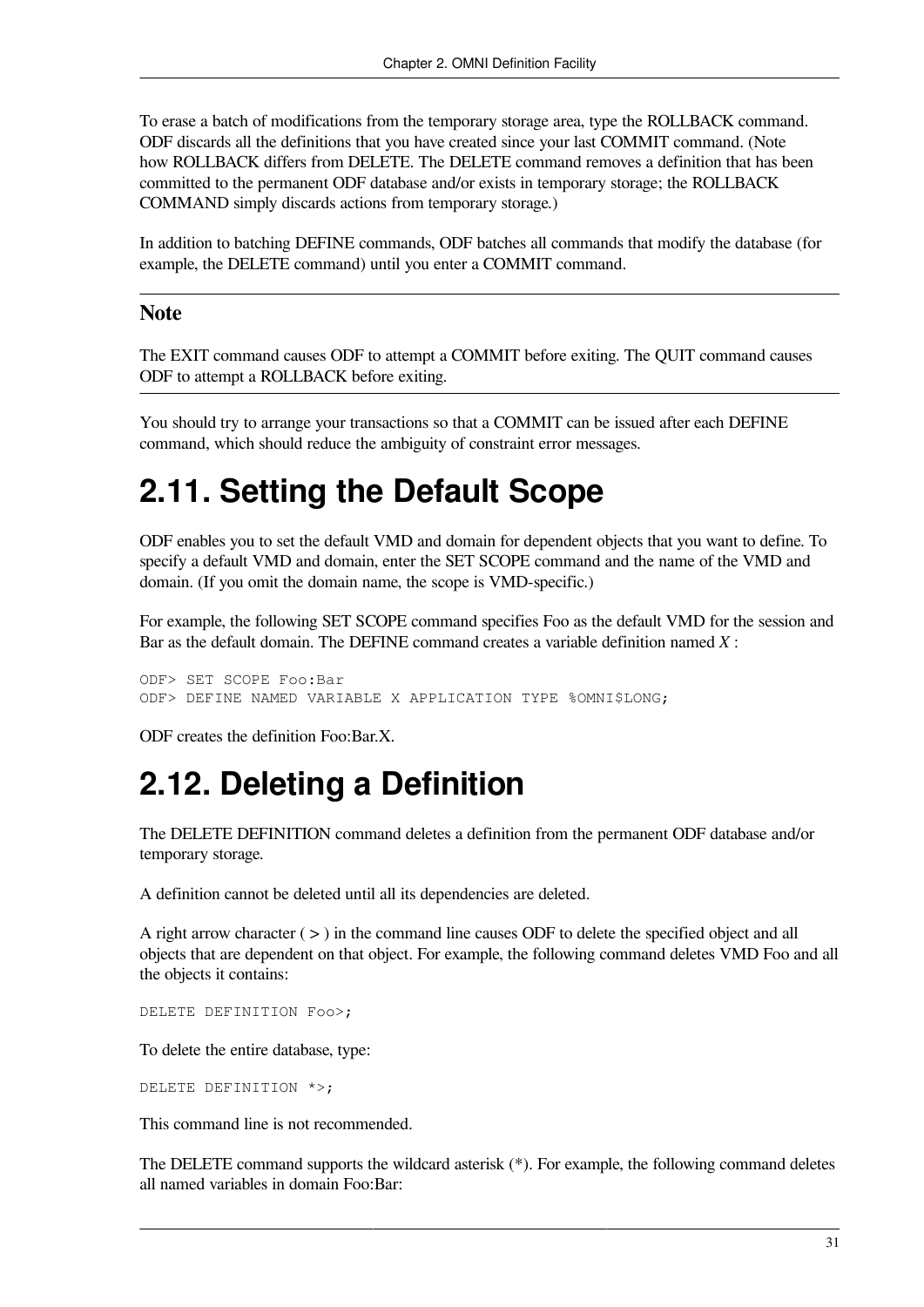```
DELETE DEFINITION Foo:Bar(NV:*);
```
## <span id="page-39-0"></span>**2.13. Creating, Opening, and Closing a Log File**

ODF enables you to create and open a log file for the ODF session. To create a log file, enter the SET ODF LOGFILE command and specify the name of the log file.

Once the file is open, you can start session logging with the ENABLE ODF LOGGING command. You can also write definition commands to the log file using the WRITE DEFINITION command.

To close the log file, reenter the SET ODF LOGFILE command with a different filename or the null device name (NL:).

## <span id="page-39-1"></span>**2.14. Enabling and Disabling Logging**

To create a log of the ODF session, enter the ENABLE ODF LOGGING command.

If you have already specified a log file with the SET ODF LOGFILE command, ODF logs the session to that file. If you have not specified a file, ODF creates a file OMNI\$ODF.LOG in the current default directory and logs the session.

To disable logging, enter the DISABLE ODF LOGGING command. Logging will stop, but the log file will remain open until you exit the ODF session or enter another SET ODF LOGFILE command.

The ENABLE and DISABLE ODF LOGGING commands can be used to selectively log portions of an ODF command session.

## <span id="page-39-2"></span>**2.15. Executing Stored Commands**

The DO command (or @) enables you to read ODF commands stored in a script file.

You can create script files in any of the following ways:

- Use the SET ODF LOGFILE and ENABLE ODF LOGGING commands to trace a session.
- Use the WRITE DEFINITION TO command to write declaration commands to a file. This is helpful when creating script files to rebuild portions of the database.

Issuing a WRITE DEFINITION command without a TO specifier causes a DEFINE command to be written to the current log file.

• Use any editor to create a text file containing the commands.

If logging is enabled when the script file is invoked, the invocation command is commented out in the trace, and the individual commands in the script file appear in the trace output. A comment is inserted at the end of the trace file. If the script file contains an EXIT command, that command does not appear in the trace file.

DO commands can be nested (a script file can issue a DO command). There is no limit to how many DO commands can be issued from a particular script file; however, ODF must open each script file, so the open file limit (FILLM) quota determines the maximum nesting allowed.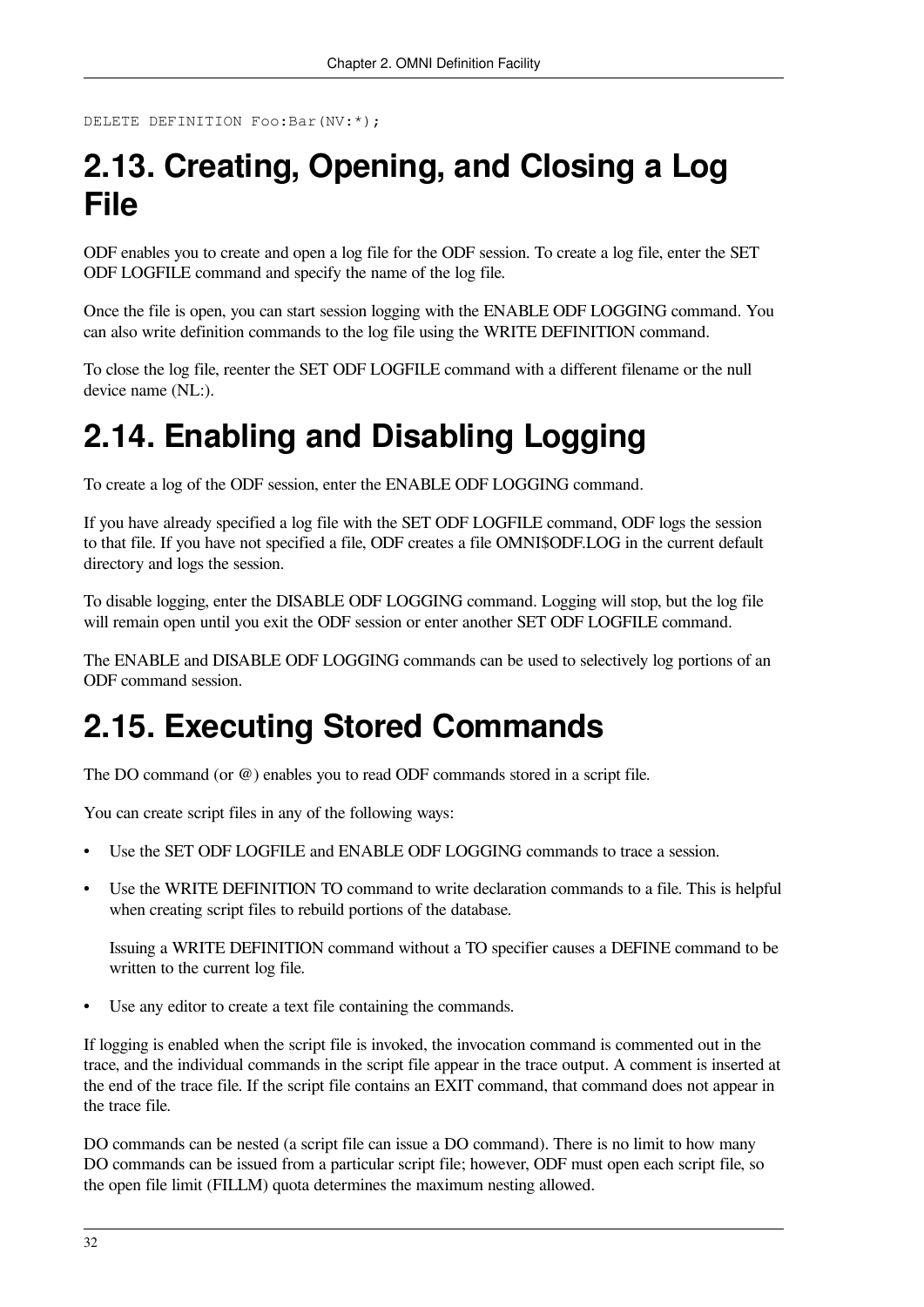## <span id="page-40-0"></span>**2.16. Creating a Command to Repeat a Definition**

The WRITE DEFINITION command enables you to write out definitions to a file, where each definition is written as a valid ODF DEFINE command. A reference to a definition, list of definitions, or a wildcard specification can be specified. An asterisk (\*) used as a wildcard character matches zero or more characters, and a period ( . ) used as a wildcard character matches exactly one character.

If you include a file specification by using the TO clause, ODF opens that file, writes the definitions to it, and closes the file. If there is no file specification, ODF appends the definitions to the current log file. If no log file is open, ODF opens a new version of OMNI\$DEF.LOG and writes the definitions.

The following command writes out all definitions in the database to a file named BACKUP.LOG:

WRITE DEFINITION \*> TO BACKUP.LOG;

The following example writes out domain Bar of VMD Foo and its dependent objects to file DOMAIN.LOG:

WRITE DEFINITION Foo:Bar> TO DOMAIN.LOG;

The following example writes out named variables defined in domain Bar to the current log file:

<span id="page-40-1"></span>WRITE DEFINITION Foo:Bar(NV:\*);

## **2.17. Exiting and Quitting an ODF Session**

The EXIT command attempts to perform a COMMIT before ending the ODF session. If there are unresolved dependencies, ODF does not EXIT. Enter additional DEFINE commands to satisfy the dependencies, and reenter the EXIT command.

The QUIT command rolls back any batched DEFINE or DELETE DEFINITION commands and ends the ODF session.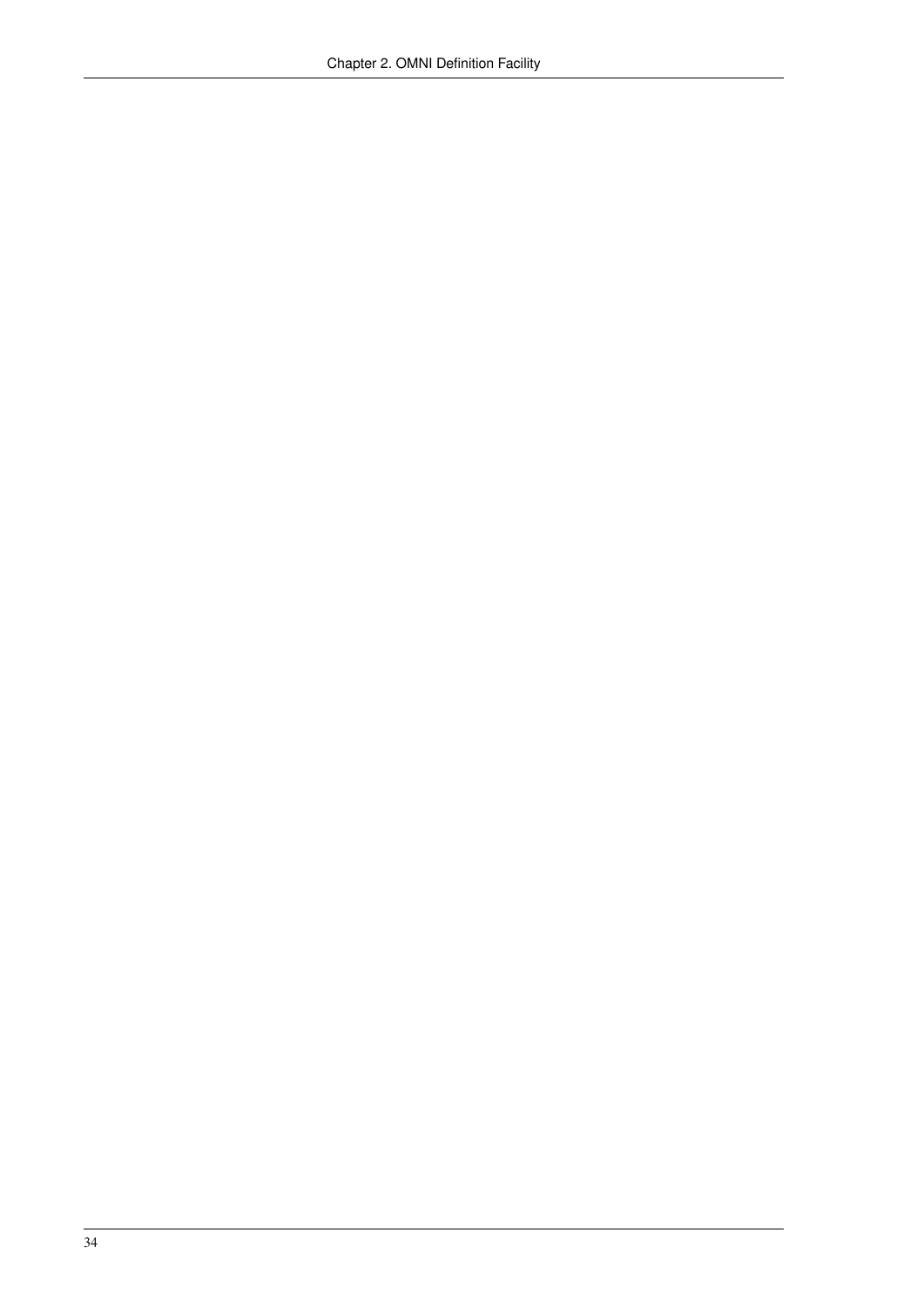# <span id="page-42-0"></span>**Chapter 3. OMNI Definition Facility (ODF) Commands**

This chapter describes the set of commands you issue to create and manage local VSI OMNI definitions of remote MMS objects.

These sections use the documentation conventions listed in [Table](#page-42-2) 3.1

| <b>Convention</b>                                                             | <b>Meaning</b>                                                                                                           |
|-------------------------------------------------------------------------------|--------------------------------------------------------------------------------------------------------------------------|
| $\left[ \ \right]$                                                            | Square brackets enclose optional expressions.                                                                            |
| 8                                                                             |                                                                                                                          |
|                                                                               |                                                                                                                          |
| $<$ val $1>$<br>$\langle \text{val2} \rangle$<br>$\langle \text{val3}\rangle$ |                                                                                                                          |
| 9                                                                             |                                                                                                                          |
| $=$                                                                           |                                                                                                                          |
|                                                                               |                                                                                                                          |
|                                                                               | Large braces enclose choices from a group of items. Braces<br>around a single item indicate that this item is mandatory. |
| $\lt$                                                                         | Angle brackets enclose tokens that must be expanded.                                                                     |
| $\cdots$                                                                      | Ellipsis indicates an expression that can be repeated.                                                                   |

<span id="page-42-2"></span>**Table 3.1. Conventions**

A local ODF definition name has the same format as an MMS identifier: a string of 1 to 32 characters. All alphanumeric characters, the dollar sign  $(\$)$ , and the underscore  $(\_)$  are valid. The identifier cannot begin with a numeric character. Also, ODF definition names, like MMS identifiers, are case-sensitive (foo is not equal to FOO).

## <span id="page-42-1"></span>**COMMIT**

COMMIT — Makes changes to the database. All changes made in an ODF session since the last COMMIT become permanent and are made visible to other users of the ODF database.

## **Format**

COMMIT;

## **Description**

When you enter COMMIT, ODF processes all of the DEFINE and DELETE DEFINITION commands you have entered since your last COMMIT command or since the beginning of the session.

Before the modifications are made visible, ODF verifies that those modifications leave the database in a consistent state. If committing the command would cause an inconsistency, ODF reports a constraint violation, and the changes are not added to the database.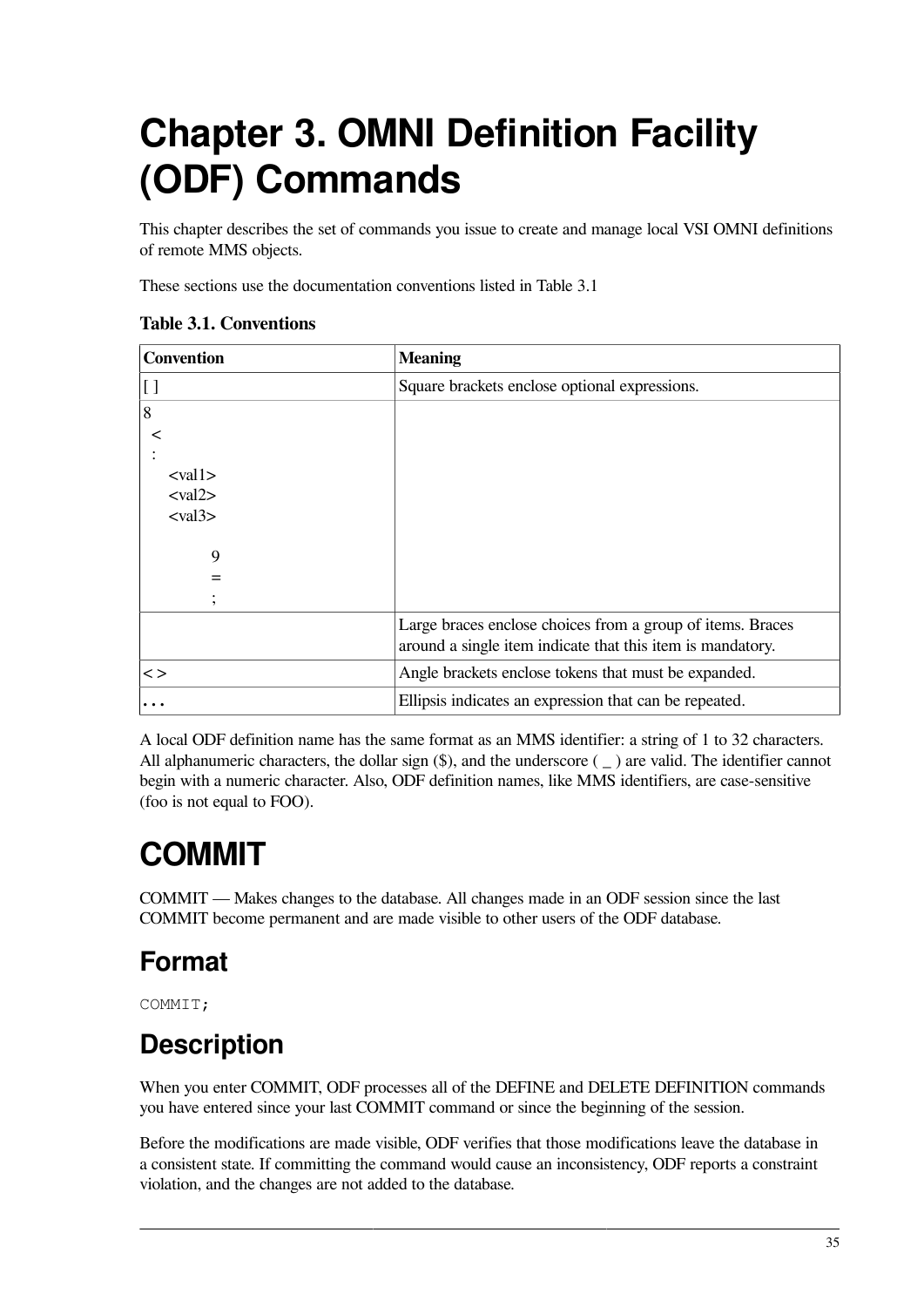To recover from a constraint violation, either roll back the commands or enter additional commands to correct the problem. The SHOW DEFINITION command is useful for pinpointing the cause of the problem. SHOW DEFINITION shows any uncommitted changes as if they had already been applied.

## <span id="page-43-0"></span>**DEFINE DOMAIN**

DEFINE DOMAIN — Creates a definition of a domain and associates the domain with a VMD definition.

### **Format**

```
DEFINE DOMAIN [<vmd name>:]<domain name> [[NO] DELETABLE] [[NO]
SHARABLE] [CONTENT FILE <content_filespec>] [CAPABILITY FILE
<capability_filespec>] [DESCRIPTION <text>];
```
# <span id="page-43-1"></span>**DEFINE MESSAGE**

DEFINE MESSAGE — Creates a local VSI OMNI definition of a message object and associates it with a VMD previously defined.

### **Format**

```
DEFINE MESSAGE [<vmd_name>:]<msg_name> LENGTH <msg_length>
[DESCRIPTION <text>];
```
## <span id="page-43-2"></span>**DEFINE PROGRAM INVOCATION**

DEFINE PROGRAM INVOCATION — Creates a definition of a program invocation and associates the PI with a VMD definition.

### **Format**

DEFINE PROGRAM INVOCATION [<vmd\_name>:]<pi\_name> [DESCRIPTION <text>] DOMAIN LIST <dom\_id>[,<dom\_id>] . . . [[NO] DELETABLE] [[NO] REUSABLE] [[NO]EXECUTION ARG STRING <text>];

## <span id="page-43-3"></span>**DEFINE NAMED VARIABLE**

DEFINE NAMED VARIABLE — Creates a VSI OMNI definition of a named variable and associates the definition with a defined domain or VMD.

### **Format**

```
DEFINE NAMED VARIABLE [<vmd>:][<dom>.]<var> {<type>} [[NO]
DELETABLE] DESCRIPTION <text>;
```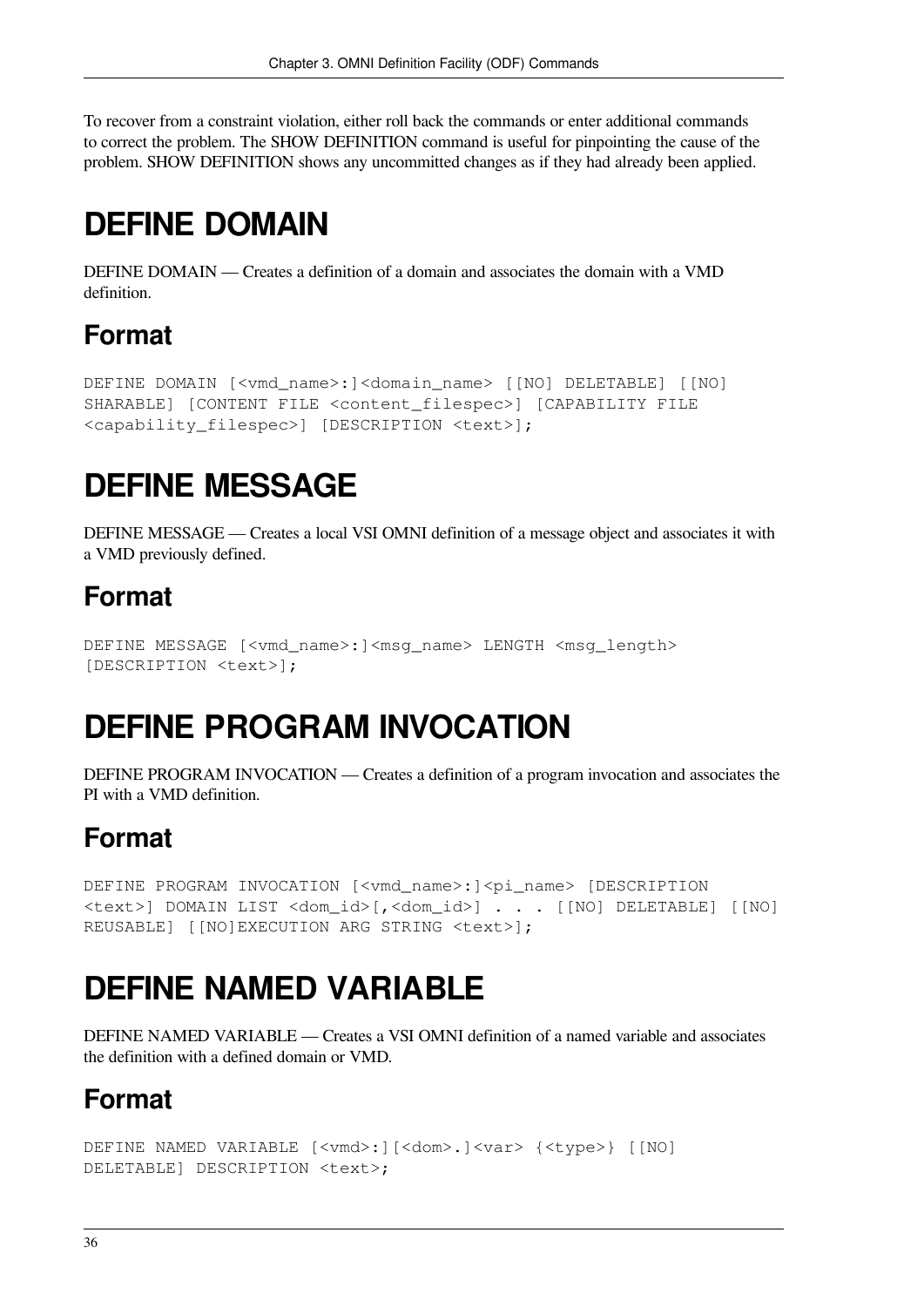## <span id="page-44-0"></span>**DEFINE UNNAMED VARIABLE**

DEFINE UNNAMED VARIABLE — Creates a VSI OMNI definition of an unnamed variable object and associates the definition with a defined domain or VMD.

## **Format**

DEFINE UNNAMED VARIABLE [<vmd>: <var> <type> <address> [[NO] Supply Type Spec] [DESCRIPTION <text>];

## <span id="page-44-1"></span>**DEFINE APPLICATION NAMED TYPE**

DEFINE APPLICATION NAMED TYPE — Creates an application named type definition.

### **Format**

DEFINE APPLICATION NAMED TYPE [<vmd>]: [<dom>.]<type> [FROM MMS NAMED TYPE <ref>] <app\_type\_specification> [DESCRIPTION <text>];

## <span id="page-44-2"></span>**DEFINE VMD**

DEFINE VMD — Creates a local VSI OMNI definition of a VMD.

### **Format**

```
DEFINE VMD <vmd_name> APPLICATION SIMPLE NAME <app_simple_name>
[VERSION <version_number>] [NESTING LEVEL <word_value>] [MAXIMUM
SERVICES CALLED <word_value>] [MAXIMUM SERVICES CALLING
<word_value>] [MAXIMUM SEGMENT SIZE <integer_value>] [PARAMETER
CBB <cbb_list>] [SUPPORTED SERVICES <supported_service_list>] [[NO]
VENDOR <vendor_name>]
```

```
DEFINE VMD <vmd_name> [[NO] MODEL <model>] [[NO] REVISION
<revision>] [DESCRIPTION <text>];
```
## <span id="page-44-3"></span>**DELETE DEFINITION**

DELETE DEFINITION — Removes a definition from the database. A definition cannot be deleted until all its dependent definitions have been deleted.

### **Format**

<span id="page-44-4"></span>DELETE DEFINITION <def\_ref>[,<def\_ref>] . . . ;

# **DISABLE**

DISABLE — Stops logging of the current ODF session. The logfile is not closed. To close the file, issue a SET ODF LOGFILE command or exit the session.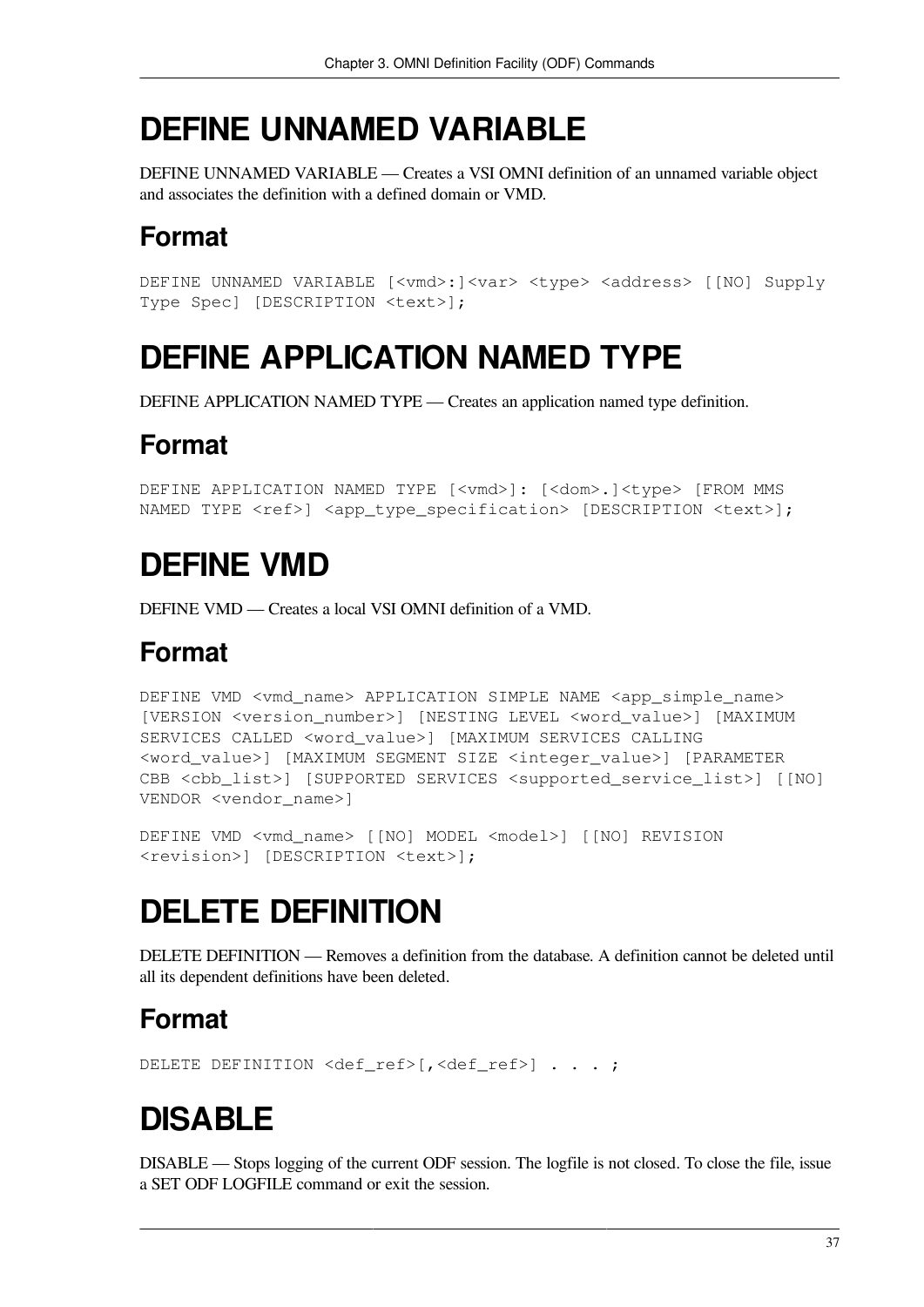<span id="page-45-0"></span>DISABLE ODF LOGGING;

# **DO**

DO — Executes a series of stored commands, such as those saved in a script file by the ENABLE command. DO is a synonym for @.

### **Format**

<span id="page-45-1"></span>DO <script\_file>;

# **ENABLE**

ENABLE — Turns on OMNI logging to the log file specified in the most recent SET ODF LOGFILE command. If no log file has been set since the start of the ODF session, ODF tries to create a file OMNI \$ODF.LOG in the current default directory and log commands to that file.

### **Format**

<span id="page-45-2"></span>ENABLE ODF LOGGING;

# **EXIT**

EXIT — Commits any outstanding changes to the database and exits ODF. If the outstanding changes are invalid, ODF reports an error and does not exit.

### **Format**

<span id="page-45-3"></span>EXIT;

# **QUIT**

QUIT — Cancels all the DEFINE and DELETE commands you have entered since the last COMMIT command and exits from the session. No definition data from the cancelled commands is written into the database.

## **Format**

<span id="page-45-4"></span>QUIT;

# **ROLLBACK**

ROLLBACK — Cancels all the DEFINE and DELETE DEFINITION commands you have entered since the last COMMIT command. No definition data is written into the database from the commands within the range of the rollback.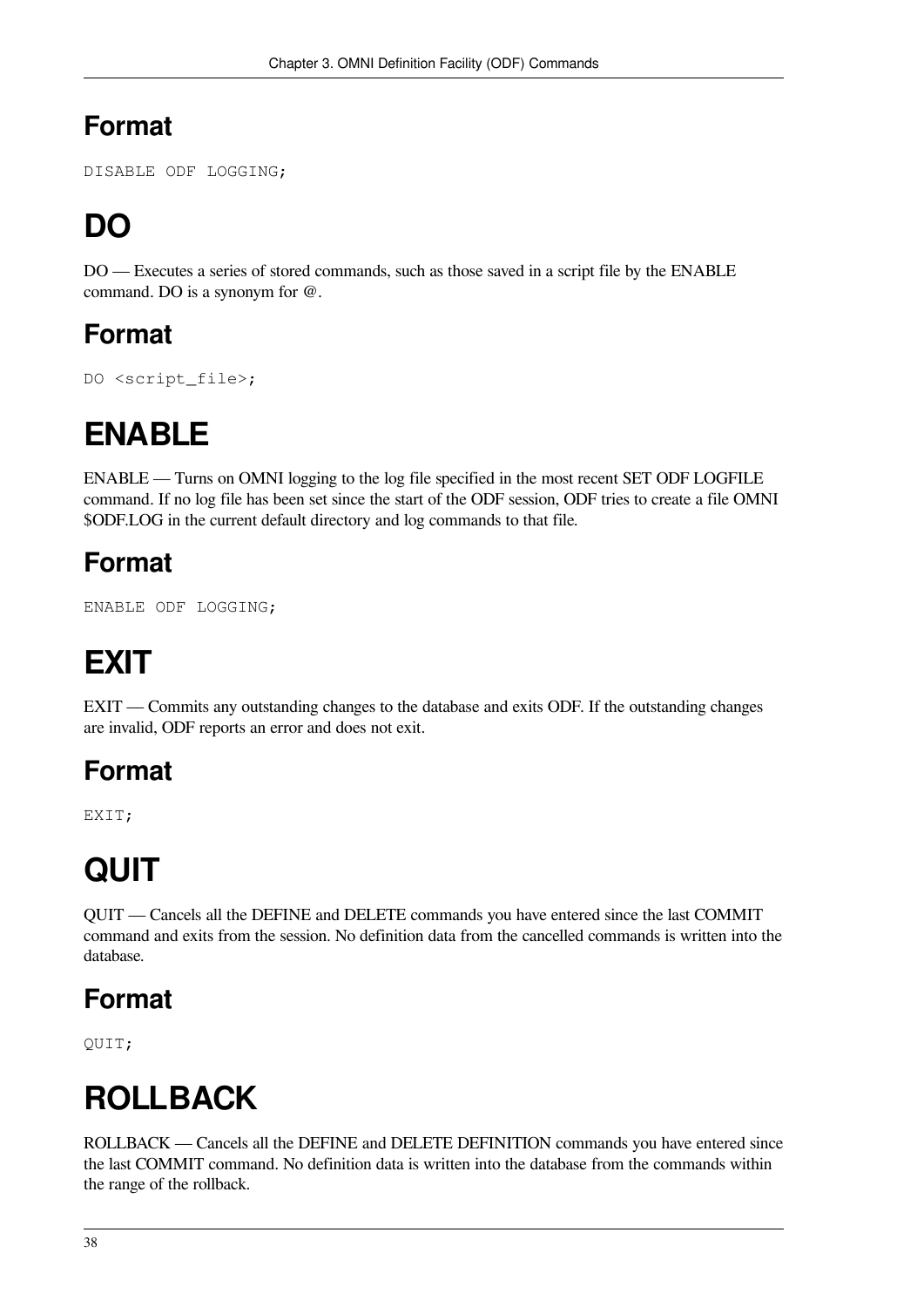<span id="page-46-0"></span>ROLLBACK;

# **SET ODF LOGFILE**

SET ODF LOGFILE — Specifies the file to which ODF logs the session.

### **Format**

SET ODF LOGFILE <vms file specification>;

## **Description**

The log file is opened immediately, but logging is disabled until you enter an ENABLE ODF LOGGING command. If a log file is already open, ODF closes the file before attempting to open the new file. If logging is currently enabled, ODF issues an implicit DISABLE ODF LOGGING command.

# <span id="page-46-1"></span>**SET COMPANION STANDARD**

SET COMPANION STANDARD — Sets the ODF command syntax (if the companion standard extends the syntax) and the default companion standard name for definitions created under ODF. A VMD and its dependencies must all be defined under the same companion standard.

## **Format**

```
SET COMPANION STANDARD <companion_standard_name>;
```
# **SET SCOPE**

SET SCOPE — Specifies the definitions that ODF uses as the default scope. The scope of an ODF command is the VMD or domain definition or both with which the command is associated.

## **Format**

```
SET SCOPE [<vmd_name>] [:<domain_name>];
```
# **SHOW**

SHOW — Displays current ODF session settings.

## **Format**

<span id="page-46-4"></span>SHOW <setting> ;

# **SHOW DEFINITION**

SHOW DEFINITION — Displays definitions from the database on the terminal. If modifications have been made, but not committed, they will also be visible.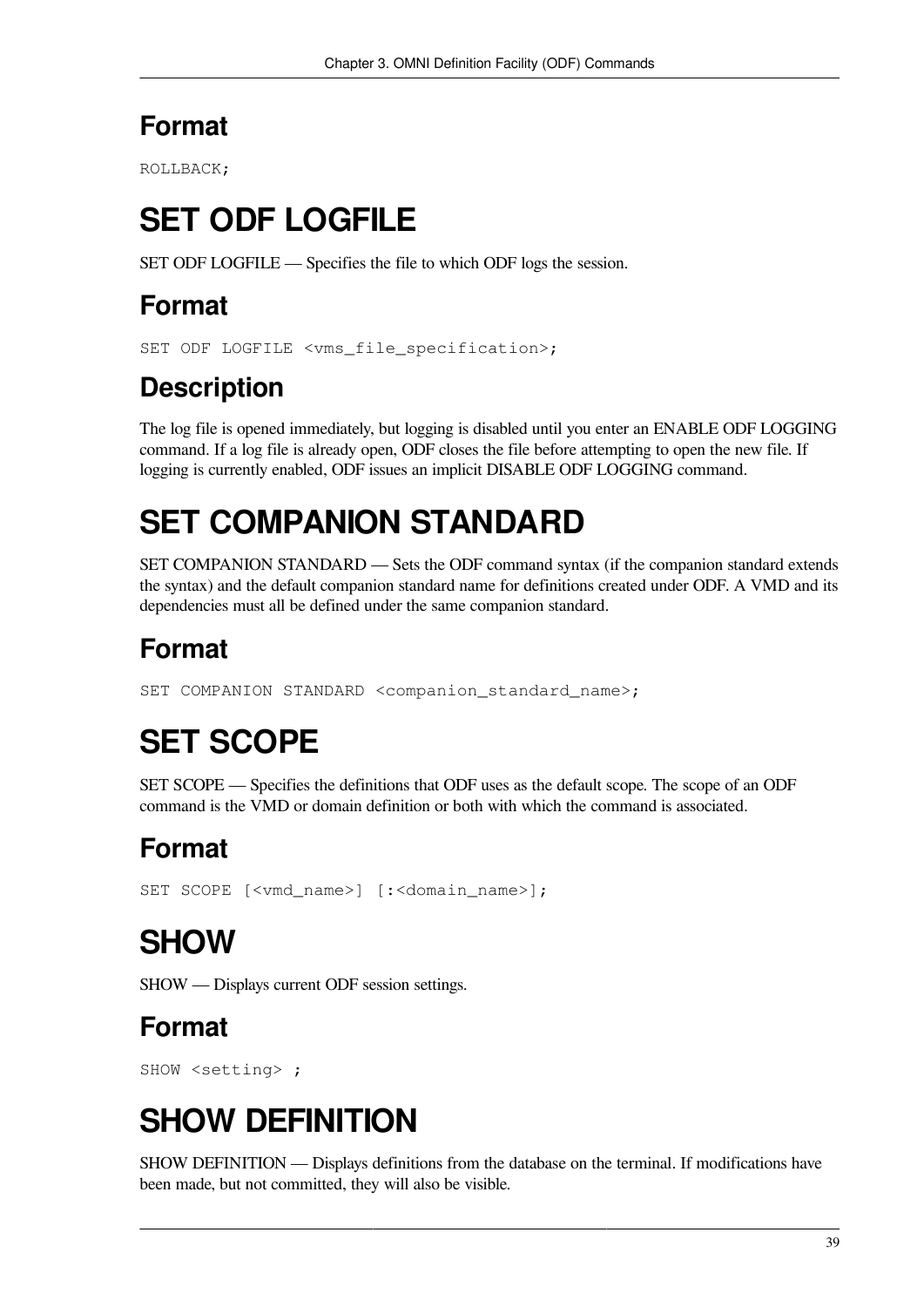<span id="page-47-0"></span>SHOW DEFINITION <def\_ref> [, <def-ref>]<hellipsis>;

## **WRITE DEFINITION**

WRITE DEFINITION — Writes out definitions to a file. Each definition is written as a valid ODF command. If you include a file specification, ODF opens the file, writes the definitions, and closes the file. If you omit the file specification, ODF appends the definitions to the current log file. (If there is no open log file, ODF opens a new version of OMNI\$ODF.LOG and writes the definitions.)

## **Format**

```
WRITE DEFINITION <def_ref>[, <def_ref>] . . . [TO <filespec>];
```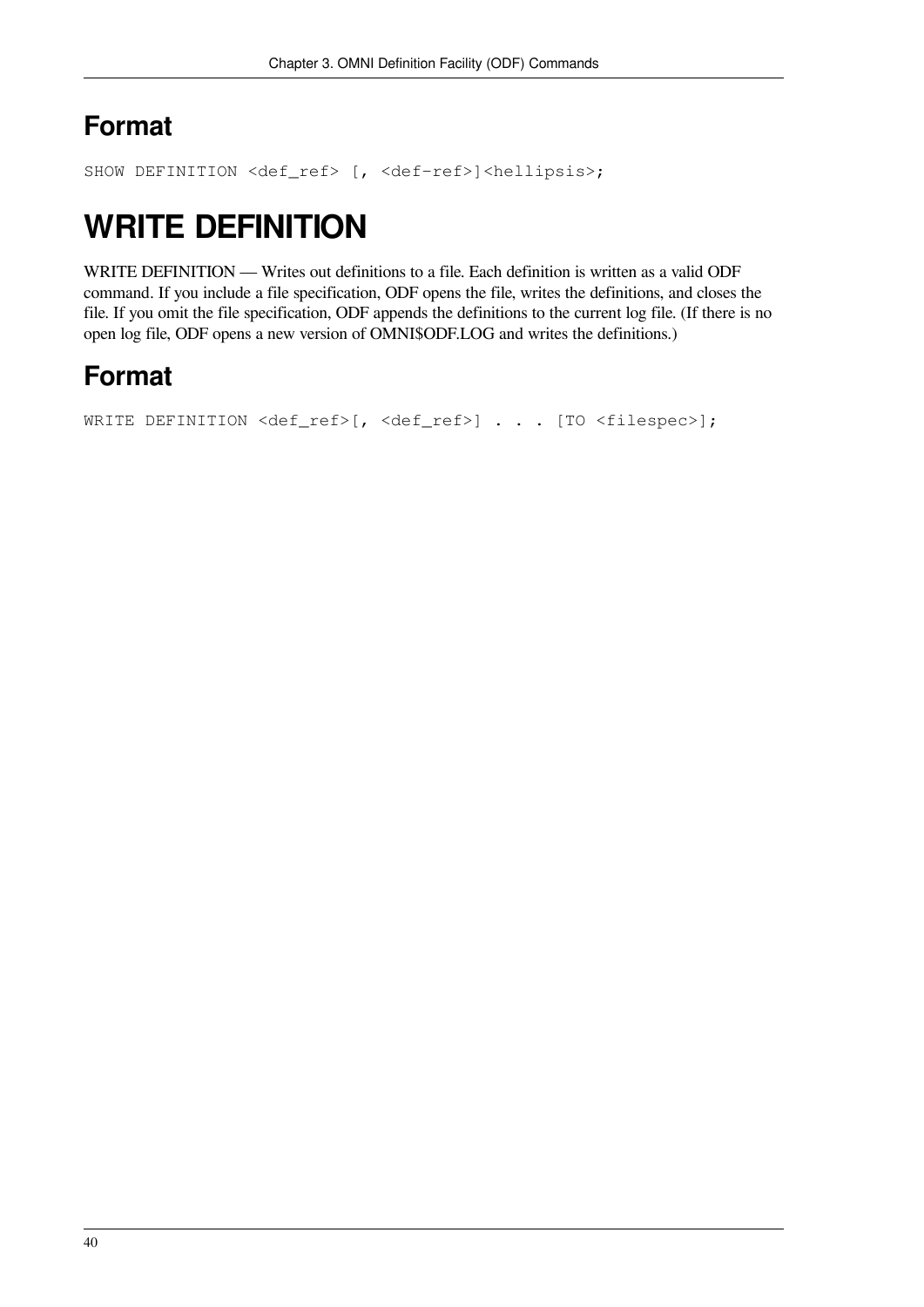# <span id="page-48-0"></span>**Chapter 4. OMNI Command Language**

One user interface to VSI OMNI network management is the OMNI Command Language (OMNICL). OMNICL consists of a set of commands that enable you to read and monitor data on the OMNI system. In this chapter, the OMNICL features and commands are described.

## <span id="page-48-1"></span>**4.1. OMNICL Command Syntax**

OMNICL commands contain the following elements:

- keyword
- component-id
- attribute
- value

For example:

SET OMNICL LOGGING OUTPUT OPCOM

The keyword describes the operation you want to perform and the component-id describes the major component affected by the command.

Most commands also have several attribute options to further qualify the action of the command. Also, if you plan to change the value of an attribute, you must enter the new value in the command line.

In this chapter, each command is listed by keyword and component-id. A description of the command and the correct format are given and then any attribute for that command is listed under "Attributes". Variables you need to enter are identified with their associated attributes, but are described separately in the area marked "Values".

### <span id="page-48-2"></span>**4.1.1. OMNICL Command Language Interface**

The Command Language Interface (CLI) guides you through the correct syntax of each OMNICL command using prompts and a list of options for each keyword and attribute level.

For example, suppose you want to use the SET command but cannot remember the exact syntax or choices of the command. Simply type in the SET command followed by a carriage return, as shown:

OMNICL> SET

Because the command has been entered in incomplete form, CLI automatically prompts for the next word in the command, which is the name of the component-id. Only those ids that support the SET command are listed as options. All options are enclosed within parentheses, as follows:

<span id="page-48-3"></span>\* (EVENT, OMNICL, DEFAULT, NODEFAULT)? OMNICL LOGGING

### **4.1.1.1. Level-by-Level Prompting**

You can specify the entire command without using CLI, or you can specify part of the command and have CLI prompt only for those words that you miss.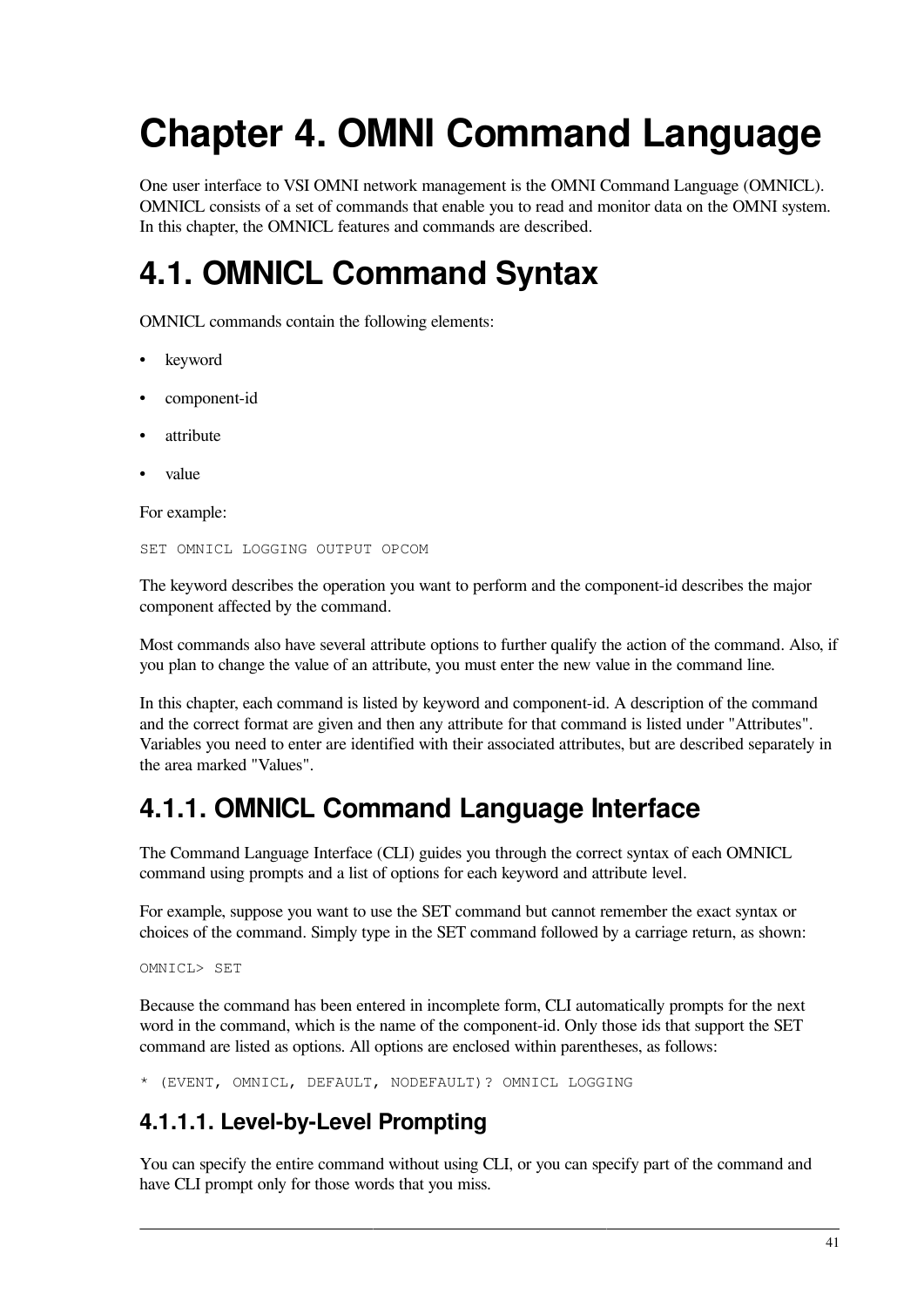Because CLI displays only supported options, prompting for options is a good way to check the syntax of a command after receiving a parser error. Any attribute or keyword you specify that is not in the CLI list of options is not supported for that command.

### <span id="page-49-0"></span>**4.1.1.2. Short Lines and Abbreviations**

You can shorten the command line by shortening the number of words you specify and the number of letters in each word. You can abbreviate any word to the minimum number of letters that make it unique. This is usually three letters. (You will receive an error message if the parser finds the term ambiguous.)

Once unique words are encountered in the command line, you do not have to enter remaining keywords or attributes to execute the command. CLI automatically assumes the missing words.

# <span id="page-49-1"></span>**4.2. Invoking and Exiting OMNICL**

Before you can invoke OMNICL, you must confirm that your VSI OMNI license is correctly registered and loaded. If it is not registered and loaded, invocation will fail. Refer to the *VAX License Management Utility Reference Manual* for details about license management.

You can issue OMNICL commands one at a time using Digital Command Language (DCL), or you can invoke OMNICL and issue as many commands as you want before returning to the DCL prompt ( \$ ).

To use DCL for single line commands, first define OMNICL as follows:

```
$ OMNICL :== $OMNI$CL
```
To issue a single OMNICL command to DCL, type:

```
$ OMNICL command "attributes . . . "
\mathsf{S}
```
OMNICL executes the command and returns you to the DCL system prompt. To invoke OMNICL through DCL for an interactive session, type:

\$ **OMNICL** OMNICL>

Once invoked, the OMNICL prompt is displayed on the screen. (When specifying commands directly to OMNICL rather than DCL, do not use foreign command format.) Issue the first command next to the prompt. If you leave out required component-ids or attributes, OMNICL prompts for them.

To invoke OMNICL for an interactive session without using DCL, use the RUN command as follows:

```
$ RUN SYS$SYSTEM:OMNI$CL
OMNICI.
```
To exit OMNICL and return to the DCL system prompt, issue either the EXIT command or press **Ctrl/ z**.

## <span id="page-49-2"></span>**4.3. Getting Help Through OMNICL**

After you invoke OMNICL, you can use the HELP command to display quick reference information about individual commands. Type HELP and the name of the command if you want information as shown in the following example, or type HELP followed by a carriage return to receive a menu of options. For example: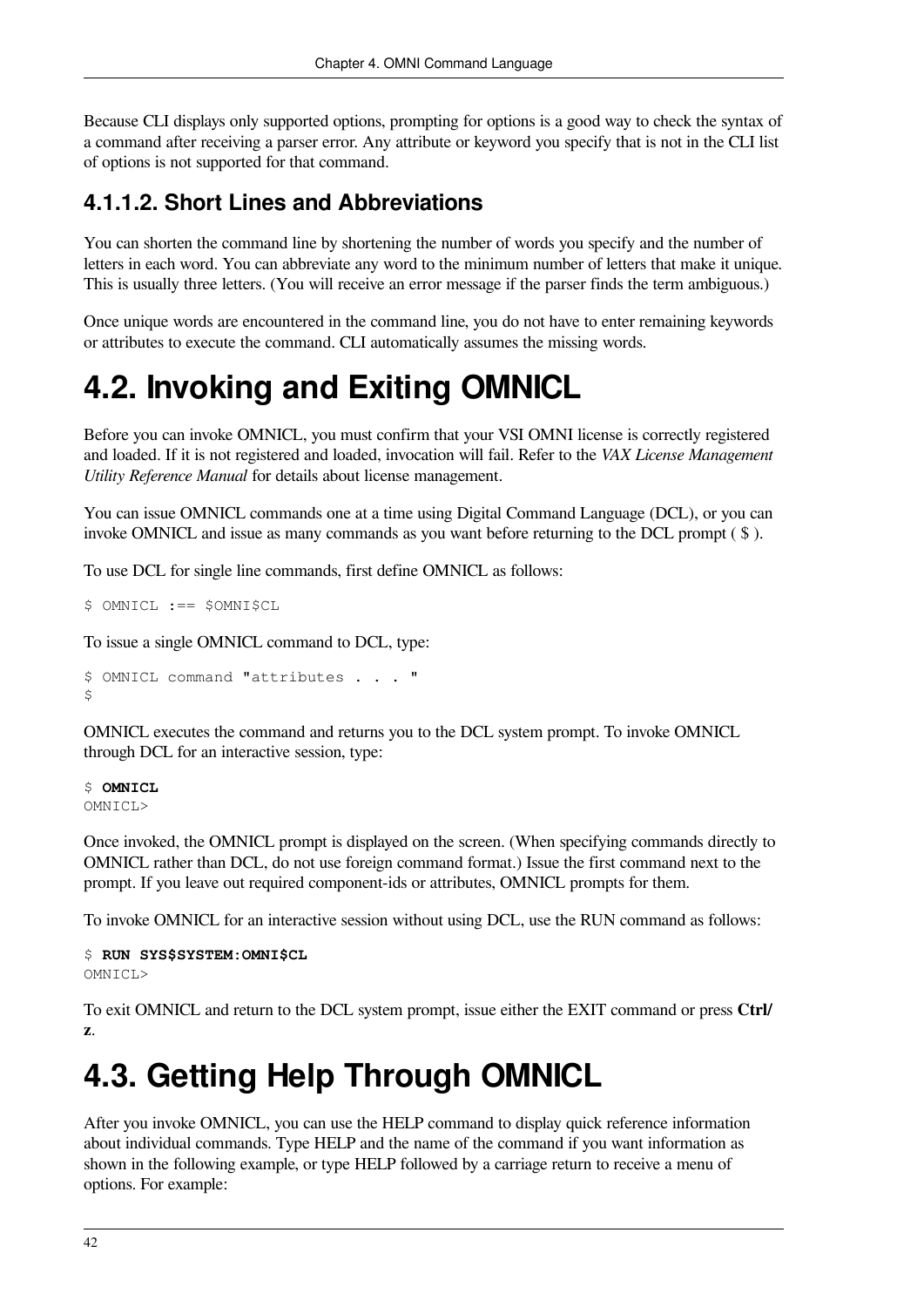#### OMNICL> **HELP SET OMNICL LOGGING**

A display of HELP information on the SET OMNICL LOGGING command is returned when this command executes.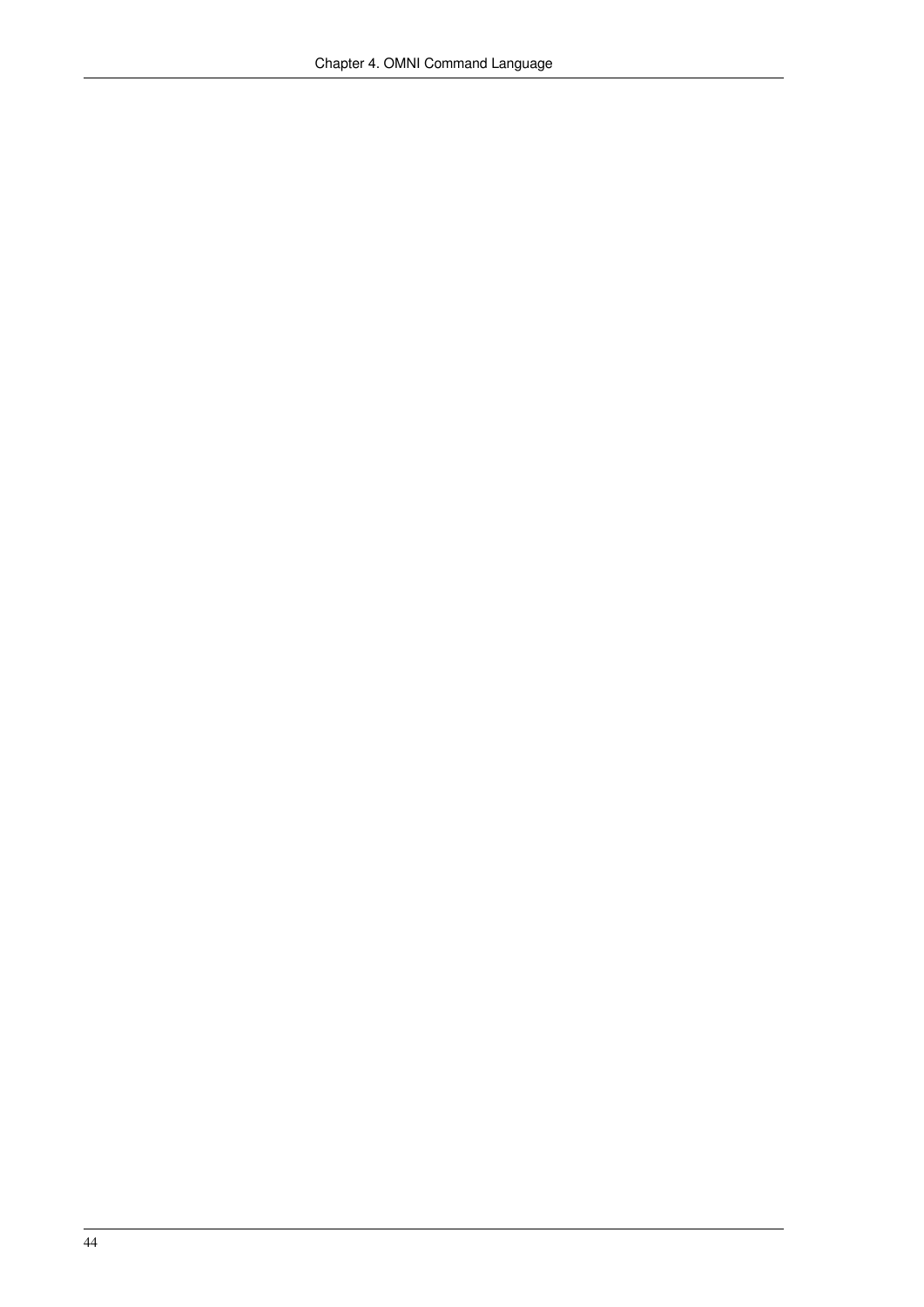# **OMNI Commands**

# <span id="page-52-1"></span><span id="page-52-0"></span>**SET DEFAULT**

SET DEFAULT — Establishes the default application entity for subsequent commands. If SET NODEFAULT is entered, the default application entity is cleared.

## **Format**

SET [NO]DEFAULT <application entity>

## **Attributes**

None.

## **Values**

### **<application\_entity>**

Specifies the application entity name. The name must be known to Directory Services or a fully qualified network address. The name is a character string.

# <span id="page-52-2"></span>**SET EVENT LOGGING**

SET EVENT LOGGING — Defines the events to be logged and where those events will be logged. OMNI events that you log are separate from DNA, OSAK, and VOTS events. Events you can log are on a system-wide level; no application or association- specific events can be logged. By default, logging is disabled.

## **Format**

SET EVENT LOGGING [OUTPUT= <dest\_str>]

## **Attributes**

**OUTPUT= <dest\_str>**

Specifies where output is logged.

### **Values**

#### **<dest\_str>**

Specifies a destination name. The default destination is OPCOM, but a local or remote file can also be the destination.

# <span id="page-52-3"></span>**SET OMNICL LOGGING**

SET OMNICL LOGGING — Defines the script file to be logged and where that script file will be logged.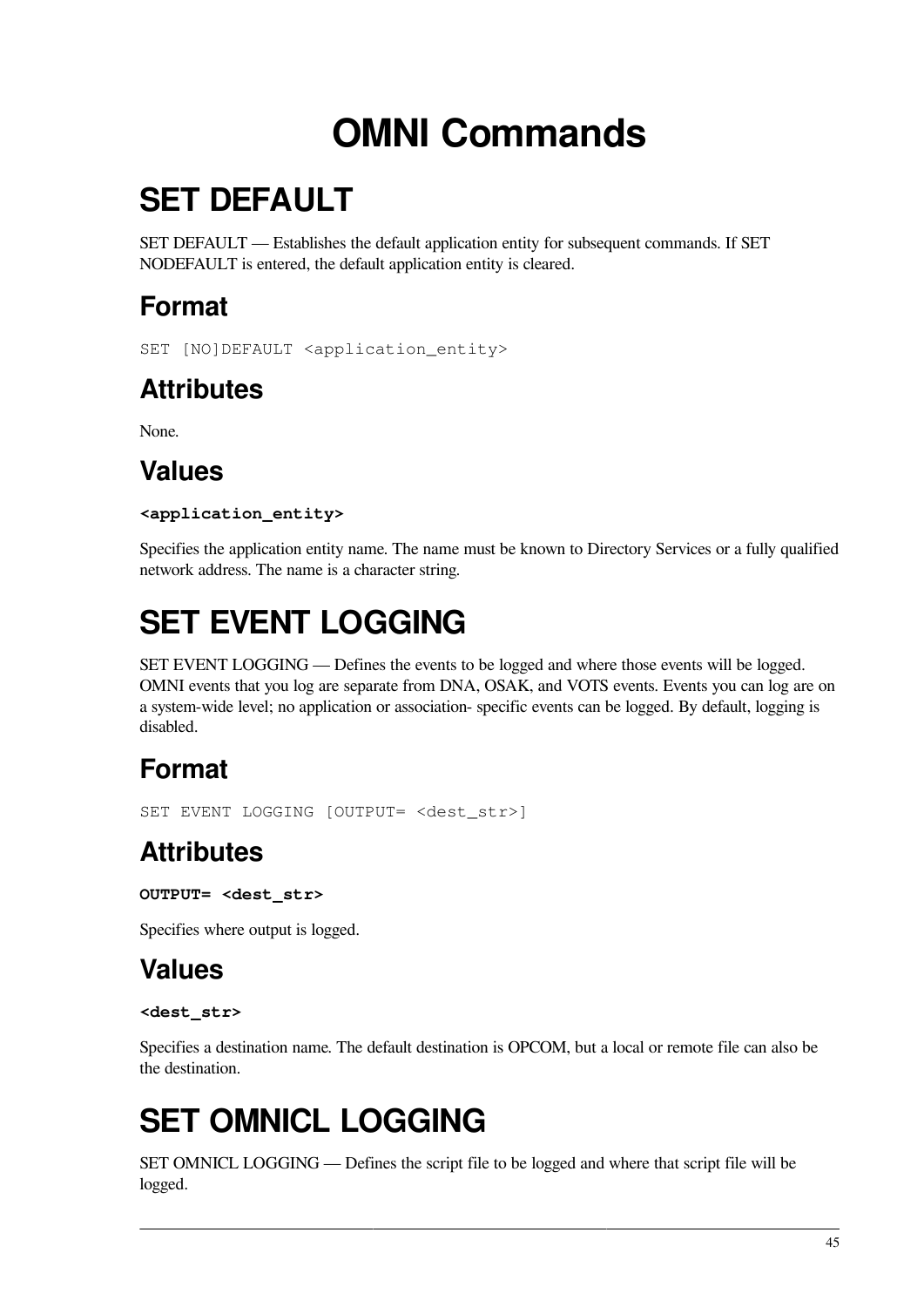SET OMNICL LOGGING OUTPUT= <dest\_str>]

### **Attributes**

**OUTPUT= <dest\_str>**

Specifies where output is logged.

### **Values**

**<dest\_str>**

<span id="page-53-0"></span>Specifies a destination name.

## **SHOW VERSION**

SHOW VERSION — Displays the current version of VSI OMNI.

## **Format**

<span id="page-53-1"></span>SHOW VERSION

# **SHOW EVENT LOGGING**

SHOW EVENT LOGGING — Displays either EVENT logging attributes that are provided by VSI OMNI as default values or are logging values that are set using the SET EVENT LOGGING command.

## **Format**

<span id="page-53-2"></span>SHOW EVENT LOGGING

# **SHOW OMNICL LOGGING**

SHOW OMNICL LOGGING — Displays either OMNICL logging attributes that are provided by VSI OMNI as default values or are logging values that are set using the SET OMNICL LOGGING command.

### **Format**

SHOW OMNICL LOGGING

# <span id="page-53-3"></span>**SHOW APPLICATION\_ENTITY**

SHOW APPLICATION\_ENTITY — Displays the logging attributes set by using the SET DEFAULT command. Each active association for the specified application entity is displayed along with its associated state. If the KNOWN option is invoked, all known application entities are displayed.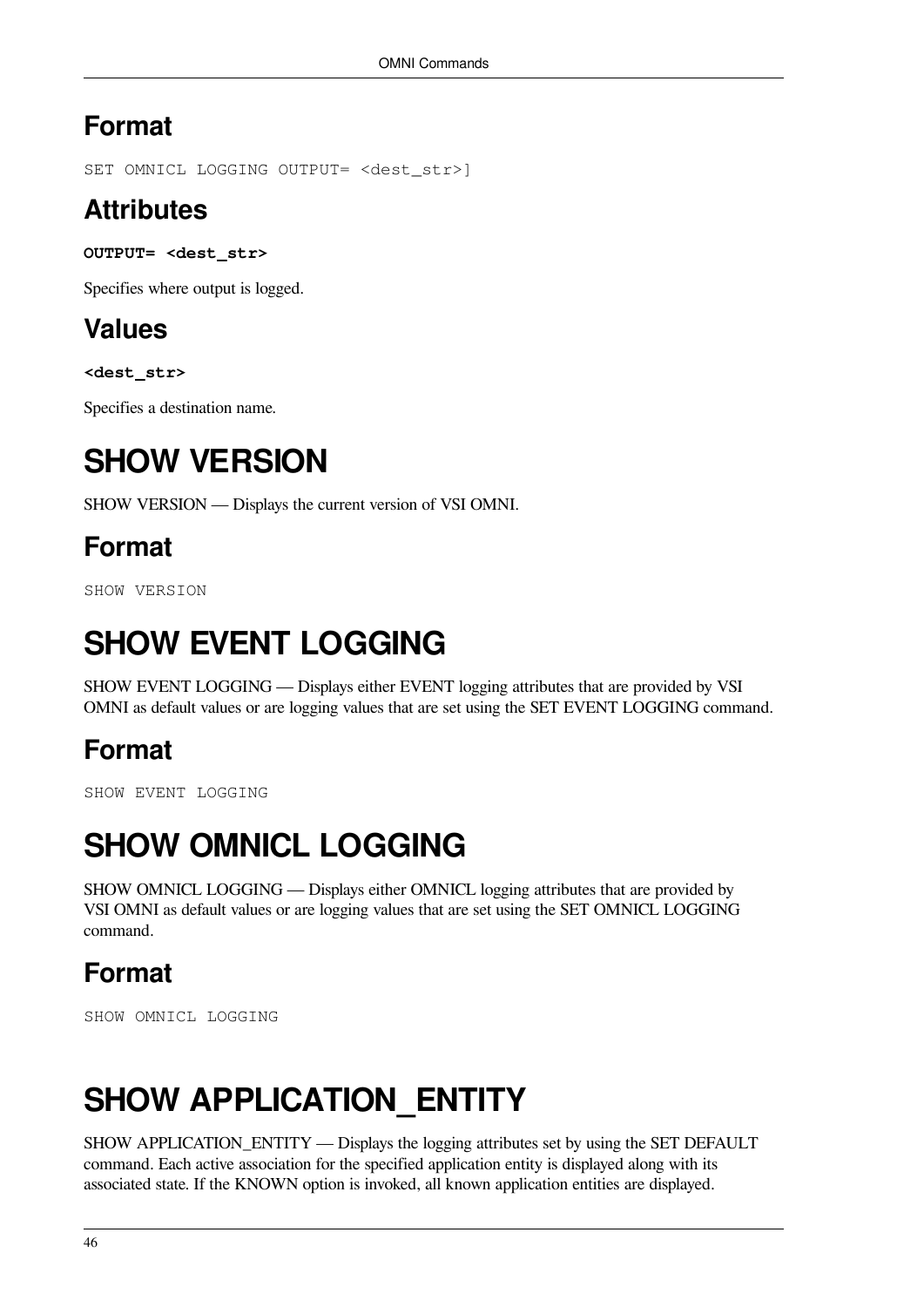SHOW [KNOWN] APPLICATION ENTITY [<application entity>]

### **Attributes**

**<dest\_str>**

Specifies the destination.

**<event\_id>**

Identifies the event.

## **Values**

**<application\_entity>**

<span id="page-54-0"></span>Specifies the name of the application entity.

# **SHOW ASSOCIATIONS**

SHOW ASSOCIATIONS — Displays associations.

## **Format**

SHOW [KNOWN] ASSOCIATIONS [<Sys ID>]

## **Attributes**

None.

### **Values**

**<Sys ID>**

<span id="page-54-1"></span>Specifies a unique association-id.

# **ENABLE EVENT LOGGING**

ENABLE EVENT LOGGING — Initiates event logging.

## **Format**

ENABLE EVENT LOGGING

# <span id="page-54-2"></span>**ENABLE OMNICL LOGGING**

ENABLE OMNICL LOGGING — Initiates scripting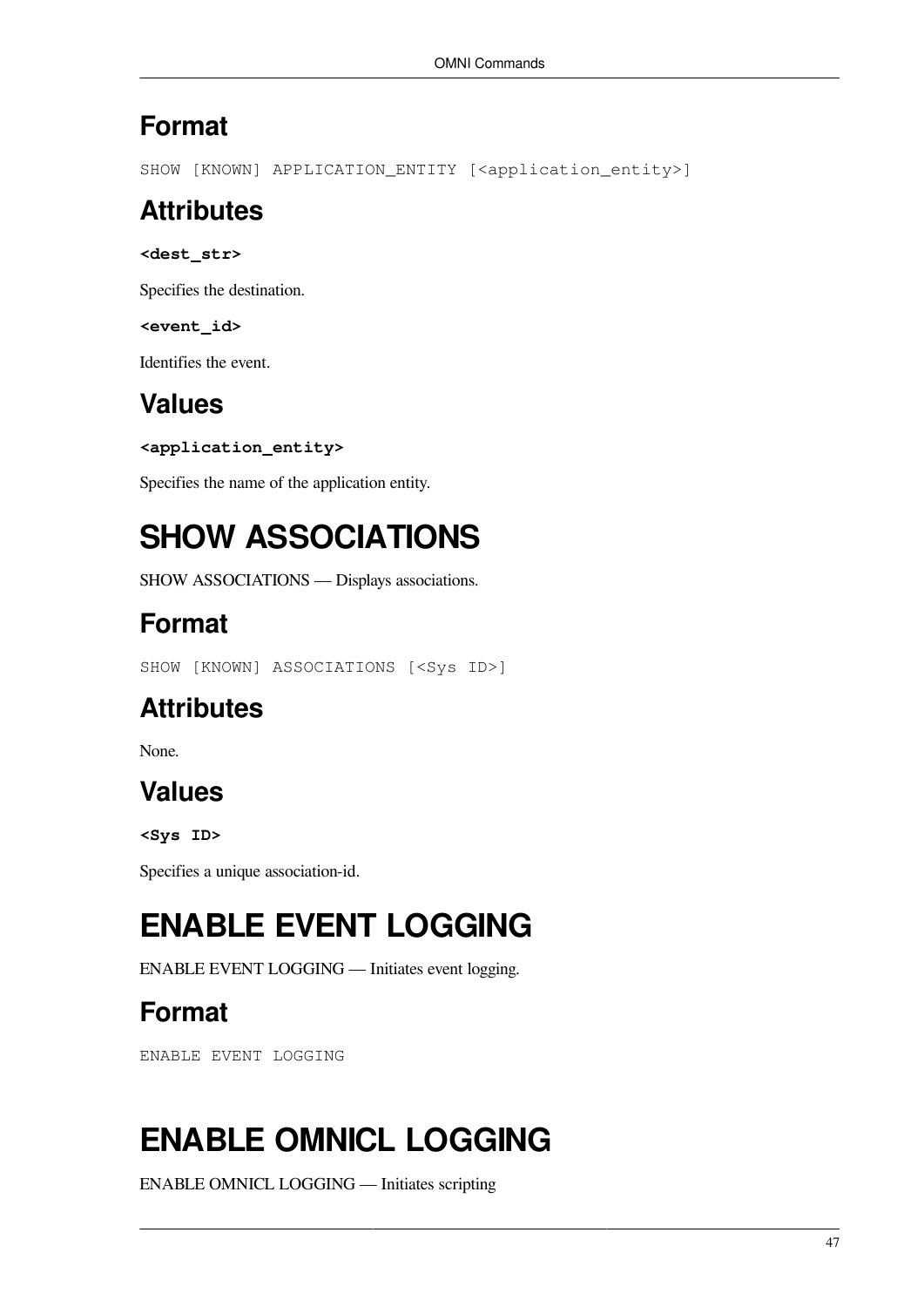ENABLE OMNICL LOGGING

# <span id="page-55-0"></span>**DISABLE EVENT LOGGING**

DISABLE EVENT LOGGING — Discontinues event logging.

### **Format**

DISABLE EVENT LOGGING

# <span id="page-55-1"></span>**DISABLE OMNICL LOGGING**

DISABLE OMNICL LOGGING — Discontinues scripting.

### **Format**

DISABLE OMNICL LOGGING

# <span id="page-55-2"></span>**DO**

DO — Invokes command files.

### **Format**

DO <script\_filename>

### **Attributes**

None.

### **Values**

**<script\_filename>**

Specifies the script file. The default file extension is .SCP.

## **Description**

Commands can be stored in text files either by using a text editor or by invoking the logging facility with ENABLE OMNICL LOGGING. These command files, or scripts, are invoked by the DO command and are useful for initialization and other commonly performed activities.